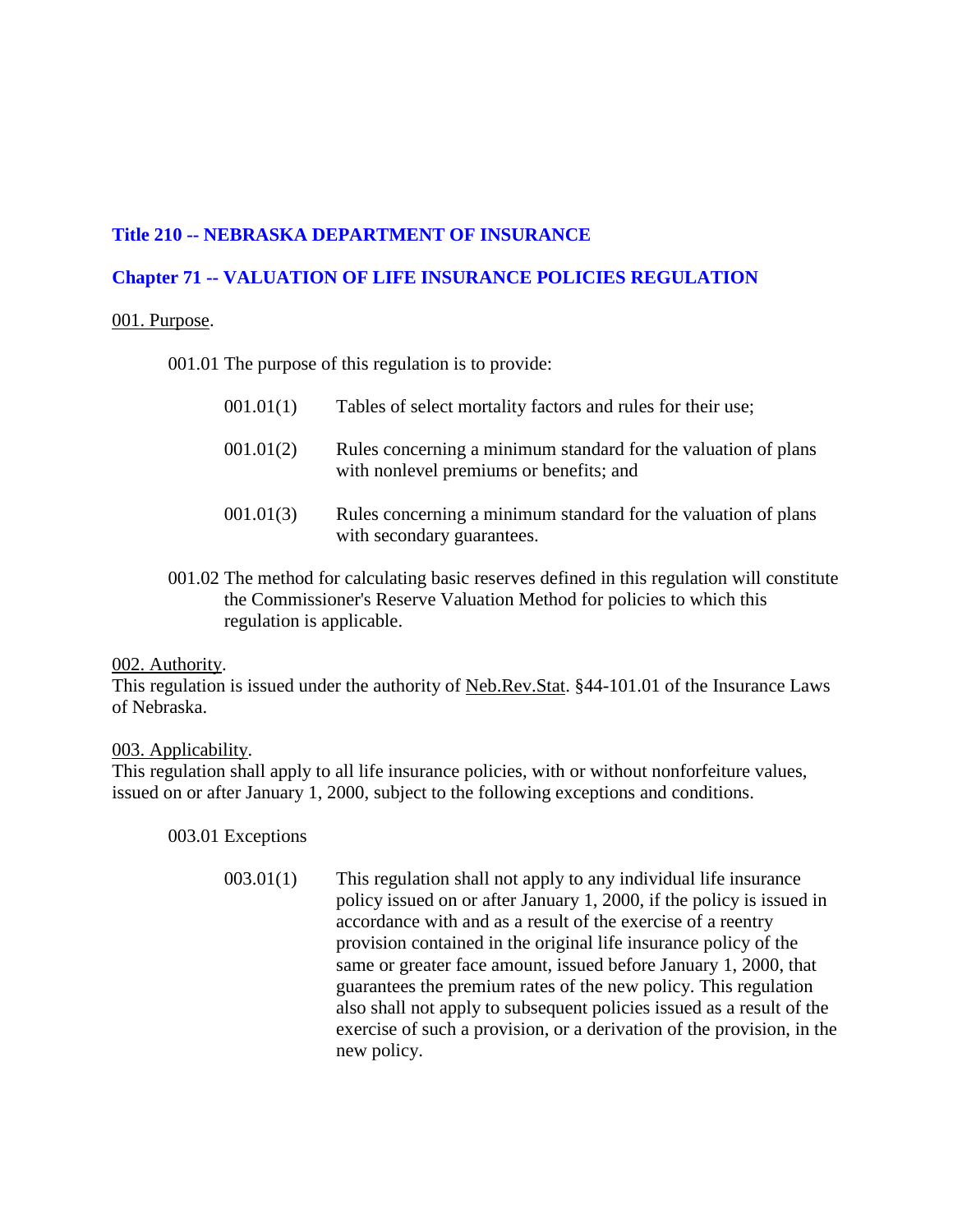| 003.01(2)         |              | This regulation shall not apply to any universal life policy that<br>meets all the following requirements:                                                                                                                                                                                            |  |  |  |  |  |  |  |  |  |  |
|-------------------|--------------|-------------------------------------------------------------------------------------------------------------------------------------------------------------------------------------------------------------------------------------------------------------------------------------------------------|--|--|--|--|--|--|--|--|--|--|
|                   | 003.01(2)(a) | Secondary guarantee period, if any, is five (5) years<br>or less;                                                                                                                                                                                                                                     |  |  |  |  |  |  |  |  |  |  |
|                   | 003.01(2)(b) | Specified premium for the secondary guarantee<br>period is not less than the net level reserve premium<br>for the secondary guarantee period based on the<br>CSO valuation tables as defined in Section 004.06<br>and the applicable valuation interest rate; and                                     |  |  |  |  |  |  |  |  |  |  |
|                   | 003.01(2)(c) | The initial surrender charge is not less than 100<br>percent of the first year annualized specified<br>premium for the secondary guarantee period.                                                                                                                                                    |  |  |  |  |  |  |  |  |  |  |
| 003.01(3)         |              | This regulation shall not apply to any variable life insurance policy<br>that provides for life insurance, the amount or duration of which<br>varies according to the investment experience of any separate<br>account or accounts.<br>This regulation shall not apply to any variable universal life |  |  |  |  |  |  |  |  |  |  |
| 003.01(4)         |              | insurance policy that provides for life insurance, the amount or<br>duration of which varies according to the investment experience of<br>any separate account or accounts.                                                                                                                           |  |  |  |  |  |  |  |  |  |  |
| 003.01(5)         |              | This regulation shall not apply to a group life insurance certificate<br>unless the certificate provides for a stated or implied schedule of<br>maximum gross premiums required in order to continue coverage<br>in force for a period in excess of one year.                                         |  |  |  |  |  |  |  |  |  |  |
| 003.02 Conditions |              |                                                                                                                                                                                                                                                                                                       |  |  |  |  |  |  |  |  |  |  |
| 003.02(1)         |              | Calculation of the minimum valuation standard for policies with<br>guaranteed nonlevel gross premiums or guaranteed nonlevel<br>benefits (other than universal life policies), or both, shall be in<br>accordance with the provisions of Section 006.                                                 |  |  |  |  |  |  |  |  |  |  |
| 003.02(2)         |              | Calculation of the minimum valuation standard for flexible                                                                                                                                                                                                                                            |  |  |  |  |  |  |  |  |  |  |

premium and fixed premium universal life insurance policies, that contain provisions resulting in the ability of a policyholder to keep a policy in force over a secondary guarantee period shall be in accordance with the provisions of Section 007.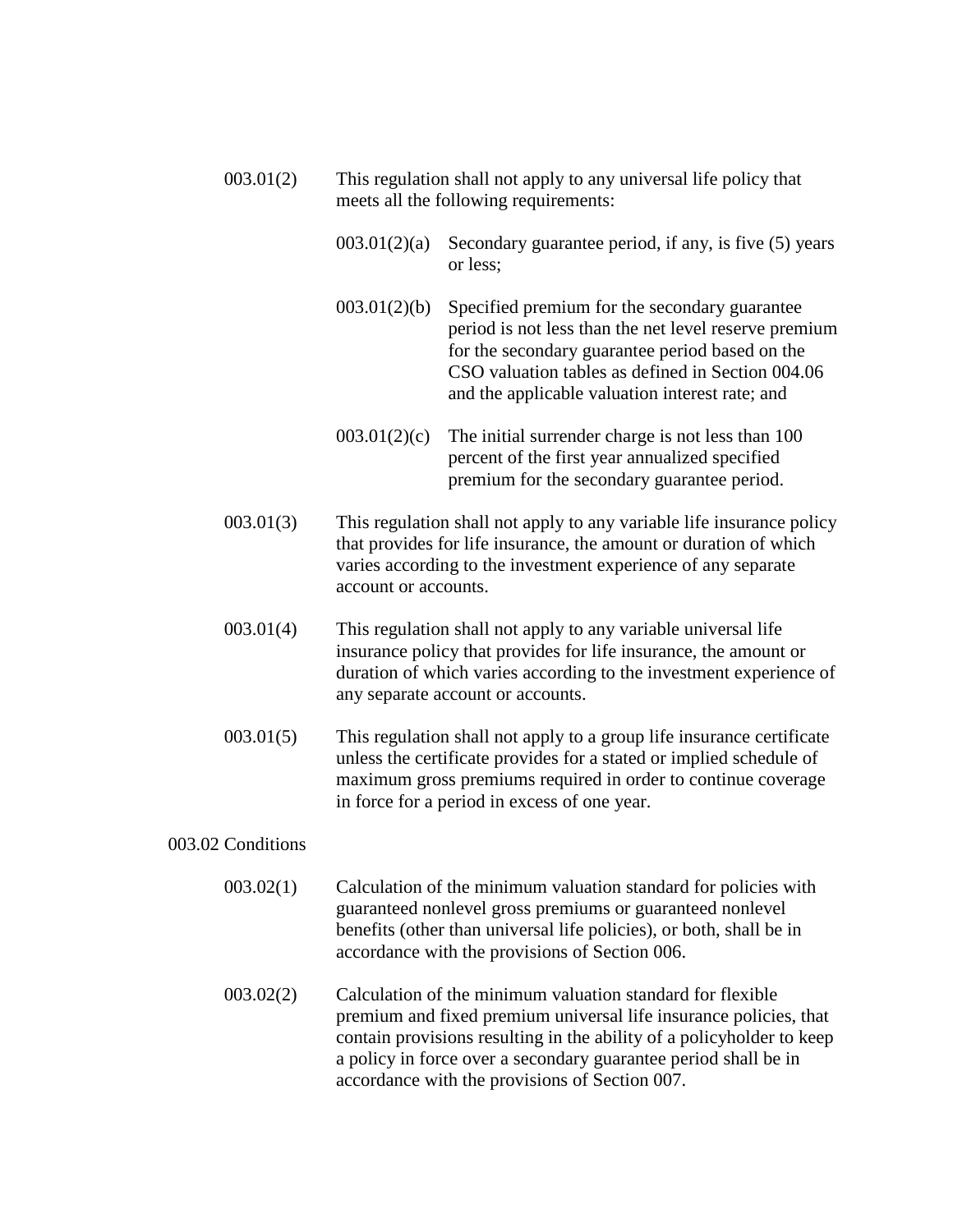#### 004. Definitions.

For purposes of this regulation:

- 004.01 "Basic reserves" means reserves calculated in accordance with Neb.Rev.Stat. §44-404(d).
- 004.02 "Contract segmentation method" means the method of dividing the period from issue to mandatory expiration of a policy into successive segments, with the length of each segment being defined as the period from the end of the prior segment (from policy inception, for the first segment) to the end of the latest policy year as determined below. All calculations are made using the 1980 CSO valuation tables, as defined in Subsection 004.06 of this section, (or any other valuation mortality table adopted by the National Association of Insurance Commissioners (NAIC) after the operative date of this regulation and promulgated by regulation by the director for this purpose), and, if elected, the optional minimum mortality standard for deficiency reserves stipulated in Section 005.02 of this regulation.

The length of a particular contract segment shall be set equal to the minimum of the value *t* for which  $G_t$  is greater than  $R_t$  (if  $G_t$  never exceeds  $R<sub>t</sub>$  the segment length is deemed to be the number of years from the beginning of the segment to the mandatory expiration date of the policy), where  $G_t$  and  $R_t$  are defined as follows:

$$
G_t = \frac{GP_{x+k+t}}{GP_{x+k+t-1}}
$$

where:

- $x =$  original issue age;
- $k =$  the number of years from the date of issue to the beginning of the segment;
- $t = 1, 2, \ldots$ ; *t* is reset to 1 at the beginning of each segment;
- $GP_{x+k+t-1}$  = Guaranteed gross premium per thousand of face amount for year *t* of the segment, ignoring policy fees only if level for the premium paying period of the policy.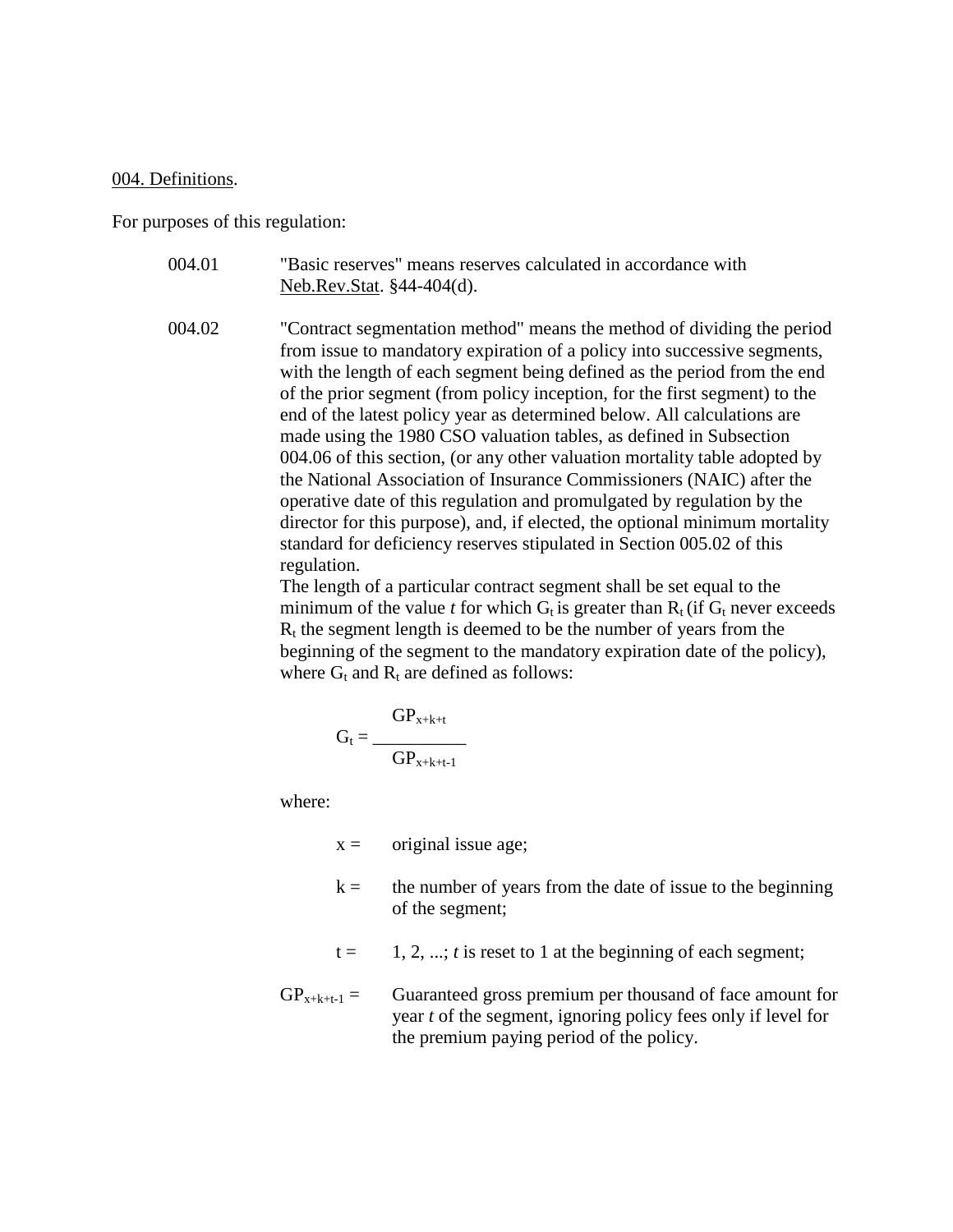|        | $R_t =$         | $q_{x+k+t}$     | However, $R_t$ may be increased or                                                                                                                                                                                                                                                                                                                               |
|--------|-----------------|-----------------|------------------------------------------------------------------------------------------------------------------------------------------------------------------------------------------------------------------------------------------------------------------------------------------------------------------------------------------------------------------|
|        |                 | $q_{x+k+t-1}$   | decreased by one percent in any<br>policy year, at the company's<br>option, but $R_t$ shall not be less than one;                                                                                                                                                                                                                                                |
|        | where:          |                 |                                                                                                                                                                                                                                                                                                                                                                  |
|        |                 |                 | x, k and t are as defined above, and                                                                                                                                                                                                                                                                                                                             |
|        |                 | $q_{x+k+t-1} =$ | valuation mortality rate for deficiency reserves in<br>policy year k+t but using the mortality of Section<br>$005.02(2)$ if Section $005.02(3)$ is elected for<br>deficiency reserves.                                                                                                                                                                           |
|        | deemed to be 0. |                 | However, if $GP_{x+k+t}$ is greater than 0 and $GP_{x+k+t-1}$ is equal to 0, $G_t$ shall be<br>deemed to be 1000. If $GP_{x+k+t}$ and $GP_{x+k+t-1}$ are both equal to 0, $G_t$ shall be                                                                                                                                                                         |
| 004.03 |                 |                 | "Deficiency reserves" means the excess, if greater than zero, of                                                                                                                                                                                                                                                                                                 |
|        | 004.03(1)       |                 | Minimum reserves calculated in accordance with<br>Neb.Rev.Stat. §44-404(h) over                                                                                                                                                                                                                                                                                  |
|        | 004.03(2)       |                 | Basic reserves.                                                                                                                                                                                                                                                                                                                                                  |
| 004.04 |                 |                 | "Guaranteed gross premiums" means the premiums under a policy of life<br>insurance that are guaranteed and determined at issue.                                                                                                                                                                                                                                  |
| 004.05 |                 |                 | "Maximum valuation interest rates" means the interest rates defined in<br>Neb.Rev.Stat. §44-404(c) (Computation of Minimum Standard by<br>Calendar Year of Issue) that are to be used in determining the minimum<br>standard for the valuation of life insurance policies.                                                                                       |
| 004.06 | 1983.           |                 | "1980 CSO valuation tables" means the Commissioner's 1980 Standard<br>Ordinary Mortality Table (1980 CSO Table) without ten-year selection<br>factors, incorporated into the 1980 amendments to the NAIC Standard<br>Valuation Law, and variations of the 1980 CSO Table approved by the<br>NAIC, such as the smoker and nonsmoker versions approved in December |
| 004.07 |                 |                 | "Scheduled gross premium" means the smallest illustrated gross premium<br>at issue for other than universal life insurance policies. For universal life                                                                                                                                                                                                          |

insurance policies, scheduled gross premium means the smallest specified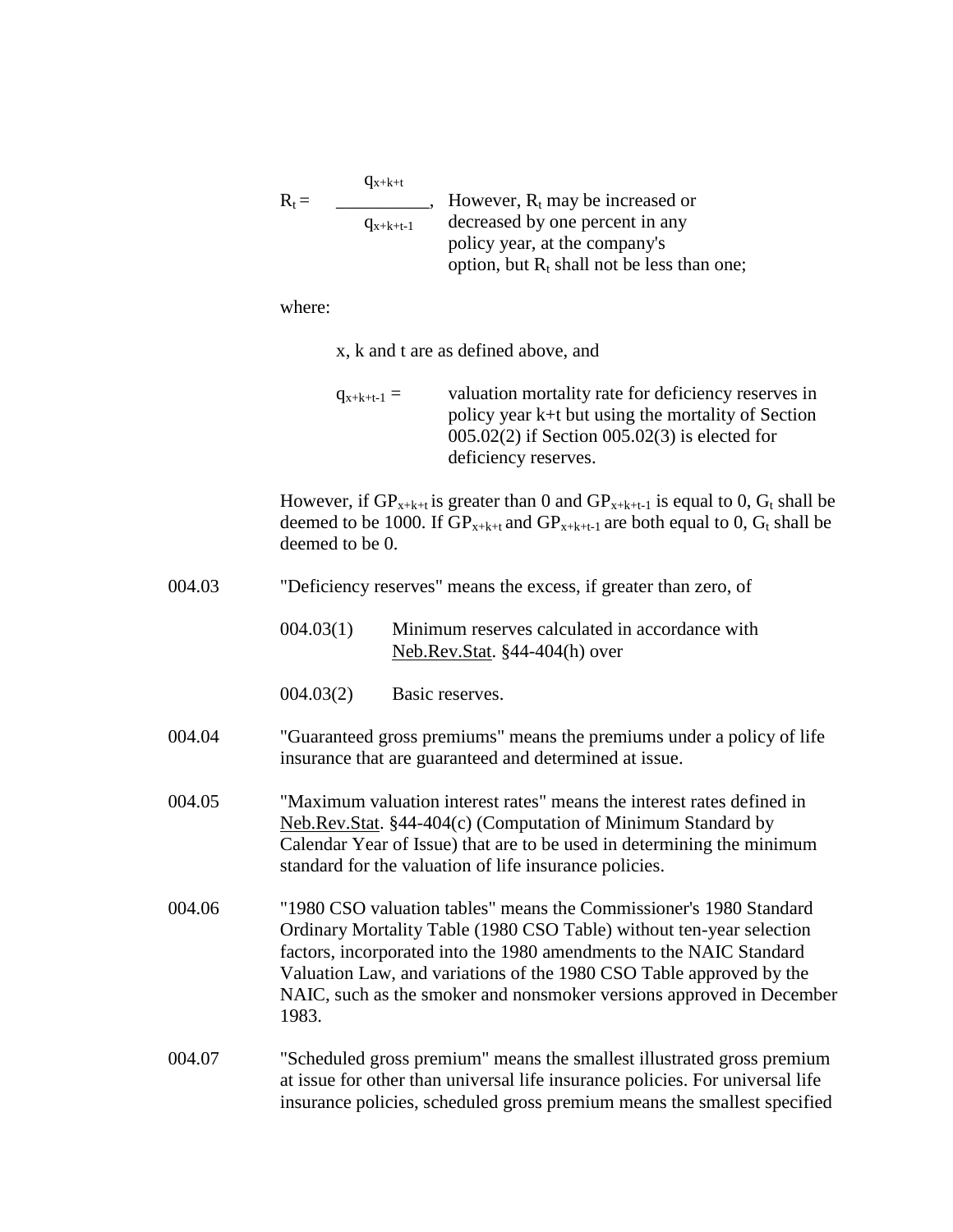premium described in 007.01(3), if any, or else the minimum premium described in Section 007.01(4).

- 004.08 (1) "Segmented reserves" means reserves, calculated using segments produced by the contract segmentation method, equal to the present value of all future guaranteed benefits less the present value of all future net premiums to the mandatory expiration of a policy, where the net premiums within each segment are a uniform percentage of the respective guaranteed gross premiums within the segment. The uniform percentage for each segment is such that, at the beginning of the segment, the present value of the net premiums within the segment equals:
	- $004.08(1)(a)$  The present value of the death benefits within the segment, plus
	- 004.08(1)(b) The present value of any unusual guaranteed cash value (see section 006.04) occurring at the end of the segment, less
	- 004.08(1)(c) Any unusual guaranteed cash value occurring at the start of the segment, plus
	- $004.08(1)(d)$  For the first segment only, the excess of  $004.08(1)(d)(i)$  over  $004.08(1)(d)(ii)$ , as follows:
		- $004.08(1)(d)(i)$  A net level annual premium equal to the present value, at the date of issue, of the benefits provided for in the first segment after the first policy year, divided by the present value, at the date of issue, of an annuity of one per year payable on the first and each subsequent anniversary within the first segment on which a premium falls due. However, the net level annual premium shall not exceed the net level annual premium on the nineteen-year premium whole life plan of insurance of the same renewal year equivalent level amount at an age one year higher than the age at issue of the policy.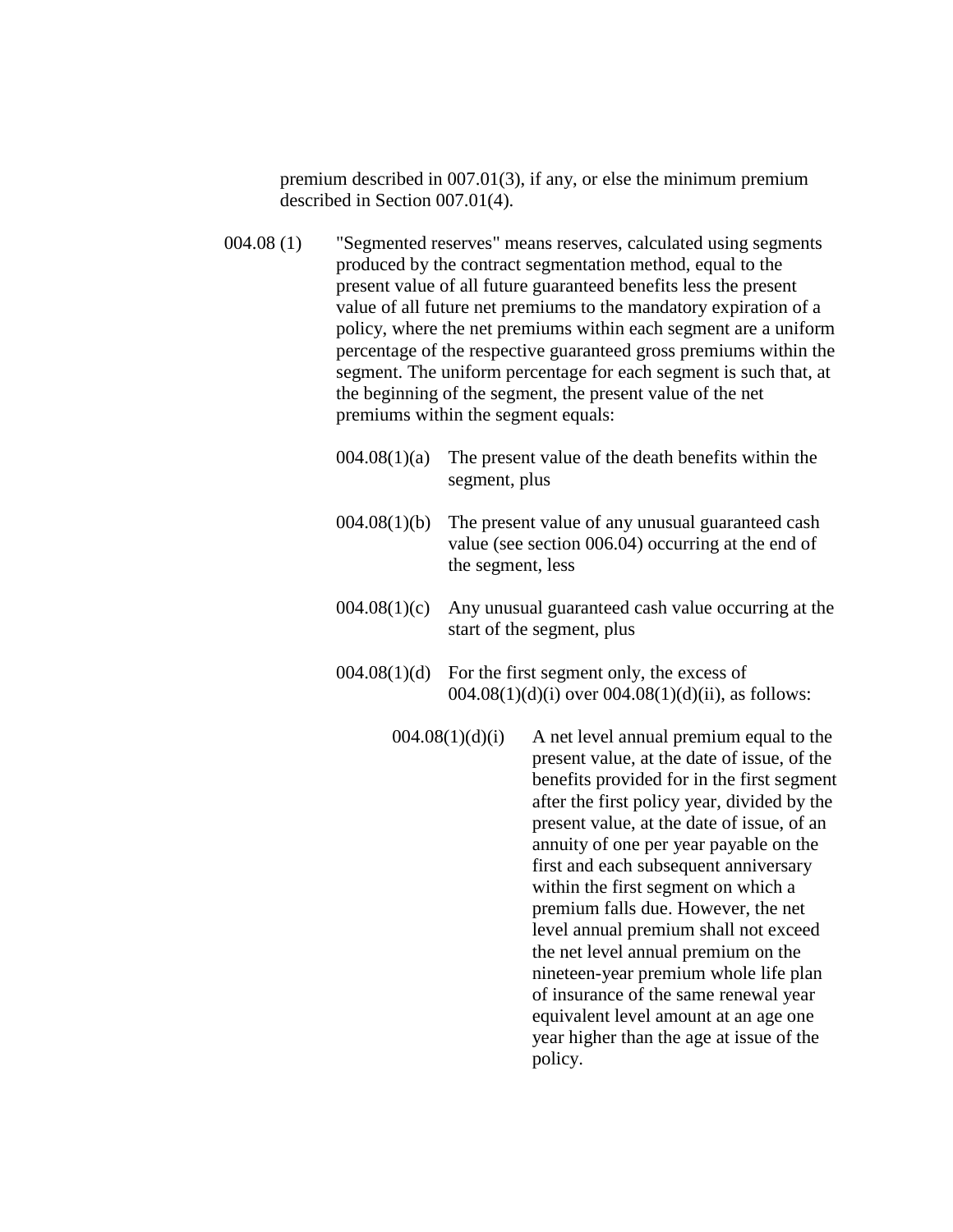- $004.08(1)(d)(ii)$  A net one year term premium for the benefits provided for in the first policy year.
- 004.08(2) The length of each segment is determined by the "contract segmentation method," as defined in this section.
- 004.08(3) The interest rates used in the present value calculations for any policy may not exceed the maximum valuation interest rate, determined with a guarantee duration equal to the sum of the lengths of all segments of the policy.
- 004.08(4) For both basic reserves and deficiency reserves computed by the segmented method, present values shall include future benefits and net premiums in the current segment and in all subsequent segments.
- 004.09 "Tabular cost of insurance" means the net single premium at the beginning of a policy year for one-year term insurance in the amount of the guaranteed death benefit in that policy year.
- 004.10 "Ten-year select factors" means the select factors adopted with the 1980 amendments to the NAIC Standard Valuation Law.
	- 004.11 (1) "Unitary reserves" means the present value of all future guaranteed benefits less the present value of all future modified net premiums, where:
		- 004.011(1)(a) Guaranteed benefits and modified net premiums are considered to the mandatory expiration of the policy; and
		- 004.011(1)(b) Modified net premiums are a uniform percentage of the respective guaranteed gross premiums, where the uniform percentage is such that, at issue, the present value of the net premiums equals the present value of all death benefits and pure endowments, plus the excess of  $004.11(1)(b)(i)$  over  $004.11(1)(b)(ii)$ , as follows:
			- $004.011(1)(b)(i)$  A net level annual premium equal to the present value, at the date of issue, of the benefits provided for after the first policy year, divided by the present value,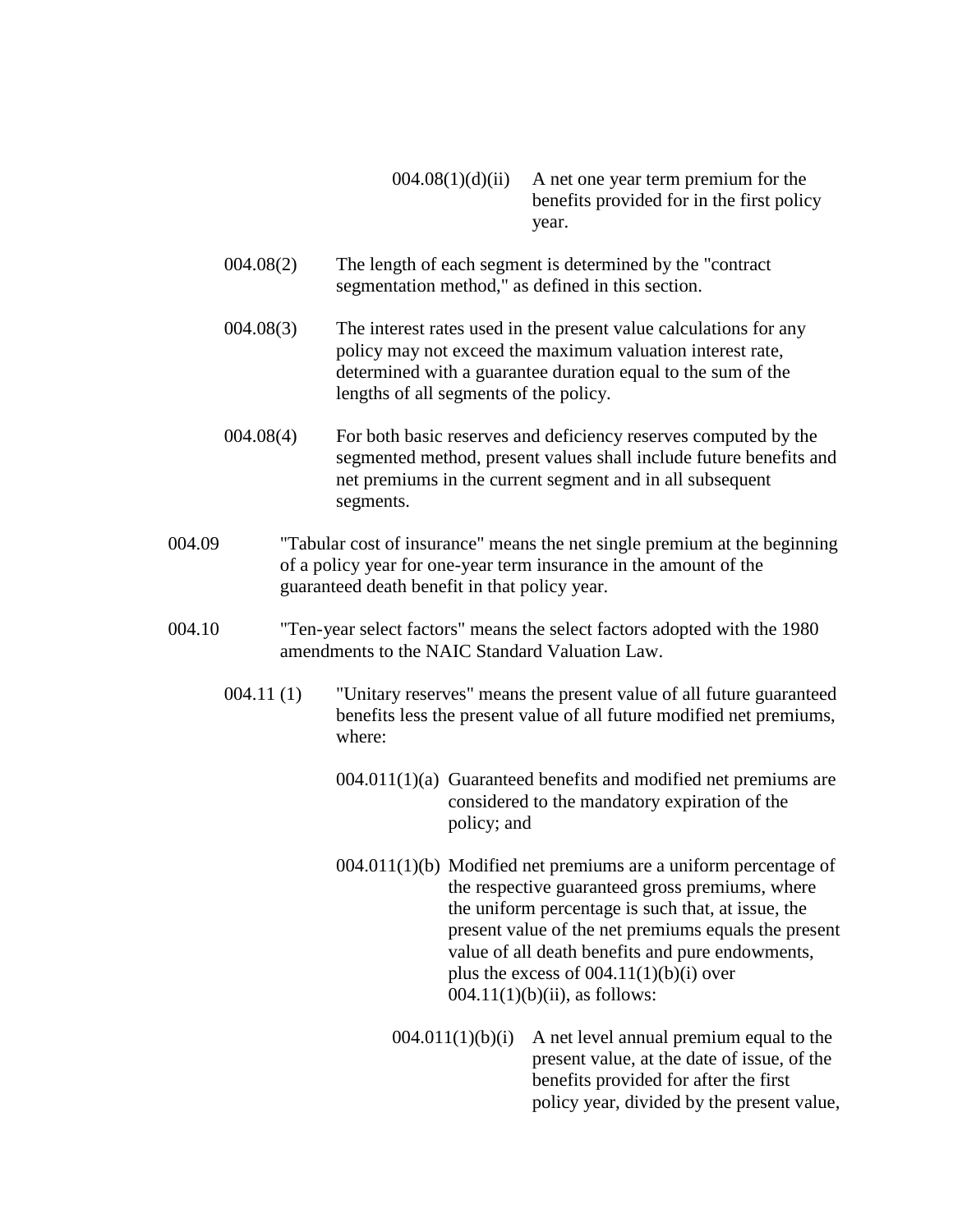at the date of issue, of an annuity of one per year payable on the first and each subsequent anniversary of the policy on which a premium falls due. However, the net level annual premium shall not exceed the net level annual premium on the nineteen-year premium whole life plan of insurance of the same renewal year equivalent level amount at an age one year higher than the age at issue of the policy.

 $004.11(1)(b)(ii)$  A net one year term premium for the benefits provided for in the first policy year.

- 004.11 (2) The interest rates used in the present value calculations for any policy may not exceed the maximum valuation interest rate, determined with a guarantee duration equal to the length from issue to the mandatory expiration of the policy.
- 004.12 "Universal life insurance policy" means any individual life insurance policy under the provisions of which separately identified interest credits (other than in connection with dividend accumulations, premium deposit funds, or other supplementary accounts) and mortality or expense charges are made to the policy.

#### 005. General Calculation Requirements for Basic Reserves and Premium Deficiency Reserves.

- 005.01 At the election of the company for any one or more specified plans of life insurance, the minimum mortality standard for basic reserves may be calculated using the 1980 CSO valuation tables with select mortality factors (or any other valuation mortality table adopted by the NAIC after January 1, 2000 and promulgated by regulation by the director for this purpose). If select mortality factors are elected, they may be:
	- 005.01(1) The ten-year select mortality factors incorporated into the 1980 amendments to the NAIC Standard Valuation Law;
	- 005.01(2) The select mortality factors in the Appendix; or
	- 005.01(3) Any other table of select mortality factors adopted by the NAIC after the effective date of this regulation and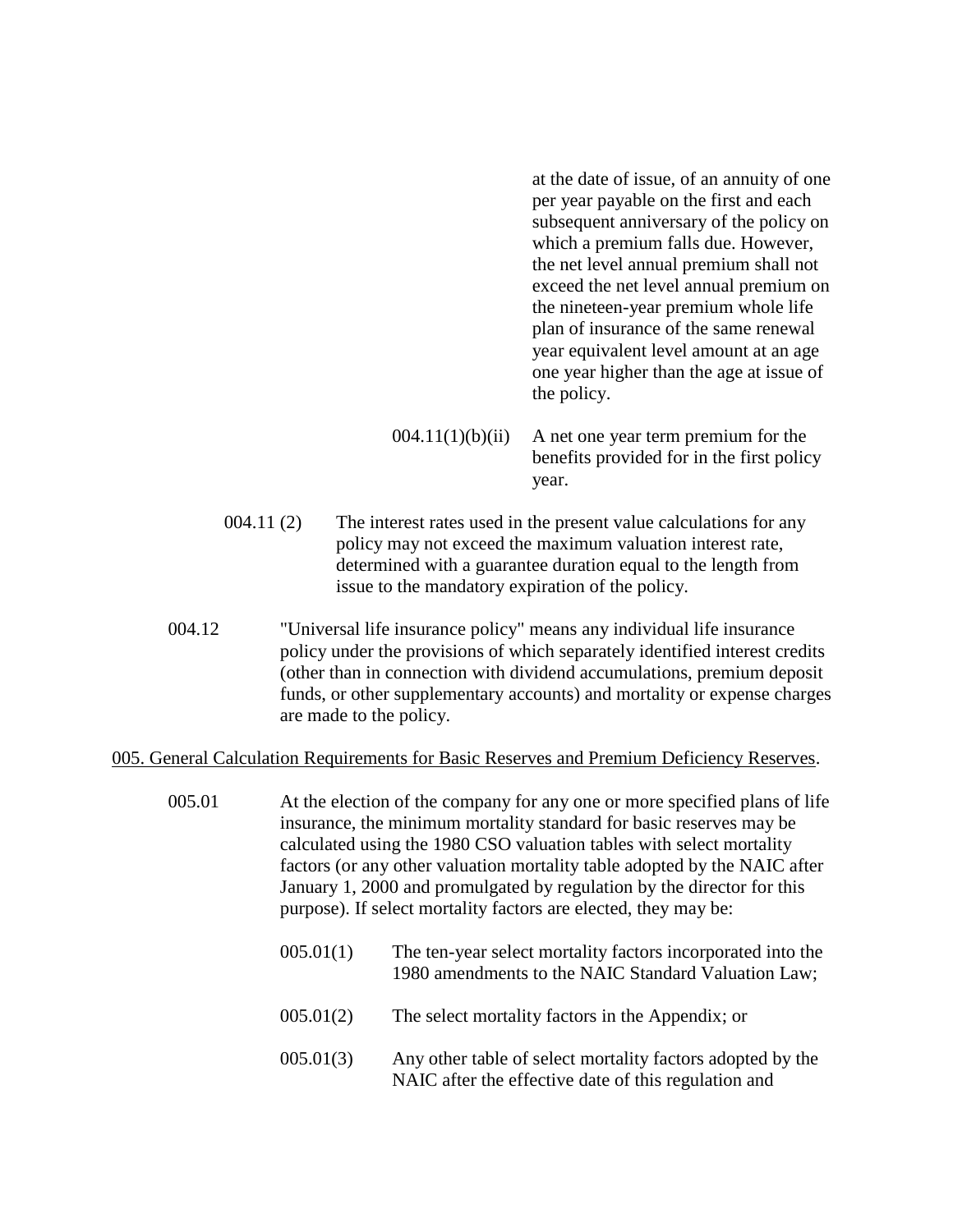promulgated by regulation by the director for the purpose of calculating basic reserves.

005.02 Deficiency reserves, if any, are calculated for each policy as the excess, if greater than zero, of the quantity A over the basic reserve. The quantity A is obtained by recalculating the basic reserve for the policy using guaranteed gross premiums instead of net premiums when the guaranteed gross premiums are less than the corresponding net premiums. At the election of the company for any one or more specified plans of insurance, the quantity A and the corresponding net premiums used in the determination of quantity A may be based upon the 1980 CSO valuation tables with select mortality factors (or any other valuation mortality table adopted by the NAIC after January 1, 2000 and promulgated by regulation by the director). If select mortality factors are elected, they may be:

- 005.02(1) The ten-year select mortality factors incorporated into the 1980 amendments to the NAIC Standard Valuation Law;
- 005.02(2) The select mortality factors in the Appendix of this regulation;
- 005.02(3) For durations in the first segment, X percent of the select mortality factors in the Appendix, subject to the following:
	- $005.02(3)(a)$  X may vary by policy year, policy form, underwriting classification, issue age, or any other policy factor expected to affect mortality experience;
	- $005.02(3)$ (b) X is such that, when using the valuation interest rate used for basic reserves, 005.02(3)(b)(i) is greater than or equal to  $005.02(3)(b)(ii)$ ;
		- $005.02(3)(b)(i)$  The actuarial present value of future death benefits, calculated using the mortality rates resulting from the application of X;
			- $005.02(3)(b)(ii)$  The actuarial present value of future death benefits calculated using anticipated mortality experience without recognition of mortality improvement beyond the valuation date;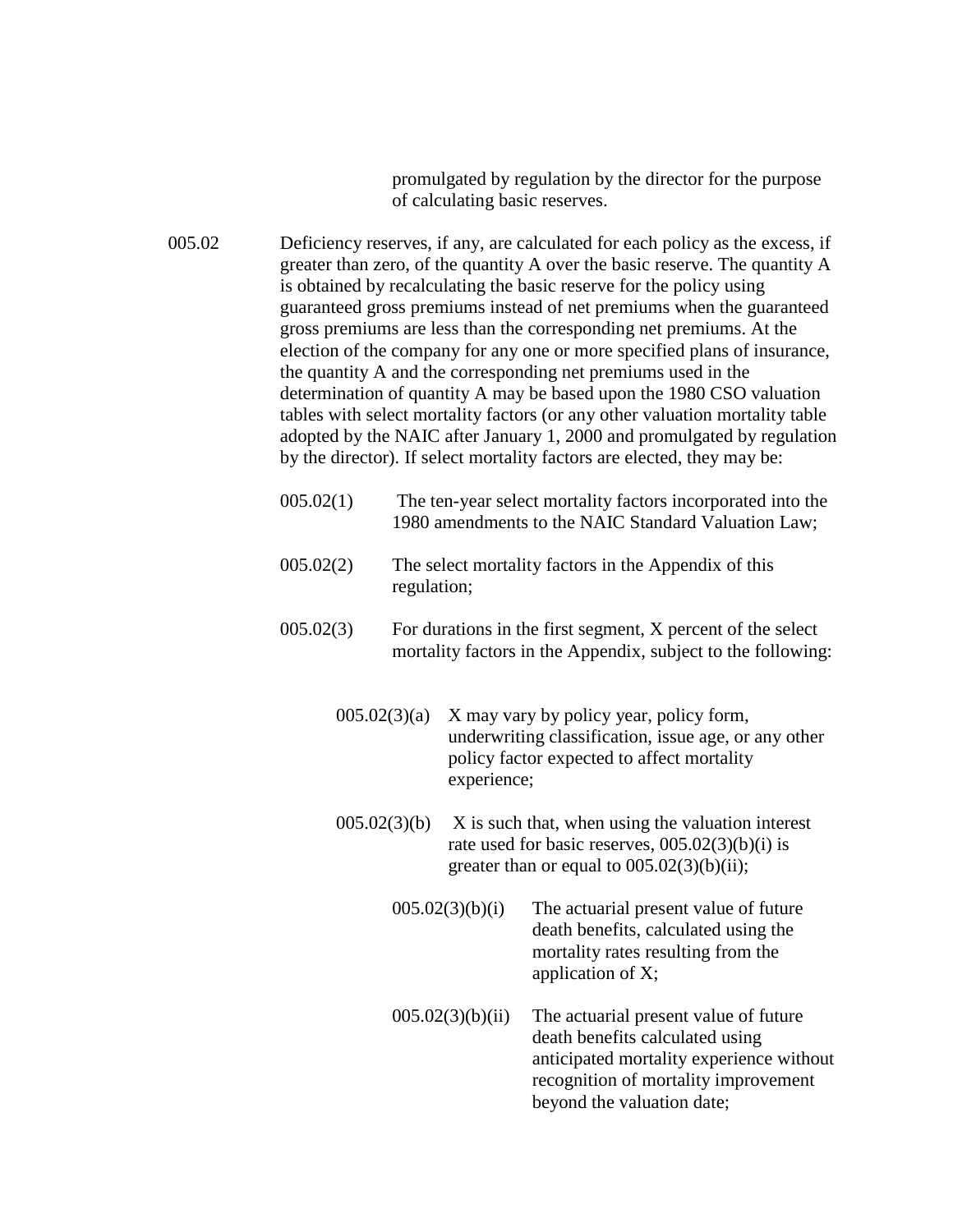- $005.02(3)(c)$  X is such that the mortality rates resulting from the application of X are at least as great as the anticipated mortality experience, without recognition of mortality improvement beyond the valuation date, in each of the first five (5) years after the valuation date;
- $005.02(3)(d)$  The appointed actuary shall increase X at any valuation date where it is necessary to continue to meet all the requirements of Subsection 005.02(3);
- $005.02(3)$ (e) The appointed actuary may decrease X at any valuation date as long as X continues to meet all the requirements of Subsection 005.02(3); and
- $005.02(3)(f)$  The appointed actuary shall specifically take into account the adverse effect on expected mortality and lapsation of any anticipated or actual increase in gross premiums.
- $005.02(3)(g)$  If X is less than 100 percent at any duration for any policy, the following requirements shall be met:
	- $005.02(3)(g)(i)$  The appointed actuary shall annually prepare an actuarial opinion and memorandum for the company in conformance with the requirements of Section 006 of Chapter 69 of the Nebraska Department of Insurance Regulations;
	- $005.02(3)(g)(ii)$  The appointed actuary shall disclose, in the Regulatory Asset Adequacy Issues Summary, the impact of the insufficiency of assets to support the payment of benefits and expenses and the establishment of statutory reserves during one or more interim periods; and
	- $005.02(3)(g)(iii)$  The appointed actuary shall annually opine for all policies subject to this regulation as to whether the mortality rates resulting from the application of X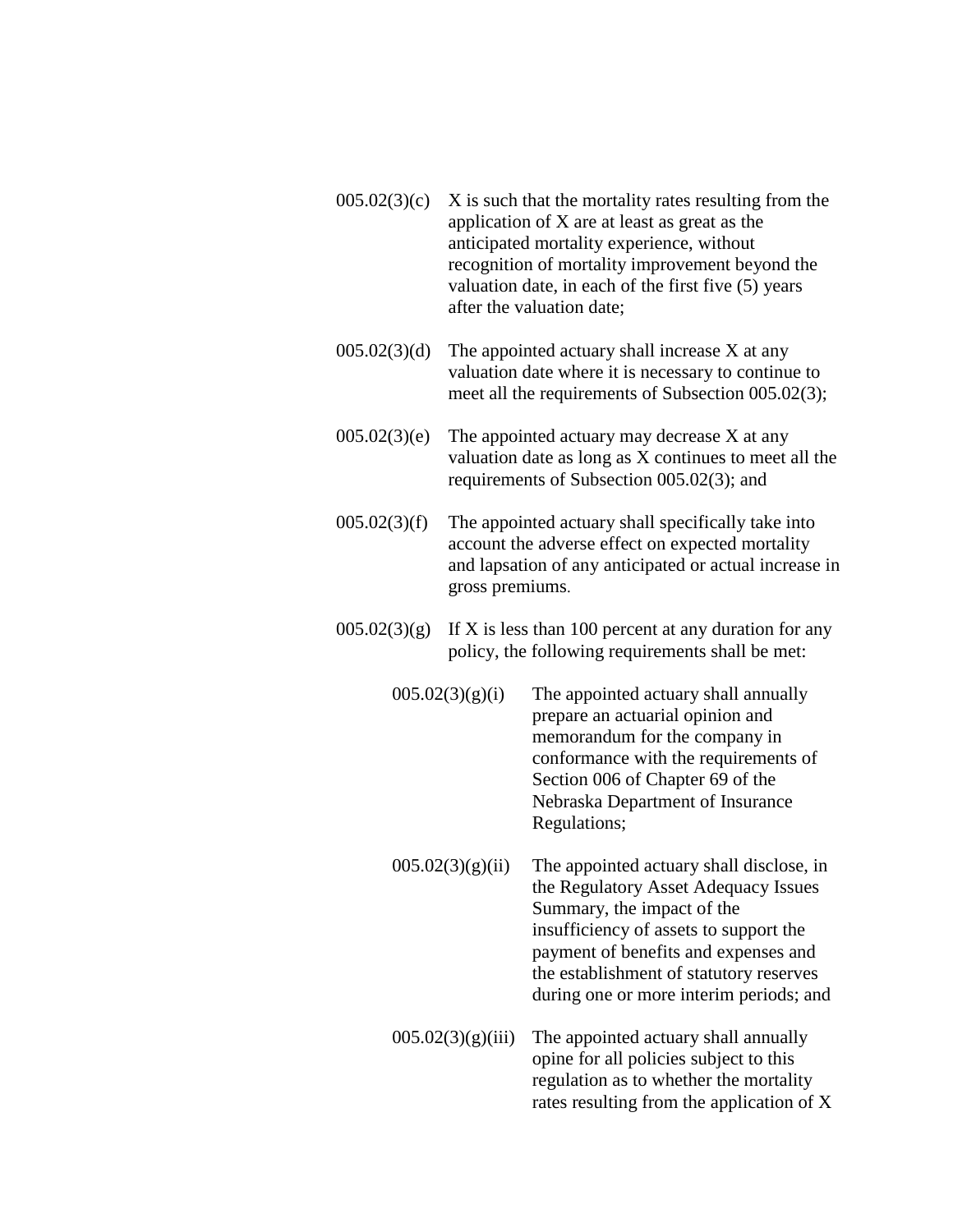meet the requirements of Subsection 005.02(3). This opinion shall be supported by an actuarial report, subject to appropriate Actuarial Standards of Practice promulgated by the Actuarial Standards Board of the American Academy of Actuaries. The X factors shall reflect anticipated future mortality, without recognition of mortality improvement beyond the valuation date, taking into account relevant emerging experience.

- 005.02(4) Any other table of select mortality factors adopted by the NAIC after January 1, 2000 and promulgated by regulation by the director for the purpose of calculating deficiency reserves.
- 005.03 This subsection applies to both basic reserves and deficiency reserves. Any set of select mortality factors may be used only for the first segment. However, if the first segment is less than ten (10) years, the appropriate ten-year select mortality factors incorporated into the 1980 amendments to the NAIC Standard Valuation Law may be used thereafter through the tenth policy year from the date of issue.
- 005.04 In determining basic reserves or deficiency reserves, guaranteed gross premiums without policy fees may be used where the calculation involves the guaranteed gross premium but only if the policy fee is a level dollar amount after the first policy year. In determining deficiency reserves, policy fees may be included in guaranteed gross premiums, even if not included in the actual calculation of basic reserves.
- 005.05 Reserves for policies that have changes to guaranteed gross premiums, guaranteed benefits, guaranteed charges, or guaranteed credits that are unilaterally made by the insurer after issue and that are effective for more than one year after the date of the change shall be the greatest of the following: (1) reserves calculated ignoring the guarantee, (2) reserves assuming the guarantee was made at issue, and (3) reserves assuming that the policy was issued on the date of the guarantee.
- 005.06 The director may require that the company document the extent of the adequacy of reserves for specified blocks, including but not limited to policies issued prior to January 1, 2000. This documentation may include a demonstration of the extent to which aggregation with other non-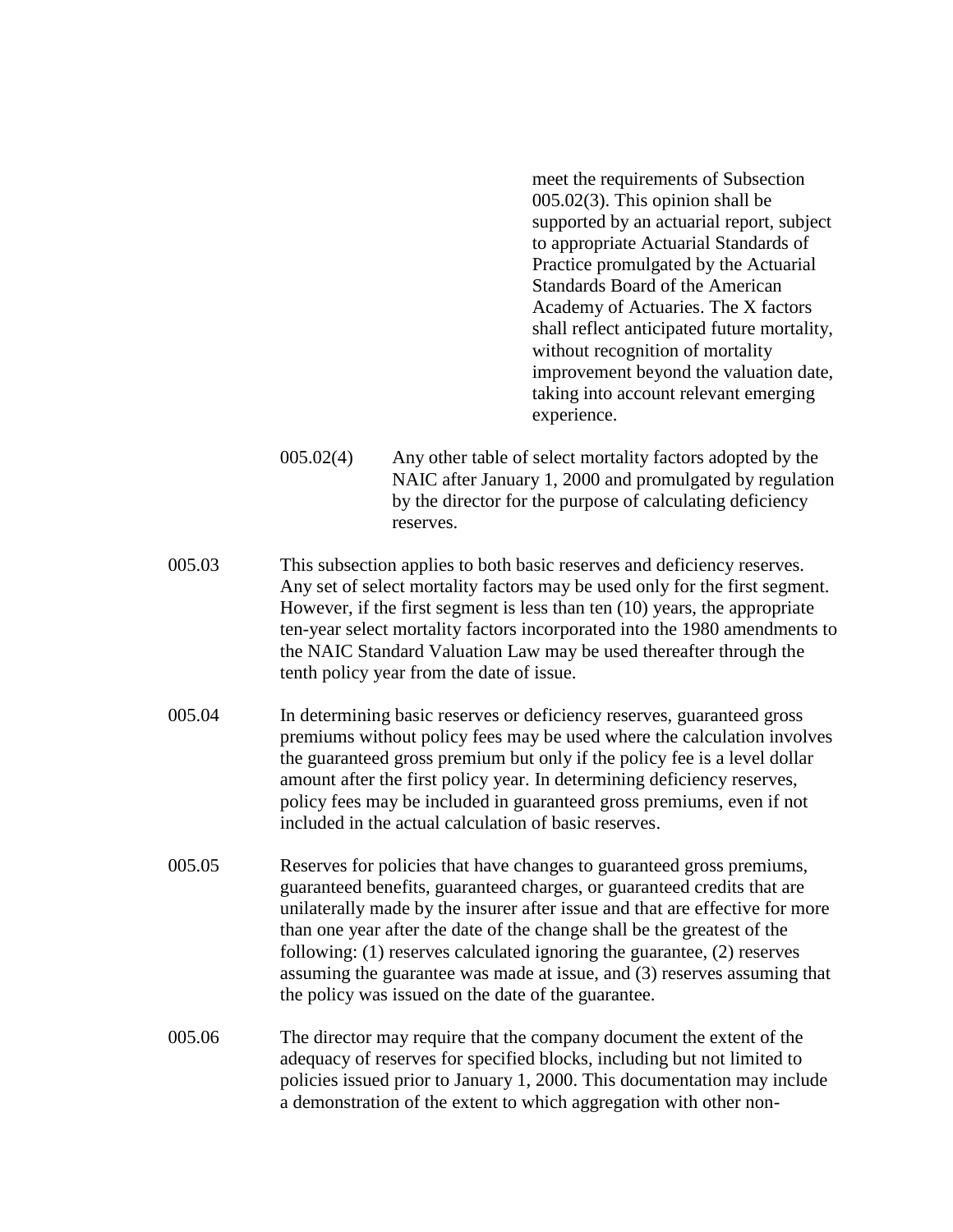specified blocks of business is relied upon in the formation of the appointed actuary opinion pursuant to and consistent with the requirements of Section 006 of Chapter 69 of the Nebraska Department of Insurance Regulations.

- 006. Calculation of Minimum Valuation Standard for Policies with Guaranteed Nonlevel Gross Premiums or Guaranteed Nonlevel Benefits (Other than Universal Life Policies)
	- 006.01 Basic Reserves

Basic reserves shall be calculated as the greater of the segmented reserves and the unitary reserves. Both the segmented reserves and the unitary reserves for any policy shall use the same valuation mortality table and selection factors. At the option of the insurer, in calculating segmented reserves and net premiums, either of the adjustments described in Subsections  $006.01(1)$  or  $006.01(2)$  below may be made:

- 006.01(1) Treat the unitary reserve, if greater than zero, applicable at the end of each segment as a pure endowment and subtract the unitary reserve, if greater than zero, applicable at the beginning of each segment from the present value of guaranteed life insurance and endowment benefits for each segment.
- 006.01(2) Treat the guaranteed cash surrender value, if greater than zero, applicable at the end of each segment as a pure endowment; and subtract the guaranteed cash surrender value, if greater than zero, applicable at the beginning of each segment from the present value of guaranteed life insurance and endowment benefits for each segment.
- 006.02 Deficiency Reserves
	- 006.02(1) The deficiency reserve at any duration shall be calculated:
		- $006.02(1)(a)$  On a unitary basis if the corresponding basic reserve determined by Subsection 006.01 is unitary;
		- $006.02(1)(b)$  On a segmented basis if the corresponding basic reserve determined by Subsection 006.01 is segmented; or
		- $006.02(1)(c)$  On the segmented basis if the corresponding basic reserve determined by Subsection 006.01 is equal to both the segmented reserve and the unitary reserve.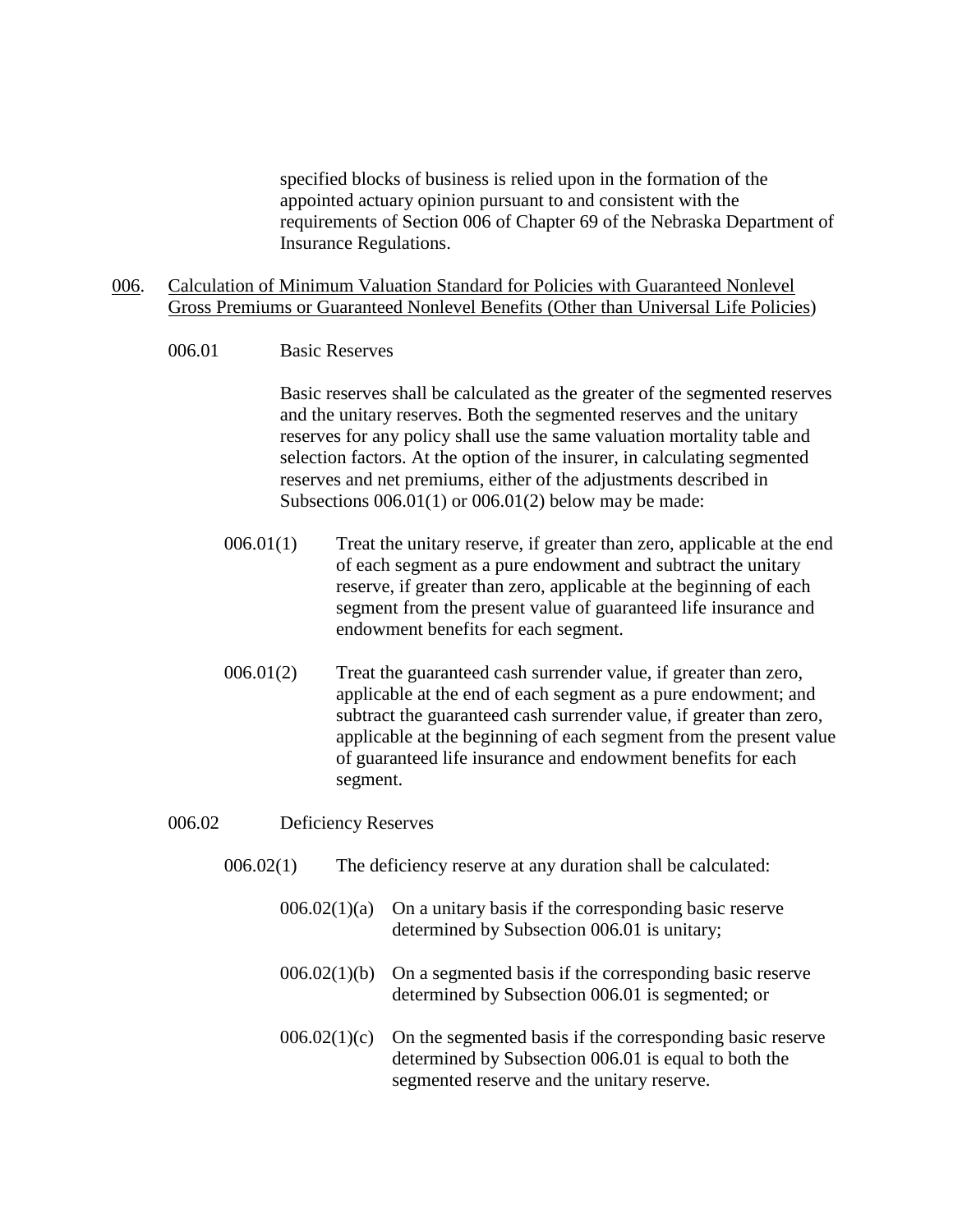- 006.02(2) This subsection shall apply to any policy for which the guaranteed gross premium at any duration is less than the corresponding modified net premium calculated by the method used in determining the basic reserves, but using the minimum valuation standards of mortality (specified in Section 005.02) and rate of interest.
- 006.02(3) Deficiency reserves, if any, shall be calculated for each policy as the excess if greater than zero, for the current and all remaining periods, of the quantity A over the basic reserve, where A is obtained as indicated in Section 005.02.
- 006.02(4) For deficiency reserves determined on a segmented basis, the quantity A is determined using segment lengths equal to those determined for segmented basic reserves.

## 006.03 Minimum Value

Basic reserves may not be less than the tabular cost of insurance for the balance of the policy year, if mean reserves are used. Basic reserves may not be less than the tabular cost of insurance for the balance of the current modal period or to the paid-to-date, if later, but not beyond the next policy anniversary, if mid-terminal reserves are used. The tabular cost of insurance shall use the same valuation mortality table and interest rates as that used for the calculation of the segmented reserves. However, if select mortality factors are used, they shall be the ten-year select factors incorporated into the 1980 amendments of the NAIC Standard Valuation Law. In no case may total reserves (including basic reserves, deficiency reserves and any reserves held for supplemental benefits that would expire upon contract termination) be less than the amount that the policyowner would receive (including the cash surrender value of the supplemental benefits, if any, referred to above), exclusive of any deduction for policy loans, upon termination of the policy.

## 006.04 Unusual Pattern of Guaranteed Cash Surrender Values

006.04(1) For any policy with an unusual pattern of guaranteed cash surrender values, the reserves actually held prior to the first unusual guaranteed cash surrender value shall not be less than the reserves calculated by treating the first unusual guaranteed cash surrender value as a pure endowment and treating the policy as an *n* year policy providing term insurance plus a pure endowment equal to the unusual cash surrender value, where *n* is the number of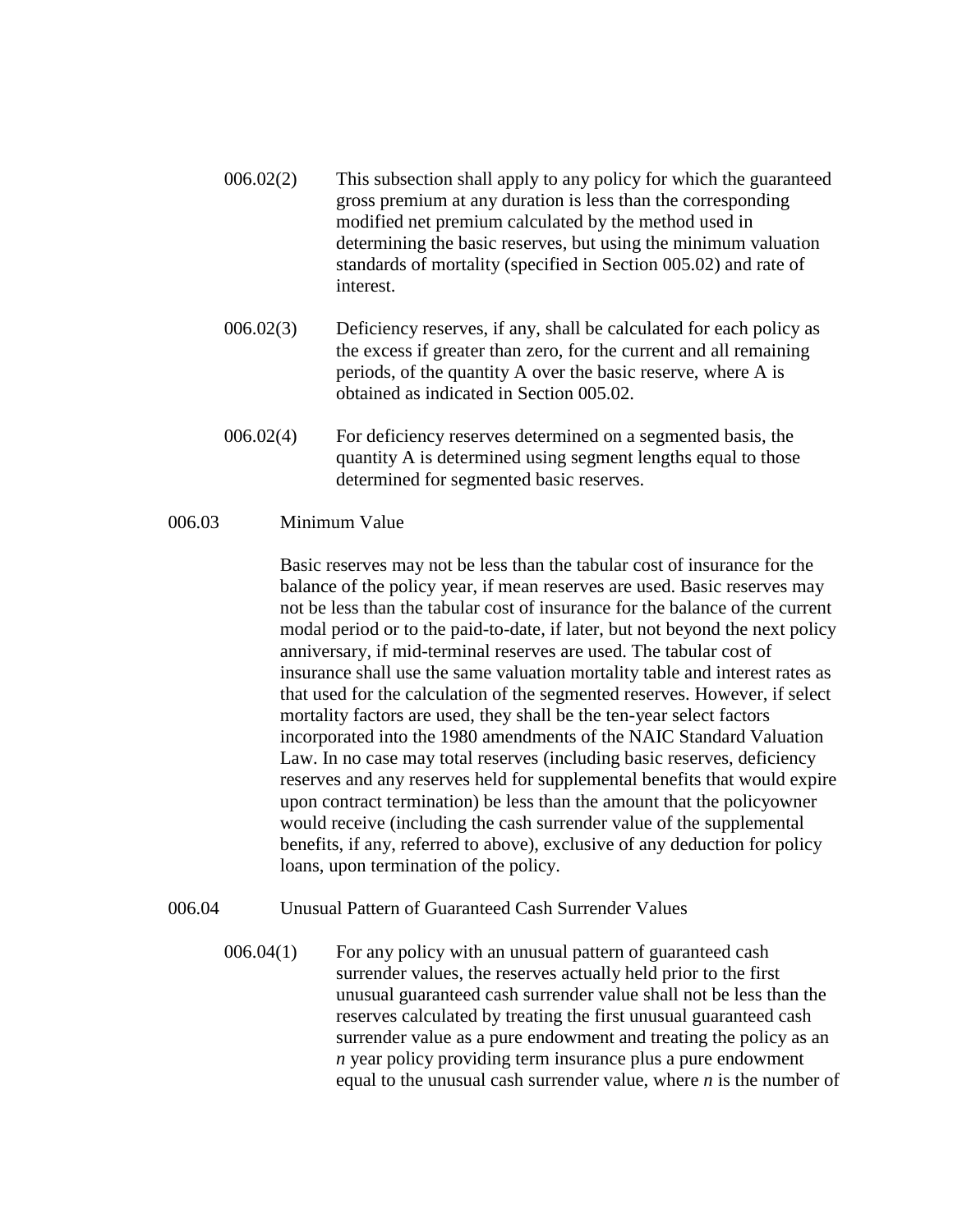years from the date of issue to the date the unusual cash surrender value is scheduled.

- 006.04(2) The reserves actually held subsequent to any unusual guaranteed cash surrender value shall not be less than the reserves calculated by treating the policy as an *n* year policy providing term insurance plus a pure endowment equal to the next unusual guaranteed cash surrender value, and treating any unusual guaranteed cash surrender value at the end of the prior segment as a net single premium, where
	- 006.04 $(2)(a)$  *n* is the number of years from the date of the last unusual guaranteed cash surrender value prior to the valuation date to the earlier of:
		- $006.04(2)(a)(i)$  The date of the next unusual guaranteed cash surrender value, if any, that is scheduled after the valuation date; or
		- $006.04(2)(a)(ii)$  The mandatory expiration date of the policy; and
	- 006.04(2)(b) The net premium for a given year during the *n* year period is equal to the product of the net to gross ratio and the respective gross premium; and
	- 006.04(2)(c) The net to gross ratio is equal to  $0.06(0.04(2)(c))$  divided by  $006.04(2)(c)(ii)$  as follows:
		- 006.04(2)(c)(i) The present value, at the beginning of the *n* year period, of death benefits payable during the *n* year period plus the present value, at the beginning of the n year period, of the next unusual guaranteed cash surrender value, if any, minus the amount of the last unusual guaranteed cash surrender value, if any, scheduled at the beginning of the *n* year period.
		- 006.04(2)(c)(ii) The present value, at the beginning of the *n* year period, of the scheduled gross premiums payable during the *n* year period.
- 006.04(3) For purposes of this subsection, a policy is considered to have an unusual pattern of guaranteed cash surrender values if any future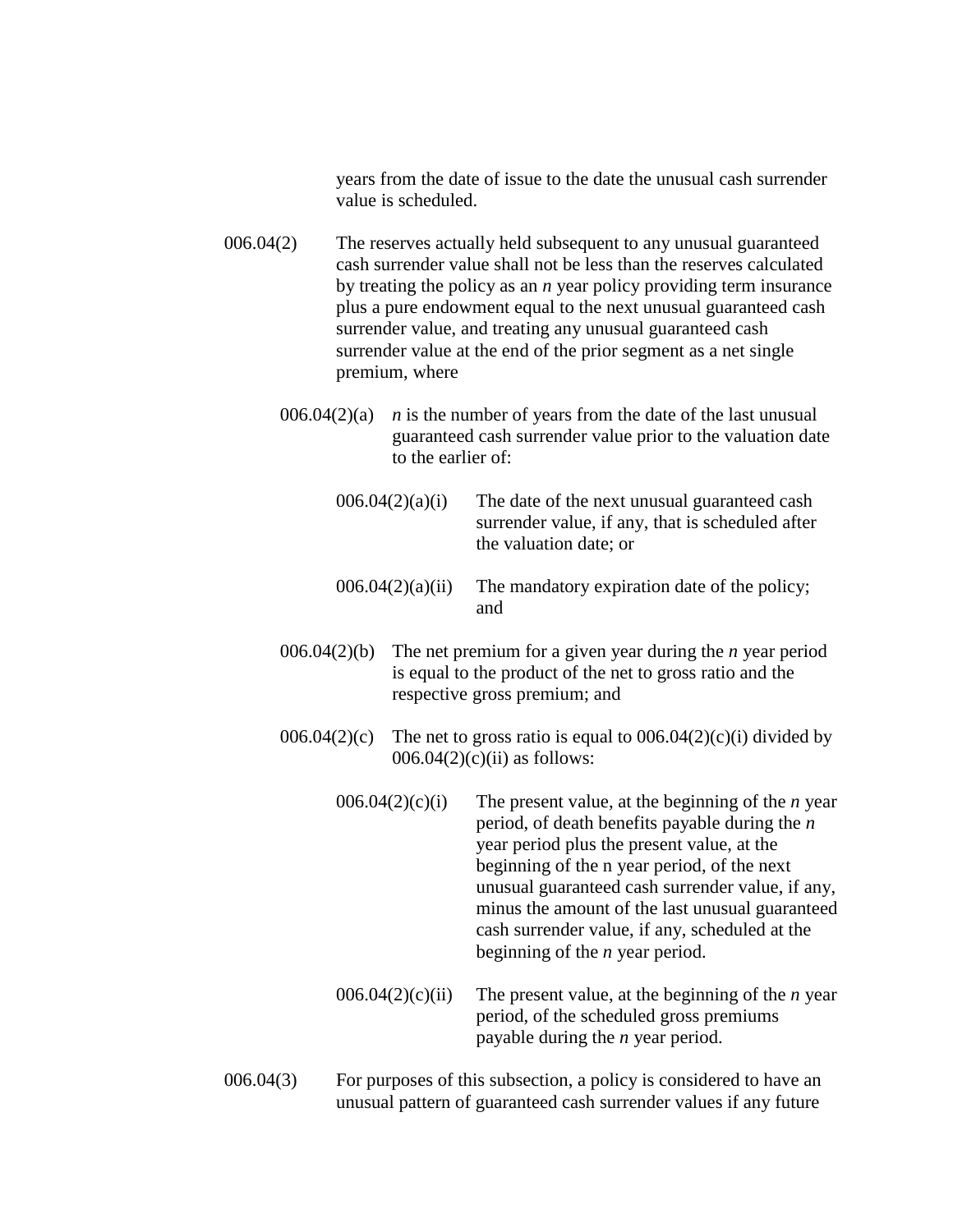guaranteed cash surrender value exceeds the prior year's guaranteed cash surrender value by more than the sum of:

- $006.04(3)(a)$  One hundred ten percent (110%) of the scheduled gross premium for that year;
- 006.04(3)(b) One hundred ten percent (110%) of one year's accrued interest on the sum of the prior year's guaranteed cash surrender value and the scheduled gross premium using the nonforfeiture interest rate used for calculating policy guaranteed cash surrender values; and
- 006.04(3)(c) Five percent  $(5\%)$  of the first policy year surrender charge, if any.
- 006.05 Optional Exemption for Yearly Renewable Term Reinsurance. At the option of the company, the following approach for reserves on YRT reinsurance may be used:
	- 006.05(1) Calculate the valuation net premium for each future policy year as the tabular cost of insurance for that future year.
	- 006.05(2) Basic reserves shall never be less than the tabular cost of insurance for the appropriate period, as defined in Subsection 006.03.
	- 006.05(3) Deficiency reserves.
		- $006.05(3)(a)$  For each policy year, calculate the excess, if greater than zero, of the valuation net premium over the respective maximum guaranteed gross premium.
		- $006.05(3)(b)$  Deficiency reserves shall never be less than the sum of the present values, at the date of valuation, of the excesses determined in accordance with Subparagraph 006.05(3)(a) above.
	- 006.05(4) For purposes of this subsection, the calculations use the maximum valuation interest rate and the 1980 CSO mortality tables with or without ten-year select mortality factors, or any other table adopted after January 1, 2000 by the NAIC and promulgated by regulation by the director for this purpose.
	- 006.05(5) A reinsurance agreement shall be considered YRT reinsurance for purposes of this subsection if only the mortality risk is reinsured.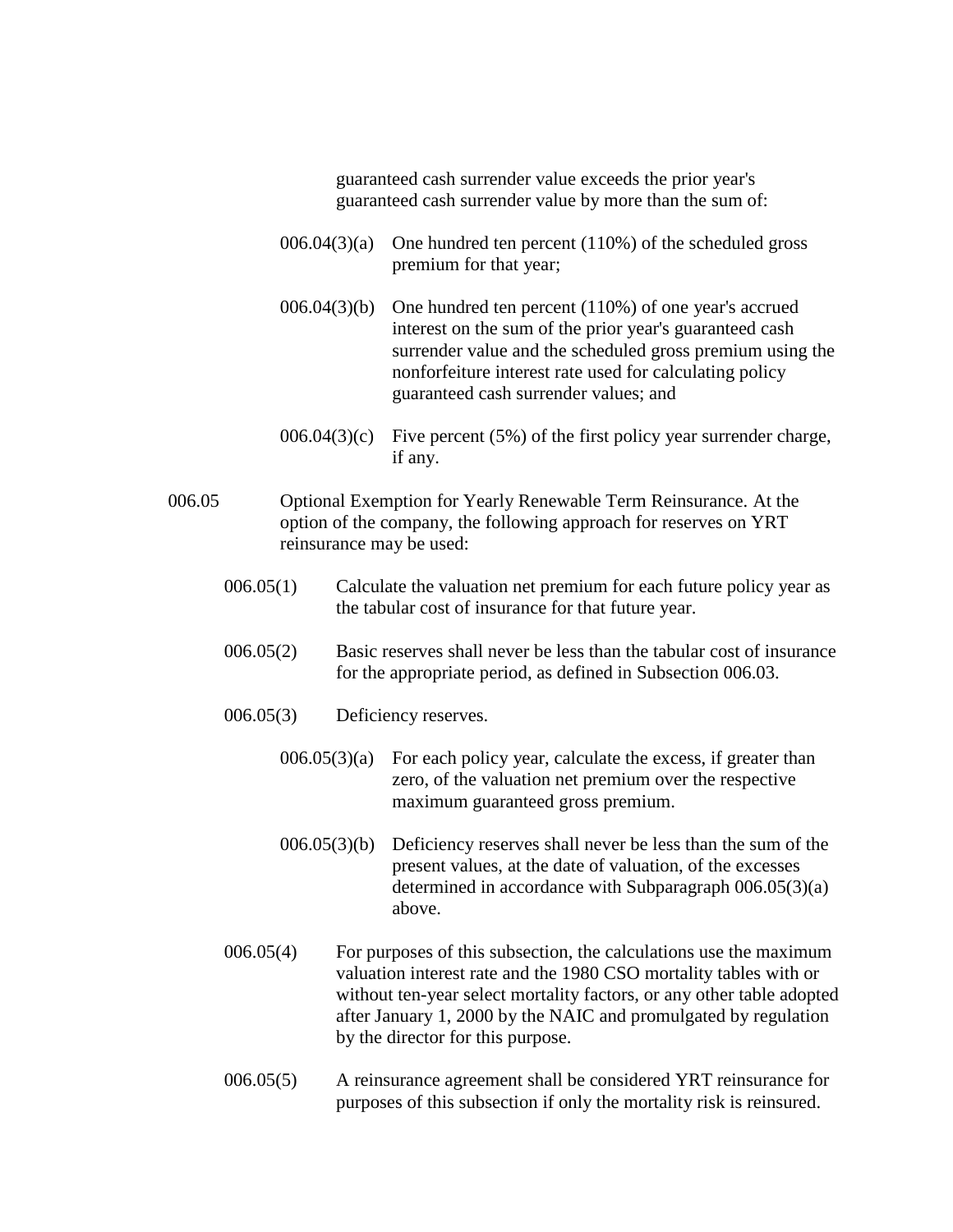- 006.05(6) If the assuming company chooses this optional exemption, the ceding company's reinsurance reserve credit shall be limited to the amount of reserve held by the assuming company for the affected policies.
- 006.06 Optional Exemption for Attained-Age-Based Yearly Renewable Term Life Insurance Policies. At the option of the company, the following approach for reserves for attained-age-based YRT life insurance policies may be used:
	- 006.06(1) Calculate the valuation net premium for each future policy year as the tabular cost of insurance for that future year.
	- 006.06(2) Basic reserves shall never be less than the tabular cost of insurance for the appropriate period, as defined in Subsection 006.03.
	- 006.06(3) Deficiency reserves.
		- $006.06(3)(a)$  For each policy year, calculate the excess, if greater than zero, of the valuation net premium over the respective maximum guaranteed gross premium.
		- 006.06(3)(b) Deficiency reserves shall never be less than the sum of the present values, at the date of valuation, of the excesses determined in accordance with Subparagraph 006.06(3)(a) above.
	- 006.06(4) For purposes of this subsection, the calculations use the maximum valuation interest rate and the 1980 CSO valuation tables with or without ten-year select mortality factors, or any other table adopted after January 1, 2000 by the NAIC and promulgated by regulation by the director for this purpose.
	- 006.06(5) A policy shall be considered an attained-age-based YRT life insurance policy for purposes of this subsection if:
		- $006.06(5)(a)$  The premium rates (on both the initial current premium scale and the guaranteed maximum premium scale) are based upon the attained age of the insured such that the rate for any given policy at a given attained age of the insured is independent of the year the policy was issued; and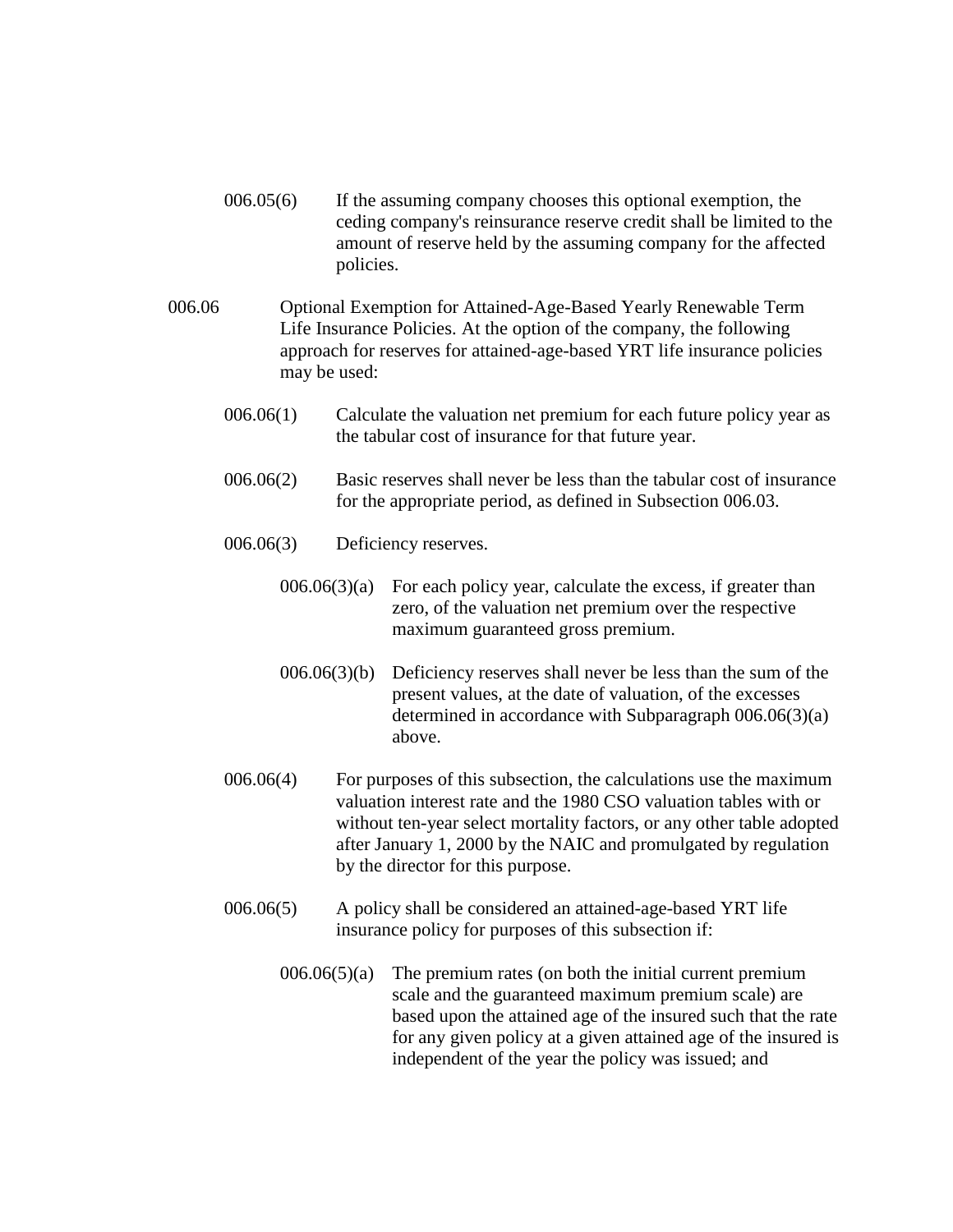- $006.06(5)(b)$  The premium rates (on both the initial current premium scale and the guaranteed maximum premium scale) are the same as the premium rates for policies covering all insureds of the same sex, risk class, plan of insurance and attained age.
- 006.06(6) For policies that become attained-age-based YRT policies after an initial period of coverage, the approach of this subsection may be used after the initial period if:
	- $006.06(6)(a)$  The initial period is constant for all insureds of the same sex, risk class and plan of insurance; or
	- 006.06(6)(b) The initial period runs to a common attained age for all insureds of the same sex, risk class and plan of insurance; and
	- $006.06(6)(c)$  After the initial period of coverage, the policy meets the conditions of Paragraph 006.06(5) above.
- 006.06(7) If this election is made, this approach shall be applied in determining reserves for all attained-age-based YRT life insurance policies issued on or after January 1, 2000.
- 006.07 Exemption from Unitary Reserves for Certain *n*-Year Renewable Term Life Insurance Policies. Unitary basic reserves and unitary deficiency reserves need not be calculated for a policy if the following conditions are met:
	- 006.07(1) The policy consists of a series of *n*-year periods, including the first period and all renewal periods, where *n* is the same for each period, except that for the final renewal period, n may be truncated or extended to reach the expiry age, provided that this final renewal period is less than 10 years and less than twice the size of the earlier n-year periods, and for each period, the premium rates on both the initial current premium scale and the guaranteed maximum premium scale are level;
	- 006.07(2) The guaranteed gross premiums in all *n*-year periods are not less than the corresponding net premiums based upon the 1980 CSO Table with or without the ten-year select mortality factors; and
	- 006.07(3) There are no cash surrender values in any policy year.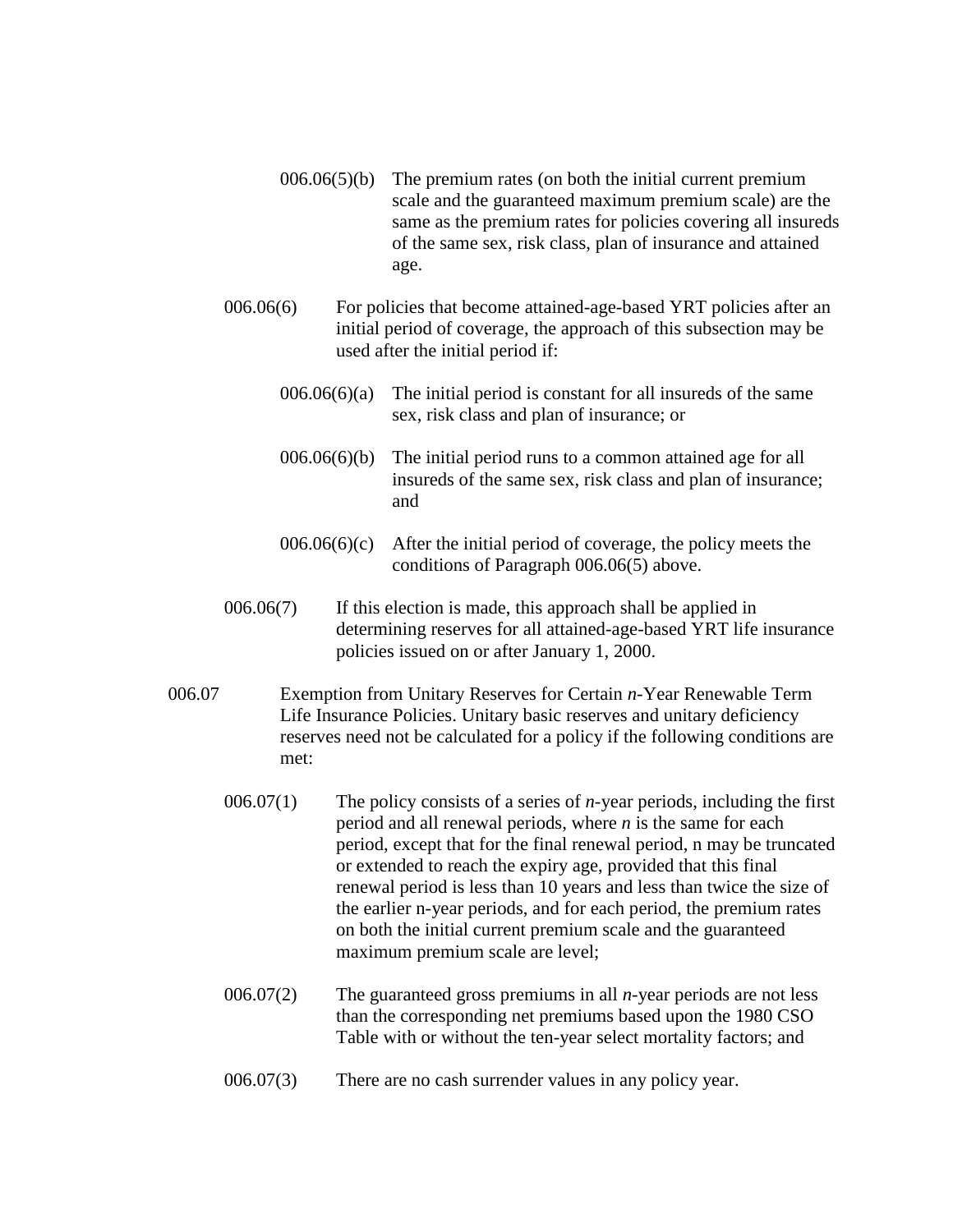- 006.08 Exemption from Unitary Reserves for Certain Juvenile Policies Unitary basic reserves and unitary deficiency reserves need not be calculated for a policy if the following conditions are met, based upon the initial current premium scale at issue: 006.08(1) At issue, the insured is age twenty-four (24) or younger; 006.08(2) Until the insured reaches the end of the juvenile period, which shall occur at or before age twenty-five (25), the gross premiums and death benefits are level, and there are no cash surrender values; and 006.08(3) After the end of the juvenile period, gross premiums are level for the remainder of the premium paying period, and death benefits are
- level for the remainder of the life of the policy. 007. Calculation of Minimum Valuation Standard for Flexible Premium and Fixed Premium
- Universal Life Insurance Policies That Contain Provisions Resulting in the Ability of a Policyowner to Keep a Policy in Force Over a Secondary Guarantee Period.
	- 007.01 General
		- 007.01(1) Policies with a secondary guarantee include:
			- $007.01(1)(a)$  A policy with a guarantee that the policy will remain in force at the original schedule of benefits, subject only to the payment of specified premiums;
			- $007.01(1)(b)$  A policy in which the minimum premium at any duration is less than the corresponding one year valuation premium, calculated using the maximum valuation interest rate and the 1980 CSO valuation tables with or without ten-year select mortality factors, or any other table adopted after January 1, 2000 by the NAIC and promulgated by regulation by the director for this purpose; or
			- $007.01(1)(c)$  A policy with any combination of Subparagraph  $007.01(1)(a)$  and  $007.01(1)(b)$ .
		- 007.01(2) A secondary guarantee period is the period for which the policy is guaranteed to remain in force subject only to a secondary guarantee. When a policy contains more than one secondary guarantee, the minimum reserve shall be the greatest of the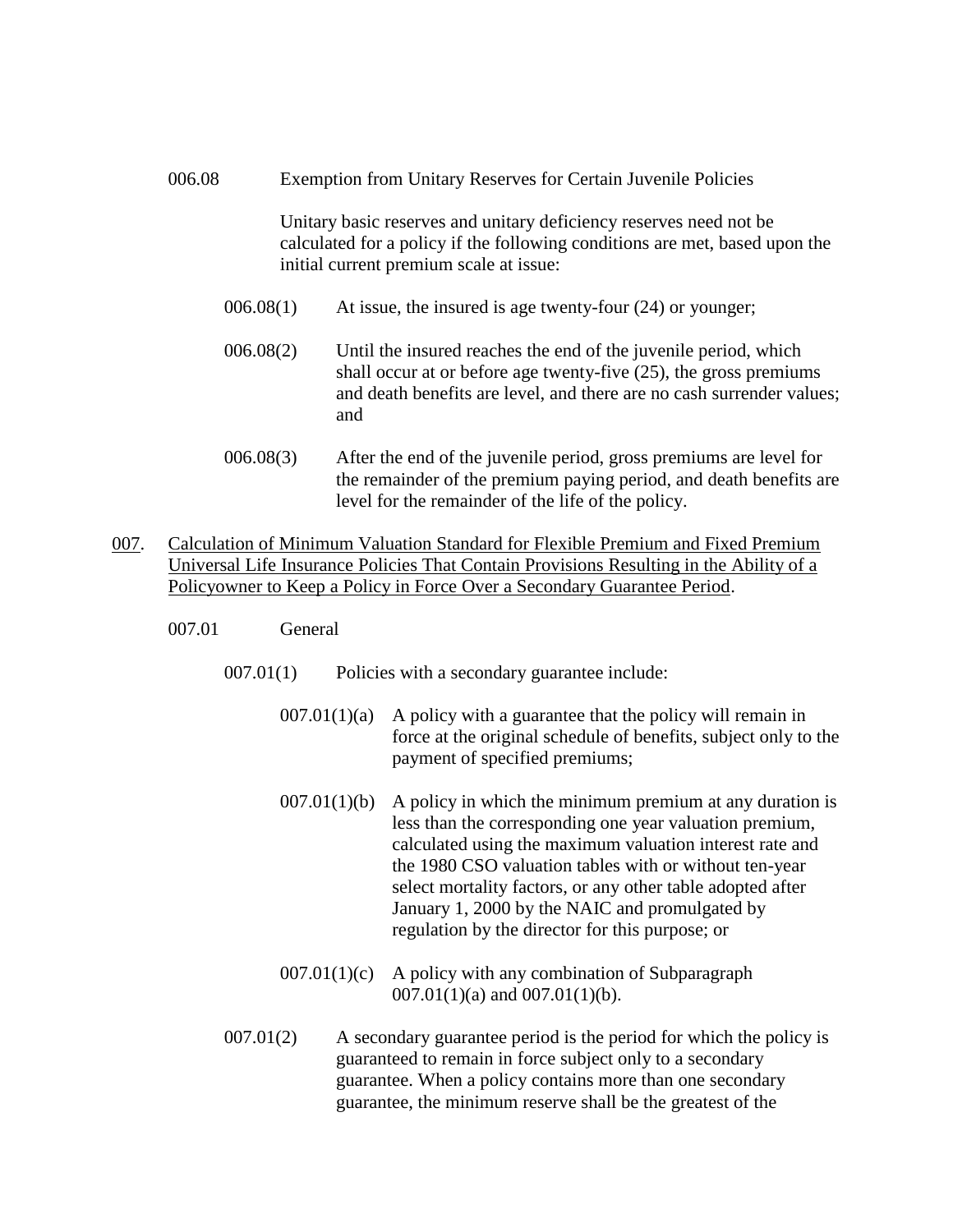respective minimum reserves at that valuation date of each unexpired secondary guarantee, ignoring all other secondary guarantees. Secondary guarantees that are unilaterally changed by the insurer after issue shall be considered to have been made at issue. Reserves described in Subsections 007.02 and 007.03 below shall be recalculated from issue to reflect these changes.

- 007.01(3) Specified premiums mean the premiums specified in the policy, the payment of which guarantees that the policy will remain in force at the original schedule of benefits, but which otherwise would be insufficient to keep the policy in force in the absence of the guarantee if maximum mortality and expense charges and minimum interest credits were made and any applicable surrender charges were assessed.
- 007.01(4) For purposes of this section, the minimum premium for any policy year is the premium that, when paid into a policy with a zero account value at the beginning of the policy year, produces a zero account value at the end of the policy year. The minimum premium calculation shall use the policy cost factors (including mortality charges, loads and expense charges) and the interest crediting rate, which are all guaranteed at issue.
- 007.01(5) The one-year valuation premium means the net one-year premium based upon the original schedule of benefits for a given policy year. The one-year valuation premiums for all policy years are calculated at issue. The select mortality factors defined in Section 005.02(2), 005.02(3), and 005.02(4) may not be used to calculate the one-year valuation premiums.
- 007.01(6) The one-year valuation premium should reflect the frequency of fund processing, as well as the distribution of deaths assumption employed in the calculation of the monthly mortality charges to the fund.
- 007.02 Basic Reserves for the Secondary Guarantees

Basic reserves for the secondary guarantees shall be the segmented reserves for the secondary guarantee period. In calculating the segments and the segmented reserves, the gross premiums shall be set equal to the specified premiums, if any, or otherwise to the minimum premiums, that keep the policy in force and the segments will be determined according to the contract segmentation method as defined in Section 004.02.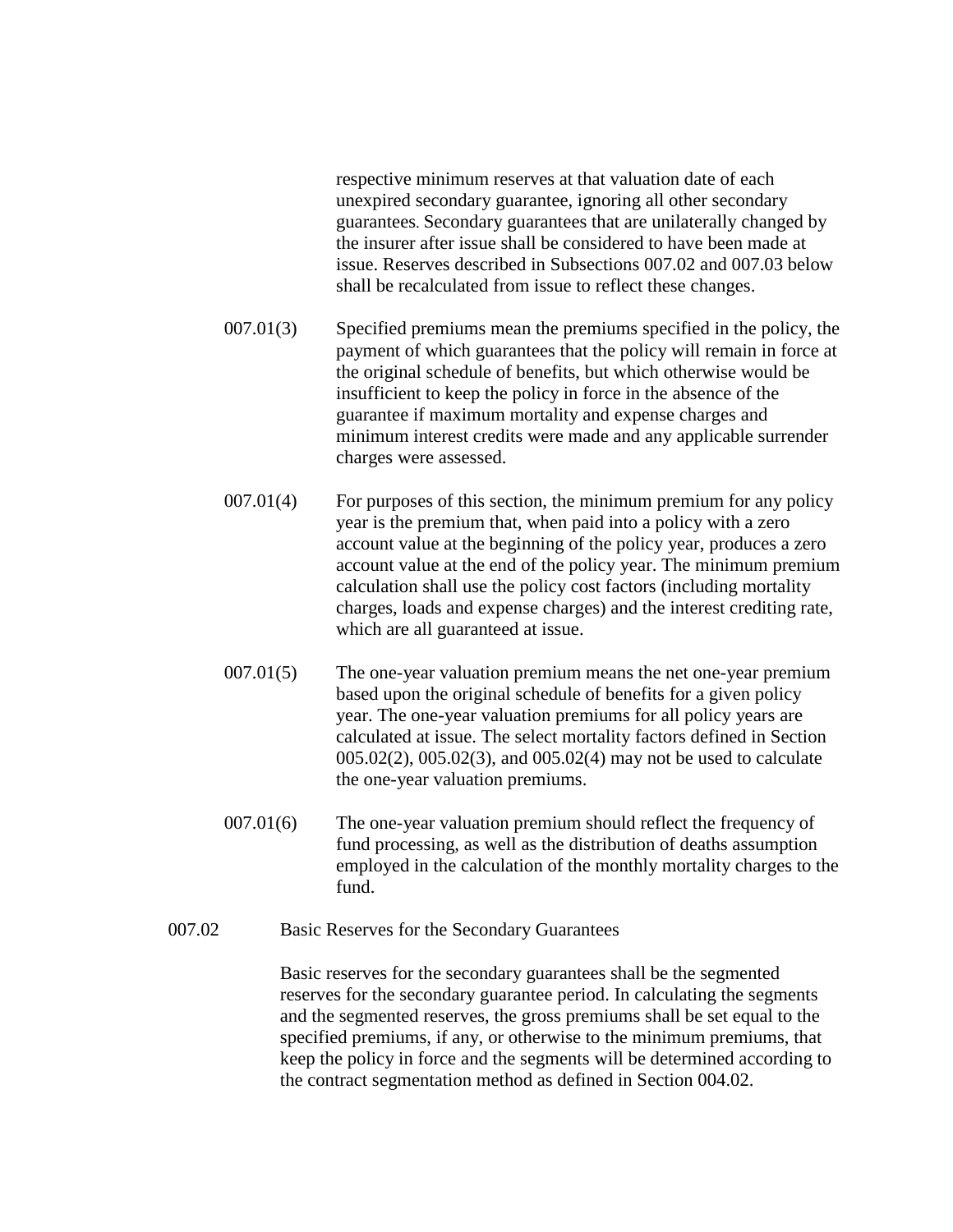007.03 Deficiency Reserves for the Secondary Guarantees

Deficiency reserves, if any, for the secondary guarantees shall be calculated for the secondary guarantee period in the same manner as described in Section 006.02 with gross premiums set equal to the specified premiums, if any, or otherwise to the minimum premiums that keep the policy in force.

#### 007.04 Minimum Reserves

The minimum reserves during the secondary guarantee period are the greater of:

- 007.04(1) The basic reserves for the secondary guarantee plus the deficiency reserve, if any, for the secondary guarantees; or
- 007.04(2) The minimum reserves required by other rules or regulations governing universal life plans.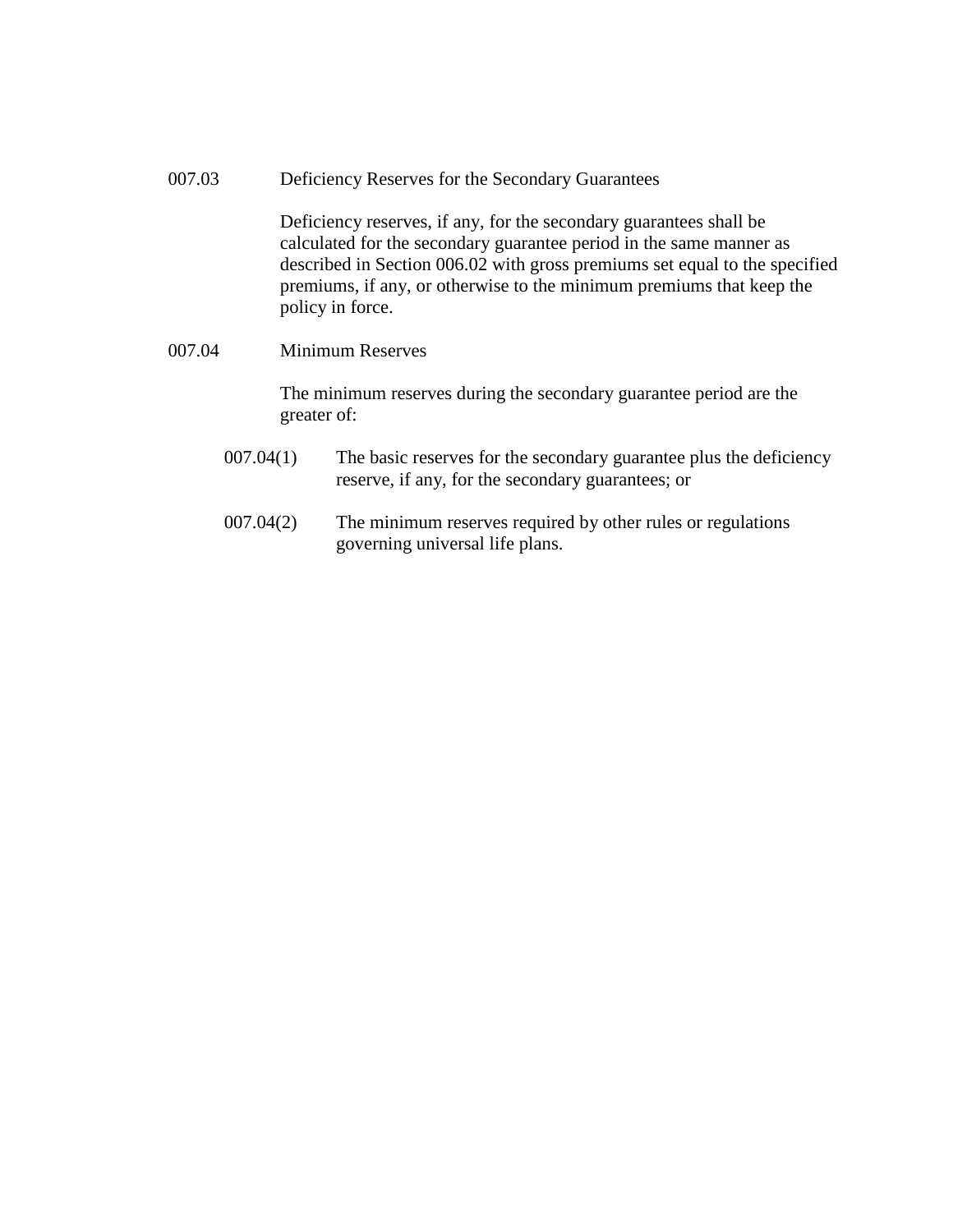## **Appendix A SELECT MORTALITY FACTORS**

The six tables of select mortality factors contained herein include: (1) male aggregate, (2) male nonsmoker, (3) male smoker, (4) female aggregate, (5) female nonsmoker, and (6) female smoker.

These tables apply to both age last birthday and age nearest birthday mortality tables. For sex-blended mortality tables, compute select mortality factors in the same proportion as the underlying mortality. For example, for the 1980 CSO-B Table, the calculated select mortality factors are eighty percent (80%) of the appropriate male table in this Appendix, plus twenty percent (20%) of the appropriate female table in this Appendix.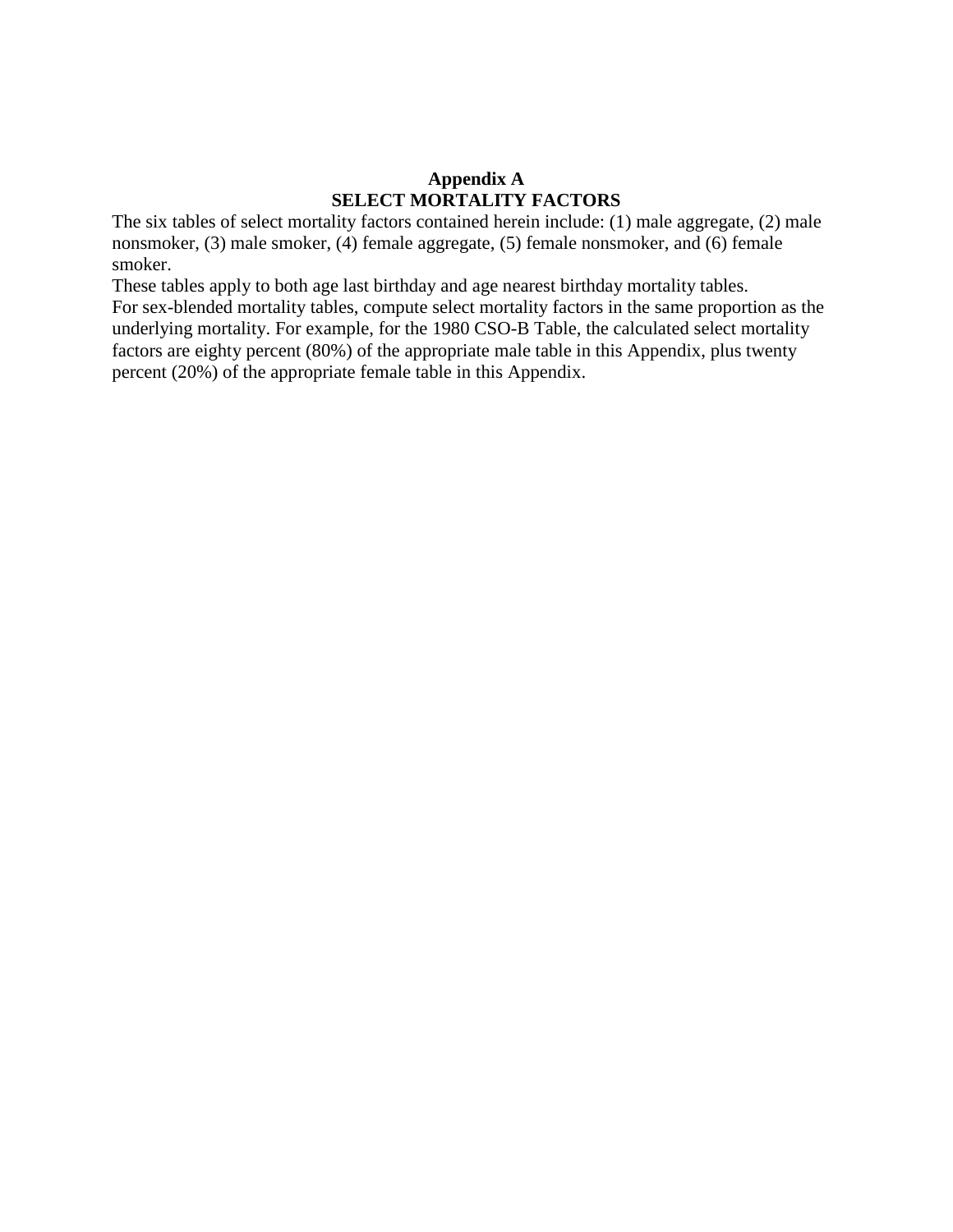# **Appendix**

# **SELECT MORTALITY FACTORS**

|              |     |                  |     |     |     |     |     |     |     | Male, Aggregate |     |     |     |     |     |     |     |     |     |       |
|--------------|-----|------------------|-----|-----|-----|-----|-----|-----|-----|-----------------|-----|-----|-----|-----|-----|-----|-----|-----|-----|-------|
| <b>Issue</b> |     |                  |     |     |     |     |     |     |     | <b>Duration</b> |     |     |     |     |     |     |     |     |     |       |
| Age          | 1   | $\boldsymbol{2}$ | 3   | 4   | 5   | 6   | 7   | 8   | 9   | 10              | 11  | 12  | 13  | 14  | 15  | 16  | 17  | 18  | 19  | $20+$ |
| $0 - 15$     | 100 | 100              | 100 | 100 | 100 | 100 | 100 | 100 | 100 | 100             | 100 | 100 | 100 | 100 | 100 | 100 | 100 | 100 | 100 | 100   |
| 16           | 100 | 100              | 100 | 100 | 100 | 100 | 100 | 100 | 100 | 100             | 100 | 100 | 100 | 100 | 100 | 100 | 100 | 100 | 100 | 100   |
| 17           | 100 | 100              | 100 | 100 | 100 | 100 | 100 | 100 | 100 | 100             | 100 | 100 | 100 | 100 | 100 | 100 | 100 | 100 | 100 | 100   |
| 18           | 96  | 98               | 98  | 99  | 99  | 100 | 100 | 90  | 92  | 92              | 92  | 92  | 93  | 93  | 96  | 97  | 98  | 98  | 99  | 100   |
| 19           | 83  | 84               | 84  | 87  | 87  | 87  | 79  | 79  | 79  | 81              | 81  | 82  | 82  | 82  | 85  | 88  | 91  | 94  | 97  | 100   |
| 20           | 69  | 71               | 71  | 74  | 74  | 69  | 69  | 67  | 69  | 70              | 71  | 71  | 71  | 71  | 74  | 79  | 84  | 90  | 95  | 100   |
| 21           | 66  | 68               | 69  | 71  | 66  | 66  | 67  | 66  | 67  | 70              | 70  | 70  | 70  | 71  | 71  | 77  | 83  | 88  | 94  | 100   |
| 22           | 65  | 66               | 66  | 63  | 63  | 64  | 64  | 64  | 65  | 68              | 68  | 68  | 68  | 69  | 71  | 77  | 83  | 88  | 94  | 100   |
| 23           | 62  | 63               | 59  | 60  | 62  | 62  | 63  | 63  | 64  | 65              | 65  | 67  | 67  | 69  | 70  | 76  | 82  | 88  | 94  | 100   |
| 24           | 60  | 56               | 56  | 59  | 59  | 60  | 61  | 61  | 61  | 64              | 64  | 64  | 66  | 67  | 70  | 76  | 82  | 88  | 94  | 100   |
| 25           | 52  | 53               | 55  | 56  | 58  | 58  | 60  | 60  | 60  | 63              | 62  | 63  | 64  | 67  | 69  | 75  | 81  | 88  | 94  | 100   |
| 26           | 51  | 52               | 55  | 56  | 58  | 58  | 57  | 61  | 61  | 62              | 63  | 64  | 66  | 69  | 66  | 73  | 80  | 86  | 93  | 100   |
| 27           | 51  | 52               | 55  | 57  | 58  | 60  | 61  | 61  | 60  | 63              | 63  | 64  | 67  | 66  | 67  | 74  | 80  | 87  | 93  | 100   |
| 28           | 49  | 51               | 56  | 58  | 60  | 60  | 61  | 62  | 62  | 63              | 64  | 66  | 65  | 66  | 68  | 74  | 81  | 87  | 94  | 100   |
| 29           | 49  | 51               | 56  | 58  | 60  | 61  | 62  | 62  | 62  | 64              | 64  | 62  | 66  | 67  | 70  | 76  | 82  | 88  | 94  | 100   |
| 30           | 49  | 50               | 56  | 58  | 60  | 60  | 62  | 63  | 63  | 64              | 62  | 63  | 67  | 68  | 71  | 77  | 83  | 88  | 94  | 100   |
| 31           | 47  | 50               | 56  | 58  | 60  | 62  | 63  | 64  | 64  | 62              | 63  | 66  | 68  | 70  | 72  | 78  | 83  | 89  | 94  | 100   |
| 32           | 46  | 49               | 56  | 59  | 60  | 62  | 63  | 66  | 62  | 63              | 66  | 67  | 70  | 72  | 73  | 78  | 84  | 89  | 95  | 100   |
| 33           | 43  | 49               | 56  | 59  | 62  | 63  | 64  | 62  | 65  | 66              | 67  | 70  | 72  | 73  | 75  | 80  | 85  | 90  | 95  | 100   |
| 34           | 42  | 47               | 56  | 60  | 62  | 63  | 61  | 63  | 66  | 67              | 70  | 71  | 73  | 75  | 76  | 81  | 86  | 90  | 95  | 100   |
| 35           | 40  | 47               | 56  | 60  | 63  | 61  | 62  | 65  | 67  | 68              | 71  | 73  | 74  | 76  | 76  | 81  | 86  | 90  | 95  | 100   |
| 36           | 38  | 42               | 56  | 60  | 59  | 61  | 63  | 65  | 67  | 68              | 70  | 72  | 74  | 76  | 77  | 82  | 86  | 91  | 95  | 100   |
| 37           | 38  | 45               | 56  | 57  | 61  | 62  | 63  | 65  | 67  | 68              | 70  | 72  | 74  | 76  | 76  | 81  | 86  | 90  | 95  | 100   |
| 38           | 37  | 44               | 53  | 58  | 61  | 62  | 65  | 66  | 67  | 69              | 69  | 73  | 75  | 76  | 77  | 82  | 86  | 91  | 95  | 100   |
| 39           | 37  | 41               | 53  | 58  | 62  | 63  | 65  | 65  | 66  | 68              | 69  | 72  | 74  | 76  | 76  | 81  | 86  | 90  | 95  | 100   |
| 40           | 34  | 40               | 53  | 58  | 62  | 63  | 65  | 65  | 66  | 68              | 68  | 71  | 75  | 76  | 77  | 82  | 86  | 91  | 95  | 100   |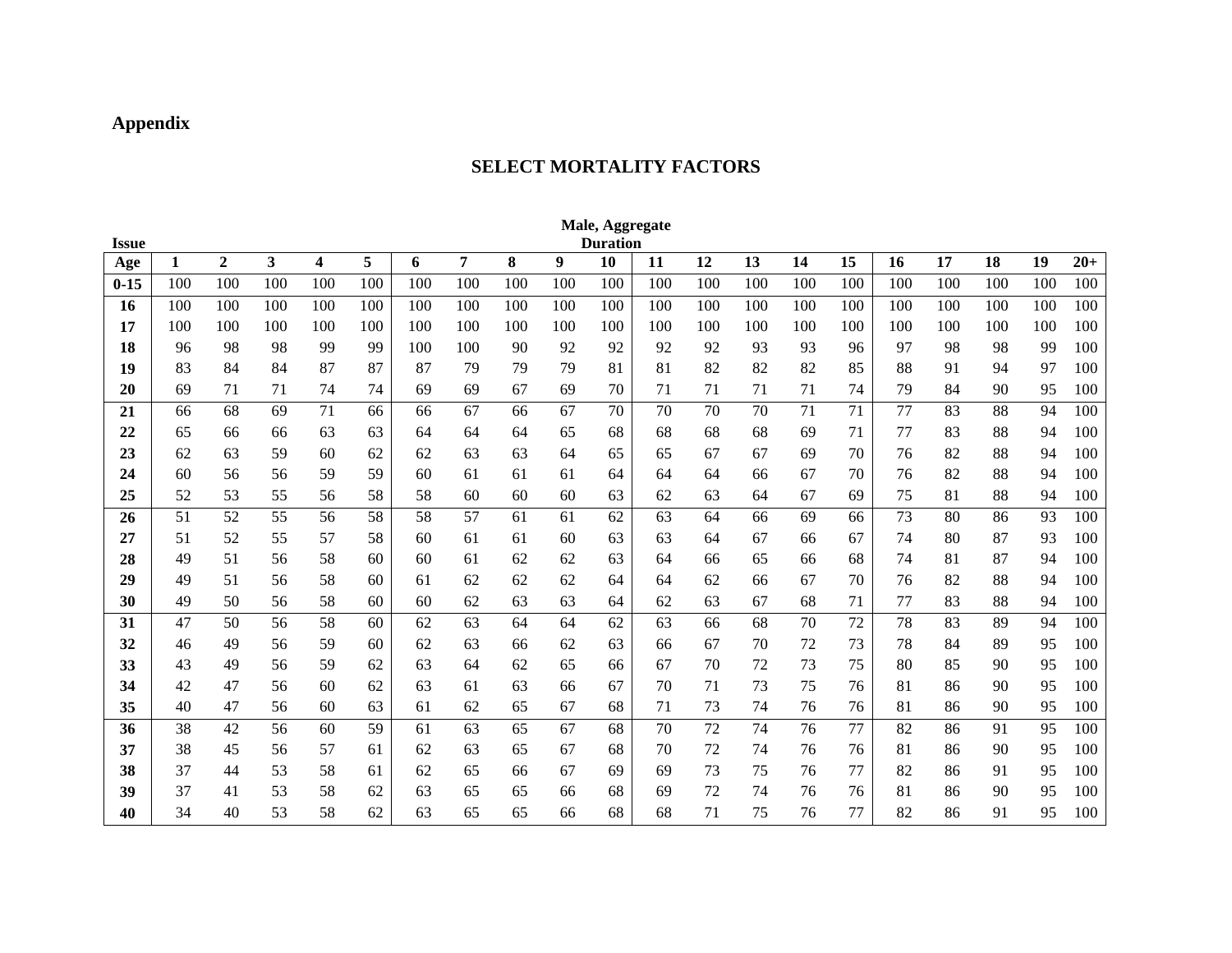| <b>Issue</b> | Male, Aggregate<br><b>Duration</b> |                  |                 |                         |                 |                 |                |                 |                 |                 |     |     |                 |     |                 |     |     |     |     |       |
|--------------|------------------------------------|------------------|-----------------|-------------------------|-----------------|-----------------|----------------|-----------------|-----------------|-----------------|-----|-----|-----------------|-----|-----------------|-----|-----|-----|-----|-------|
| Age          | $\mathbf{1}$                       | $\boldsymbol{2}$ | 3               | $\overline{\mathbf{4}}$ | 5               | 6               | $\overline{7}$ | 8               | 9               | 10              | 11  | 12  | 13              | 14  | 15              | 16  | 17  | 18  | 19  | $20+$ |
| 41           | 34                                 | 41               | 53              | 58                      | 62              | 63              | 65             | 64              | 64              | 66              | 68  | 70  | 74              | 76  | 77              | 82  | 86  | 91  | 95  | 100   |
| 42           | 34                                 | 43               | 53              | 58                      | 61              | 62              | 63             | 63              | 63              | 64              | 66  | 69  | 72              | 75  | 77              | 82  | 86  | 91  | 95  | 100   |
| 43           | 34                                 | 43               | 54              | 59                      | 60              | 61              | 63             | 62              | 62              | 64              | 66  | 67  | 72              | 74  | 77              | 82  | 86  | 91  | 95  | 100   |
| 44           | 34                                 | 44               | 54              | 58                      | 59              | 60              | 61             | 60              | 61              | 62              | 64  | 67  | 71              | 74  | 77              | 82  | 86  | 91  | 95  | 100   |
| 45           | 34                                 | 45               | 53              | 58                      | 59              | 60              | 60             | 60              | 59              | 60              | 63  | 66  | 71              | 74  | 77              | 82  | 86  | 91  | 95  | 100   |
| 46           | $\overline{31}$                    | 43               | $\overline{52}$ | 56                      | $\overline{57}$ | $\overline{58}$ | 59             | 59              | 59              | 60              | 63  | 67  | $\overline{71}$ | 74  | $\overline{75}$ | 80  | 85  | 90  | 95  | 100   |
| 47           | 32                                 | 42               | 50              | 53                      | 55              | 56              | 57             | 58              | 59              | 60              | 65  | 68  | 71              | 74  | 75              | 80  | 85  | 90  | 95  | 100   |
| 48           | 32                                 | 41               | 47              | 52                      | 54              | 56              | 57             | 57              | 57              | 61              | 65  | 68  | 72              | 73  | 74              | 79  | 84  | 90  | 95  | 100   |
| 49           | 30                                 | 40               | 46              | 49                      | 52              | 54              | 55             | 56              | 57              | 61              | 66  | 69  | 72              | 73  | 74              | 79  | 84  | 90  | 95  | 100   |
| 50           | 30                                 | 38               | 44              | 47                      | 51              | 53              | 54             | 56              | 57              | 61              | 66  | 71  | 72              | 73  | 75              | 80  | 85  | 90  | 95  | 100   |
| 51           | 28                                 | 37               | 42              | 46                      | 49              | 53              | 54             | 56              | 57              | 61              | 66  | 71  | 72              | 73  | 75              | 80  | 85  | 90  | 95  | 100   |
| 52           | 28                                 | 35               | 41              | 45                      | 49              | 51              | 54             | 56              | 57              | 61              | 66  | 71  | 72              | 74  | 75              | 80  | 85  | 90  | 100 | 100   |
| 53           | 27                                 | 35               | 39              | 44                      | 48              | 51              | 53             | 55              | 57              | 61              | 67  | 71  | 74              | 75  | 76              | 81  | 86  | 100 | 100 | 100   |
| 54           | 27                                 | 33               | 38              | 44                      | 48              | 50              | 53             | 55              | 57              | 61              | 67  | 72  | 74              | 75  | 76              | 81  | 100 | 100 | 100 | 100   |
| 55           | 25                                 | 32               | 37              | 43                      | 47              | 50              | 53             | 55              | 57              | 61              | 68  | 72  | 74              | 75  | 78              | 100 | 100 | 100 | 100 | 100   |
| 56           | 25                                 | 32               | 37              | 43                      | 47              | 49              | 51             | 54              | 56              | 61              | 67  | 70  | 73              | 74  | 100             | 100 | 100 | 100 | 100 | 100   |
| 57           | 24                                 | 31               | 38              | 43                      | 47              | 49              | 51             | 54              | 56              | 59              | 66  | 69  | 72              | 100 | 100             | 100 | 100 | 100 | 100 | 100   |
| 58           | 24                                 | 31               | 38              | 43                      | 48              | 48              | 50             | 53              | 56              | 59              | 64  | 67  | 100             | 100 | 100             | 100 | 100 | 100 | 100 | 100   |
| 59           | 23                                 | 30               | 39              | 43                      | 48              | 48              | 51             | 53              | 55              | 58              | 63  | 100 | 100             | 100 | 100             | 100 | 100 | 100 | 100 | 100   |
| 60           | 23                                 | 30               | 39              | 43                      | 48              | 47              | 50             | 52              | 53              | 57              | 100 | 100 | 100             | 100 | 100             | 100 | 100 | 100 | 100 | 100   |
| 61           | 23                                 | 30               | 39              | 43                      | 49              | 49              | 50             | $\overline{52}$ | $\overline{53}$ | $\overline{75}$ | 100 | 100 | 100             | 100 | 100             | 100 | 100 | 100 | 100 | 100   |
| 62           | 23                                 | 30               | 39              | 44                      | 49              | 49              | 51             | 52              | 75              | 75              | 100 | 100 | 100             | 100 | 100             | 100 | 100 | 100 | 100 | 100   |
| 63           | 22                                 | 30               | 39              | 45                      | 50              | 50              | 52             | 75              | 75              | 75              | 100 | 100 | 100             | 100 | 100             | 100 | 100 | 100 | 100 | 100   |
| 64           | 22                                 | 30               | 39              | 45                      | 50              | 51              | 75             | 75              | 75              | 75              | 100 | 100 | 100             | 100 | 100             | 100 | 100 | 100 | 100 | 100   |
| 65           | 22                                 | 30               | 39              | 45                      | 50              | 65              | 70             | 70              | 70              | 70              | 100 | 100 | 100             | 100 | 100             | 100 | 100 | 100 | 100 | 100   |
| 66           | 22                                 | 30               | 39              | 45                      | 60              | 65              | 70             | 70              | 70              | 70              | 100 | 100 | 100             | 100 | 100             | 100 | 100 | 100 | 100 | 100   |
| 67           | 22                                 | 30               | 39              | 60                      | 60              | 65              | 70             | 70              | 70              | 70              | 100 | 100 | 100             | 100 | 100             | 100 | 100 | 100 | 100 | 100   |
| 68           | 23                                 | 32               | 55              | 60                      | 60              | 65              | 70             | 70              | 70              | 70              | 100 | 100 | 100             | 100 | 100             | 100 | 100 | 100 | 100 | 100   |
| 69           | 23                                 | 52               | 55              | 60                      | 60              | 65              | 70             | 70              | 70              | 70              | 100 | 100 | 100             | 100 | 100             | 100 | 100 | 100 | 100 | 100   |
| 70           | 48                                 | 52               | 55              | 60                      | 60              | 65              | 70             | 70              | 70              | 70              | 100 | 100 | 100             | 100 | 100             | 100 | 100 | 100 | 100 | 100   |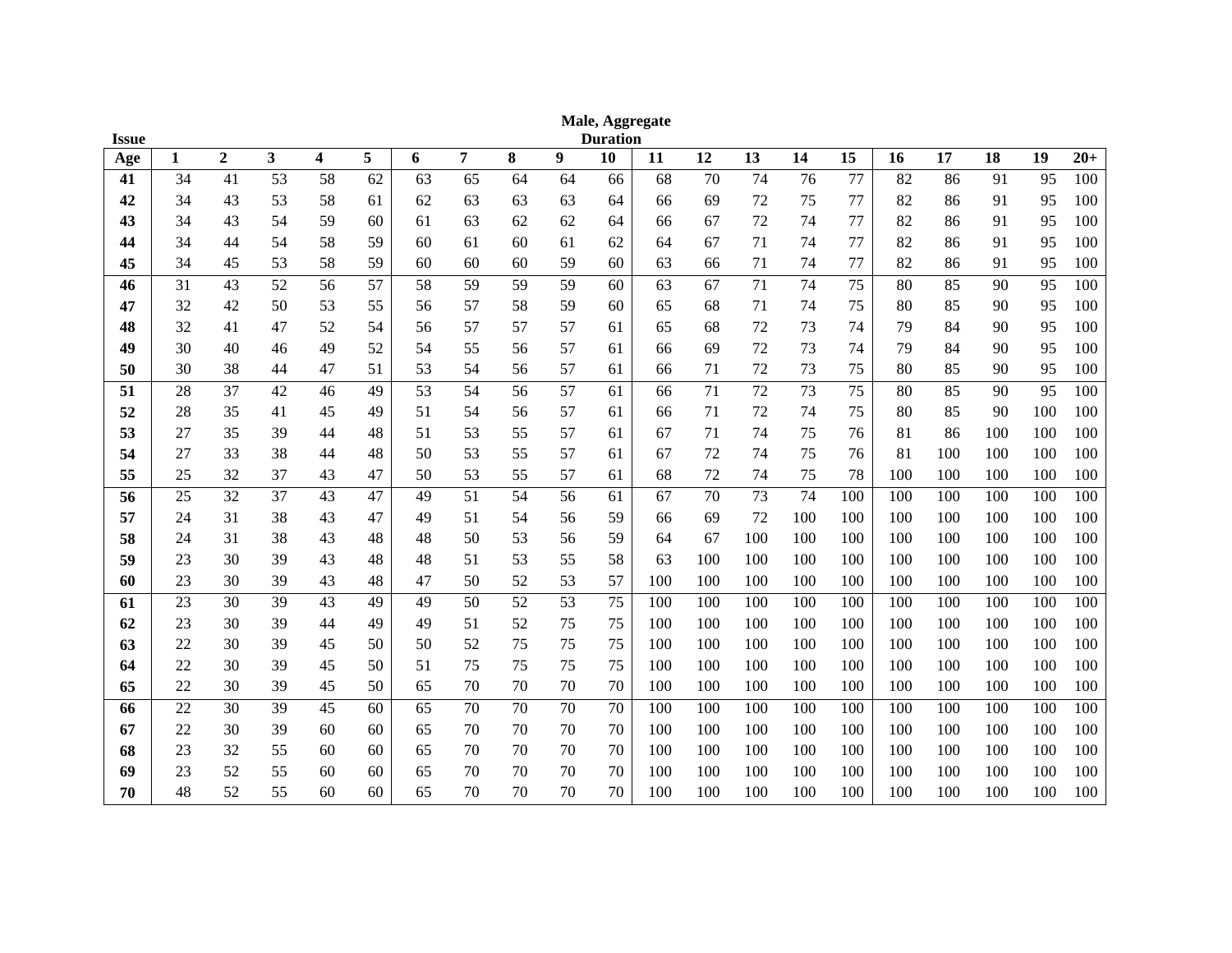| Issue |     |              |     |     |     |     |     |     |     | <b>Duration</b> |     |     |     |     |     |     |     |     |     |       |
|-------|-----|--------------|-----|-----|-----|-----|-----|-----|-----|-----------------|-----|-----|-----|-----|-----|-----|-----|-----|-----|-------|
| Age   |     | $\mathbf{2}$ | 3   | 4   | 5   | 6   | 7   | 8   | 9   | 10              | 11  | 12  | 13  | 14  | 15  | 16  | 17  | 18  | 19  | $20+$ |
| 71    | 48  | 52           | 55  | 60  | 60  | 65  | 70  | 70  | 70  | 70              | 100 | 100 | 100 | 100 | 100 | 100 | 100 | 100 | 100 | 100   |
| 72    | 48  | 52           | 55  | 60  | 60  | 65  | 70  | 70  | 70  | 70              | 100 | 100 | 100 | 100 | 100 | 100 | 100 | 100 | 100 | 100   |
| 73    | 48  | 52           | 55  | 60  | 60  | 65  | 70  | 70  | 70  | 70              | 100 | 100 | 100 | 100 | 100 | 100 | 100 | 100 | 100 | 100   |
| 74    | 48  | 52           | 55  | 60  | 60  | 65  | 70  | 70  | 70  | 70              | 100 | 100 | 100 | 100 | 100 | 100 | 100 | 100 | 100 | 100   |
| 75    | 48  | 52           | 55  | 60  | 60  | 65  | 70  | 70  | 70  | 70              | 100 | 100 | 100 | 100 | 100 | 100 | 100 | 100 | 100 | 100   |
| 76    | 48  | 52           | 55  | 60  | 60  | 65  | 70  | 70  | 70  | 100             | 100 | 100 | 100 | 100 | 100 | 100 | 100 | 100 | 100 | 100   |
| 77    | 48  | 52           | 55  | 60  | 60  | 65  | 70  | 70  | 100 | 100             | 100 | 100 | 100 | 100 | 100 | 100 | 100 | 100 | 100 | 100   |
| 78    | 48  | 52           | 55  | 60  | 60  | 65  | 70  | 100 | 100 | 100             | 100 | 100 | 100 | 100 | 100 | 100 | 100 | 100 | 100 | 100   |
| 79    | 48  | 52           | 55  | 60  | 60  | 65  | 100 | 100 | 100 | 100             | 100 | 100 | 100 | 100 | 100 | 100 | 100 | 100 | 100 | 100   |
| 80    | 48  | 52           | 55  | 60  | 60  | 100 | 100 | 100 | 100 | 100             | 100 | 100 | 100 | 100 | 100 | 100 | 100 | 100 | 100 | 100   |
| 81    | 48  | 52           | 55  | 60  | 100 | 100 | 100 | 100 | 100 | 100             | 100 | 100 | 100 | 100 | 100 | 100 | 100 | 100 | 100 | 100   |
| 82    | 48  | 52           | 55  | 100 | 100 | 100 | 100 | 100 | 100 | 100             | 100 | 100 | 100 | 100 | 100 | 100 | 100 | 100 | 100 | 100   |
| 83    | 48  | 52           | 100 | 100 | 100 | 100 | 100 | 100 | 100 | 100             | 100 | 100 | 100 | 100 | 100 | 100 | 100 | 100 | 100 | 100   |
| 84    | 48  | 100          | 100 | 100 | 100 | 100 | 100 | 100 | 100 | 100             | 100 | 100 | 100 | 100 | 100 | 100 | 100 | 100 | 100 | 100   |
| $85+$ | 100 | 100          | 100 | 100 | 100 | 100 | 100 | 100 | 100 | 100             | 100 | 100 | 100 | 100 | 100 | 100 | 100 | 100 | 100 | 100   |

**Male, Aggregate**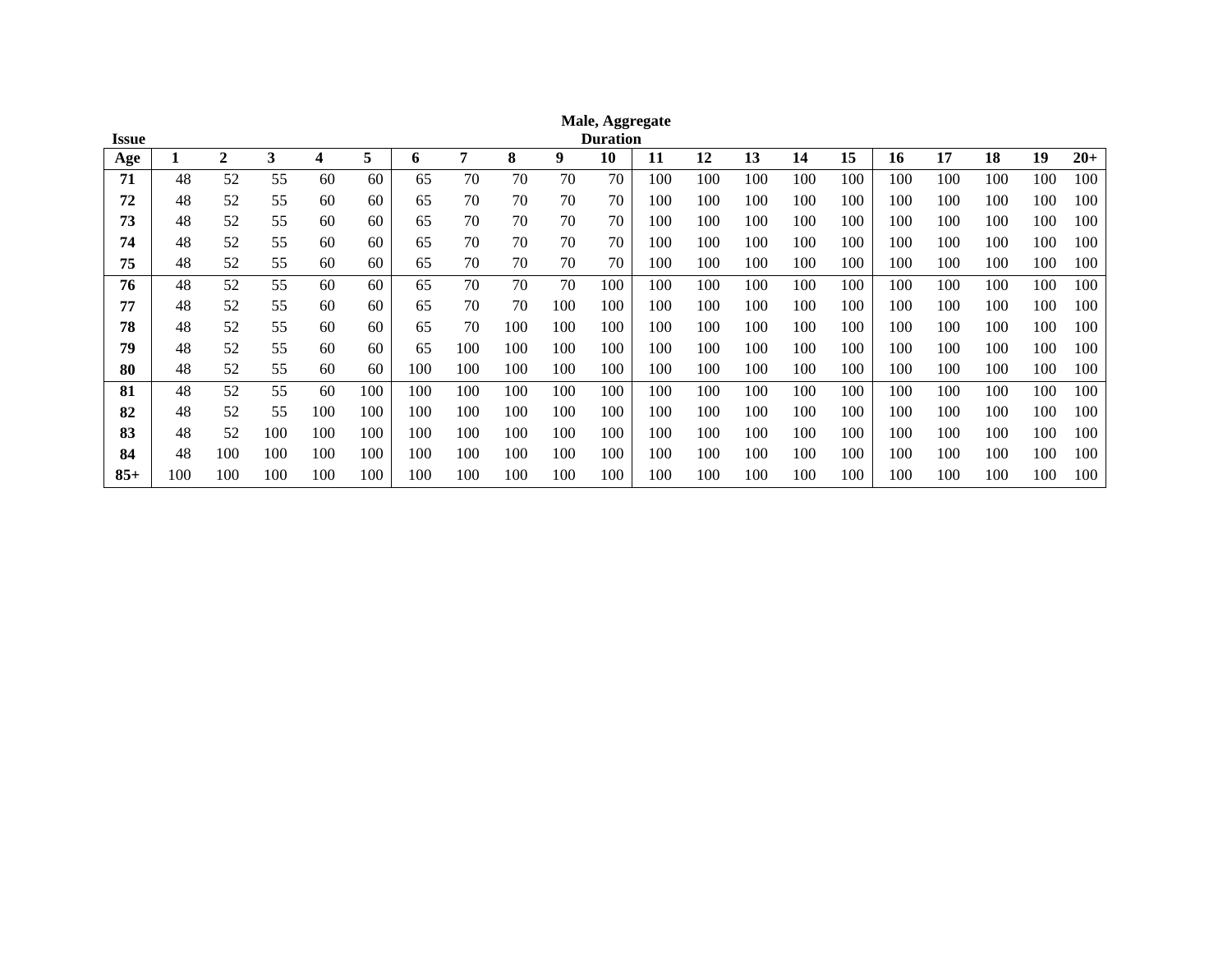| <b>Issue</b> |     |                  |     |                  |     |     |     |     |     | <b>Duration</b> |     |     |     |     |     |     |     |     |     |       |
|--------------|-----|------------------|-----|------------------|-----|-----|-----|-----|-----|-----------------|-----|-----|-----|-----|-----|-----|-----|-----|-----|-------|
| Age          | 1   | $\boldsymbol{2}$ | 3   | $\boldsymbol{4}$ | 5   | 6   | 7   | 8   | 9   | 10              | 11  | 12  | 13  | 14  | 15  | 16  | 17  | 18  | 19  | $20+$ |
| $0 - 15$     | 100 | 100              | 100 | 100              | 100 | 100 | 100 | 100 | 100 | 100             | 100 | 100 | 100 | 100 | 100 | 100 | 100 | 100 | 100 | 100   |
| 16           | 100 | 100              | 100 | 100              | 100 | 100 | 100 | 100 | 100 | 100             | 100 | 100 | 100 | 100 | 100 | 100 | 100 | 100 | 100 | 100   |
| 17           | 100 | 100              | 100 | 100              | 100 | 100 | 100 | 100 | 100 | 100             | 100 | 100 | 100 | 100 | 100 | 100 | 100 | 100 | 100 | 100   |
| 18           | 93  | 95               | 96  | 98               | 99  | 100 | 100 | 90  | 92  | 92              | 92  | 92  | 95  | 95  | 96  | 97  | 98  | 98  | 99  | 100   |
| 19           | 80  | 81               | 83  | 86               | 87  | 87  | 79  | 79  | 79  | 81              | 81  | 82  | 83  | 83  | 86  | 89  | 92  | 94  | 97  | 100   |
| 20           | 65  | 68               | 69  | 72               | 74  | 69  | 69  | 67  | 69  | 70              | 71  | 71  | 72  | 72  | 75  | 80  | 85  | 90  | 95  | 100   |
| 21           | 63  | 66               | 68  | 71               | 66  | 66  | 67  | 66  | 67  | 70              | 70  | 70  | 71  | 71  | 73  | 78  | 84  | 89  | 95  | 100   |
| 22           | 62  | 65               | 66  | 62               | 63  | 64  | 64  | 64  | 67  | 68              | 68  | 68  | 70  | 70  | 73  | 78  | 84  | 89  | 95  | 100   |
| 23           | 60  | 62               | 58  | 60               | 62  | 62  | 63  | 63  | 64  | 67              | 68  | 68  | 67  | 69  | 71  | 77  | 83  | 88  | 94  | 100   |
| 24           | 59  | 55               | 56  | 58               | 59  | 60  | 61  | 61  | 63  | 65              | 67  | 66  | 66  | 69  | 71  | 77  | 83  | 88  | 94  | 100   |
| 25           | 52  | 53               | 55  | 56               | 58  | 58  | 60  | 60  | 61  | 64              | 64  | 64  | 64  | 67  | 70  | 76  | 82  | 88  | 94  | 100   |
| 26           | 51  | 53               | 55  | 56               | 58  | 60  | 61  | 61  | 61  | 63              | 64  | 64  | 66  | 69  | 67  | 74  | 80  | 87  | 93  | 100   |
| 27           | 51  | 52               | 55  | 58               | 60  | 60  | 61  | 61  | 62  | 63              | 64  | 66  | 67  | 66  | 67  | 74  | 80  | 87  | 93  | 100   |
| 28           | 49  | 52               | 57  | 58               | 60  | 61  | 63  | 62  | 62  | 64              | 66  | 66  | 63  | 66  | 68  | 74  | 81  | 87  | 94  | 100   |
| 29           | 49  | 51               | 57  | 60               | 61  | 61  | 62  | 62  | 63  | 64              | 66  | 63  | 65  | 67  | 68  | 74  | 81  | 87  | 94  | 100   |
| 30           | 49  | 51               | 57  | 60               | 61  | 62  | 63  | 63  | 63  | 64              | 62  | 63  | 66  | 68  | 70  | 76  | 82  | 88  | 94  | 100   |
| 31           | 47  | 50               | 57  | 60               | 60  | 62  | 63  | 64  | 64  | 62              | 63  | 65  | 67  | 70  | 71  | 77  | 83  | 88  | 94  | 100   |
| 32           | 46  | 50               | 57  | 60               | 62  | 63  | 64  | 64  | 62  | 63              | 65  | 66  | 68  | 71  | 72  | 78  | 83  | 89  | 94  | 100   |
| 33           | 45  | 49               | 56  | 60               | 62  | 63  | 64  | 62  | 63  | 65              | 66  | 68  | 71  | 73  | 74  | 79  | 84  | 90  | 95  | 100   |
| 34           | 43  | 48               | 56  | 62               | 63  | 64  | 62  | 62  | 65  | 66              | 67  | 70  | 72  | 74  | 74  | 79  | 84  | 90  | 95  | 100   |
| 35           | 41  | 47               | 56  | 62               | 63  | 61  | 62  | 63  | 66  | 67              | 68  | 70  | 72  | 74  | 75  | 80  | 85  | 90  | 95  | 100   |
| 36           | 40  | 47               | 56  | 62               | 59  | 61  | 62  | 63  | 66  | 67              | 68  | 70  | 72  | 74  | 75  | 80  | 85  | 90  | 95  | 100   |
| 37           | 38  | 45               | 56  | 58               | 59  | 61  | 62  | 63  | 66  | 67              | 67  | 69  | 71  | 73  | 74  | 79  | 84  | 90  | 95  | 100   |
| 38           | 38  | 45               | 53  | 58               | 61  | 62  | 63  | 65  | 65  | 67              | 68  | 70  | 72  | 74  | 73  | 78  | 84  | 89  | 95  | 100   |
| 39           | 37  | 41               | 53  | 58               | 61  | 62  | 63  | 64  | 65  | 67              | 68  | 70  | 71  | 73  | 73  | 78  | 84  | 89  | 95  | 100   |
| 40           | 34  | 41               | 53  | 58               | 61  | 62  | 63  | 64  | 64  | 66              | 67  | 69  | 71  | 73  | 72  | 78  | 83  | 89  | 94  | 100   |

**Male, Non -Smoker**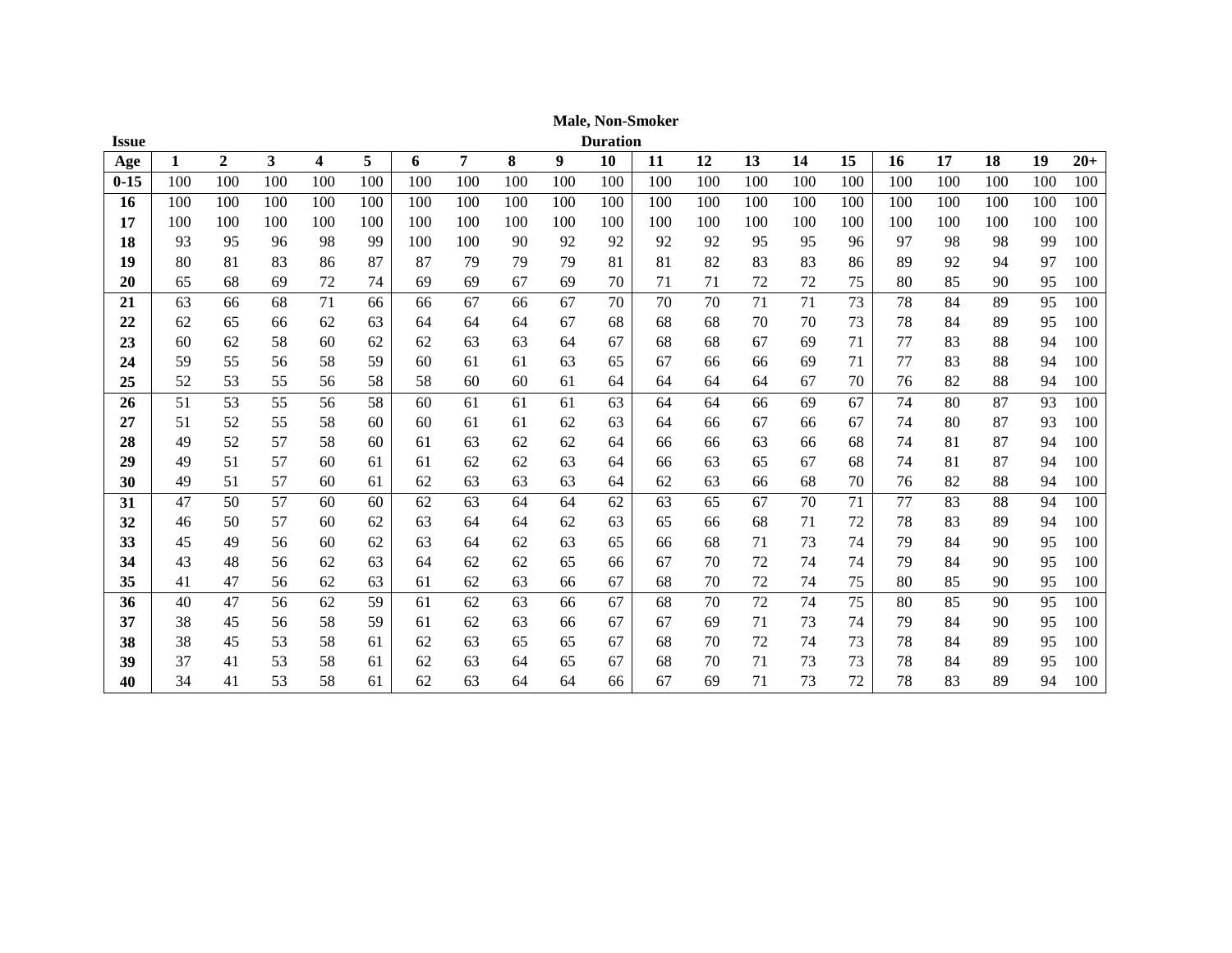| <b>Issue</b> |    |                  |                         |                         |    |    |    |    |    | <b>Duration</b> |     |     |     |     |     |     |     |     |     |       |
|--------------|----|------------------|-------------------------|-------------------------|----|----|----|----|----|-----------------|-----|-----|-----|-----|-----|-----|-----|-----|-----|-------|
| Age          | 1  | $\boldsymbol{2}$ | $\overline{\mathbf{3}}$ | $\overline{\mathbf{4}}$ | 5  | 6  | 7  | 8  | 9  | 10              | 11  | 12  | 13  | 14  | 15  | 16  | 17  | 18  | 19  | $20+$ |
| 41           | 34 | 41               | 53                      | 58                      | 61 | 61 | 62 | 62 | 63 | 65              | 65  | 67  | 69  | 71  | 71  | 77  | 83  | 88  | 94  | 100   |
| 42           | 34 | 43               | 53                      | 58                      | 60 | 61 | 62 | 61 | 61 | 63              | 64  | 66  | 67  | 69  | 71  | 77  | 83  | 88  | 94  | 100   |
| 43           | 32 | 43               | 53                      | 58                      | 60 | 61 | 60 | 60 | 60 | 60              | 62  | 64  | 66  | 68  | 69  | 75  | 81  | 88  | 94  | 100   |
| 44           | 32 | 44               | 52                      | 57                      | 59 | 60 | 60 | 59 | 59 | 58              | 60  | 62  | 65  | 67  | 69  | 75  | 81  | 88  | 94  | 100   |
| 45           | 32 | 44               | 52                      | 57                      | 59 | 60 | 59 | 57 | 57 | 57              | 59  | 61  | 63  | 66  | 68  | 74  | 81  | 87  | 94  | 100   |
| 46           | 32 | 42               | 50                      | 54                      | 56 | 57 | 57 | 56 | 55 | 56              | 59  | 61  | 63  | 65  | 67  | 74  | 80  | 87  | 93  | 100   |
| 47           | 30 | 40               | 48                      | 52                      | 54 | 55 | 55 | 54 | 54 | 55              | 59  | 61  | 62  | 63  | 66  | 73  | 80  | 86  | 93  | 100   |
| 48           | 30 | 40               | 46                      | 49                      | 51 | 52 | 53 | 53 | 54 | 55              | 57  | 61  | 62  | 63  | 63  | 70  | 78  | 85  | 93  | 100   |
| 49           | 29 | 39               | 43                      | 48                      | 50 | 51 | 50 | 51 | 53 | 54              | 57  | 61  | 61  | 62  | 62  | 70  | 77  | 85  | 92  | 100   |
| 50           | 29 | 37               | 42                      | 45                      | 47 | 48 | 49 | 50 | 51 | 54              | 57  | 61  | 61  | 61  | 61  | 69  | 77  | 84  | 92  | 100   |
| 51           | 27 | 35               | 40                      | 43                      | 45 | 47 | 48 | 50 | 51 | 53              | 57  | 60  | 61  | 61  | 62  | 70  | 77  | 85  | 92  | 100   |
| 52           | 27 | 34               | 39                      | 42                      | 44 | 45 | 48 | 49 | 50 | 53              | 56  | 60  | 60  | 62  | 62  | 70  | 77  | 85  | 100 | 100   |
| 53           | 25 | 31               | 37                      | 41                      | 44 | 45 | 47 | 49 | 50 | 51              | 56  | 59  | 61  | 61  | 62  | 70  | 77  | 100 | 100 | 100   |
| 54           | 25 | 30               | 36                      | 39                      | 43 | 44 | 47 | 48 | 49 | 51              | 55  | 59  | 59  | 61  | 62  | 70  | 100 | 100 | 100 | 100   |
| 55           | 24 | 29               | 35                      | 38                      | 42 | 43 | 45 | 48 | 49 | 50              | 56  | 58  | 59  | 61  | 62  | 100 | 100 | 100 | 100 | 100   |
| 56           | 23 | 29               | 35                      | 38                      | 42 | 42 | 44 | 47 | 48 | 50              | 55  | 57  | 58  | 59  | 100 | 100 | 100 | 100 | 100 | 100   |
| 57           | 23 | 28               | 35                      | 38                      | 42 | 42 | 43 | 45 | 47 | 49              | 53  | 55  | 56  | 100 | 100 | 100 | 100 | 100 | 100 | 100   |
| 58           | 22 | 28               | 33                      | 37                      | 41 | 41 | 43 | 45 | 45 | 47              | 51  | 53  | 100 | 100 | 100 | 100 | 100 | 100 | 100 | 100   |
| 59           | 22 | 26               | 33                      | 37                      | 41 | 41 | 42 | 44 | 44 | 46              | 50  | 100 | 100 | 100 | 100 | 100 | 100 | 100 | 100 | 100   |
| 60           | 20 | 26               | 33                      | 37                      | 41 | 40 | 41 | 42 | 42 | 45              | 100 | 100 | 100 | 100 | 100 | 100 | 100 | 100 | 100 | 100   |
| 61           | 20 | 26               | 33                      | 37                      | 41 | 40 | 41 | 42 | 42 | 75              | 100 | 100 | 100 | 100 | 100 | 100 | 100 | 100 | 100 | 100   |
| 62           | 19 | 25               | 32                      | 38                      | 40 | 40 | 41 | 42 | 75 | 75              | 100 | 100 | 100 | 100 | 100 | 100 | 100 | 100 | 100 | 100   |
| 63           | 19 | 25               | 33                      | 36                      | 40 | 40 | 41 | 75 | 75 | 75              | 100 | 100 | 100 | 100 | 100 | 100 | 100 | 100 | 100 | 100   |
| 64           | 18 | 24               | 32                      | 36                      | 39 | 40 | 75 | 75 | 75 | 75              | 100 | 100 | 100 | 100 | 100 | 100 | 100 | 100 | 100 | 100   |
| 65           | 18 | 24               | 32                      | 36                      | 39 | 65 | 70 | 70 | 70 | 70              | 100 | 100 | 100 | 100 | 100 | 100 | 100 | 100 | 100 | 100   |
| 66           | 18 | 24               | 32                      | 36                      | 60 | 65 | 70 | 70 | 70 | 70              | 100 | 100 | 100 | 100 | 100 | 100 | 100 | 100 | 100 | 100   |
| 67           | 18 | 24               | 32                      | 60                      | 60 | 65 | 70 | 70 | 70 | 70              | 100 | 100 | 100 | 100 | 100 | 100 | 100 | 100 | 100 | 100   |
| 68           | 18 | 24               | 55                      | 60                      | 60 | 65 | 70 | 70 | 70 | 70              | 100 | 100 | 100 | 100 | 100 | 100 | 100 | 100 | 100 | 100   |
| 69           | 18 | 52               | 55                      | 60                      | 60 | 65 | 70 | 70 | 70 | 70              | 100 | 100 | 100 | 100 | 100 | 100 | 100 | 100 | 100 | 100   |
| 70           | 48 | 52               | 55                      | 60                      | 60 | 65 | 70 | 70 | 70 | 70              | 100 | 100 | 100 | 100 | 100 | 100 | 100 | 100 | 100 | 100   |

**Male, Non -Smoker**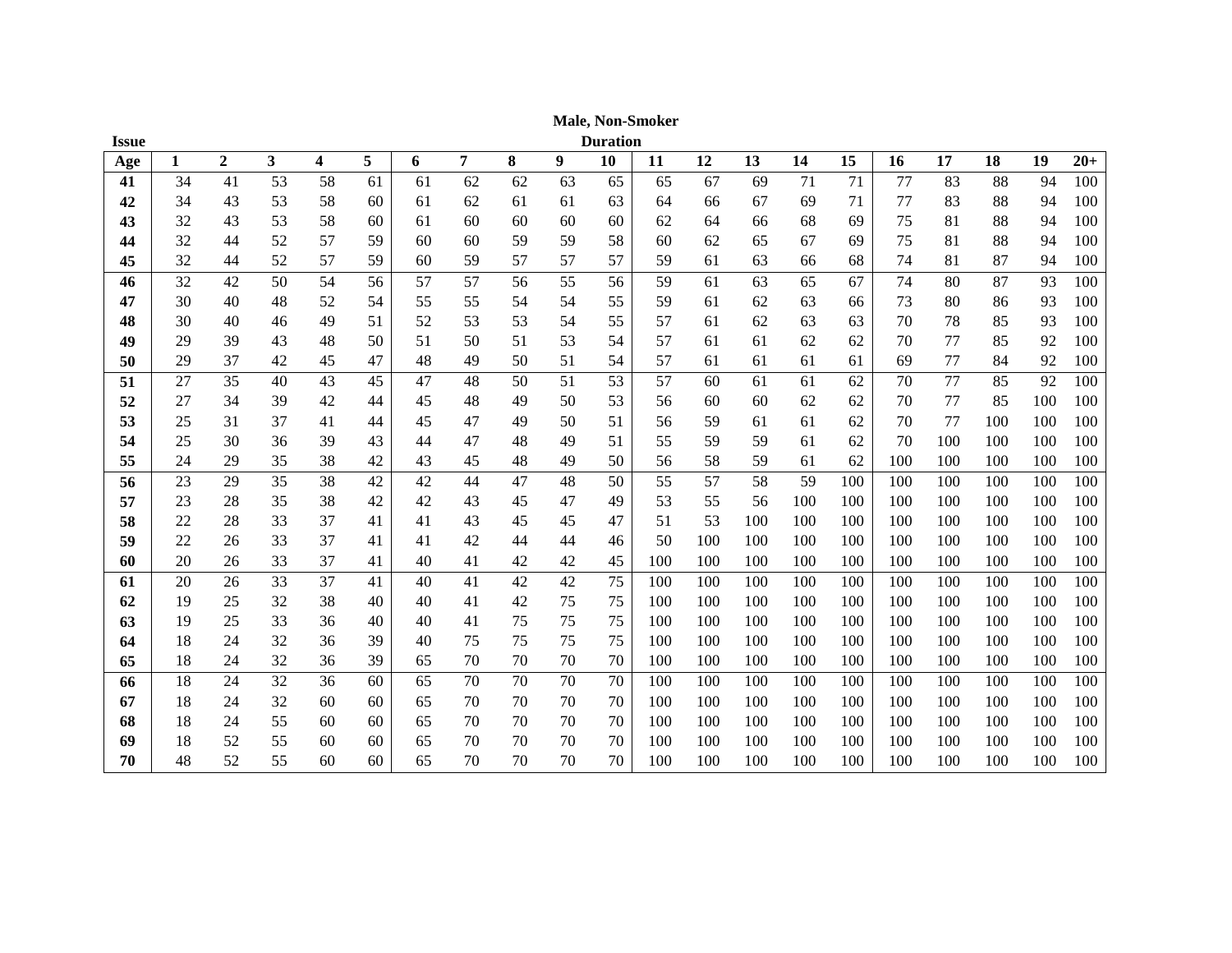| <b>Issue</b> |     |                |     |                |     |     |     |     |     | <b>Duration</b> |     |     |     |     |     |     |     |     |     |       |
|--------------|-----|----------------|-----|----------------|-----|-----|-----|-----|-----|-----------------|-----|-----|-----|-----|-----|-----|-----|-----|-----|-------|
| Age          |     | $\overline{2}$ | 3   | $\overline{4}$ | 5   | 6   | 7   | 8   | 9   | 10              | 11  | 12  | 13  | 14  | 15  | 16  | 17  | 18  | 19  | $20+$ |
| 71           | 48  | 52             | 55  | 60             | 60  | 65  | 70  | 70  | 70  | 70              | 100 | 100 | 100 | 100 | 100 | 100 | 100 | 100 | 100 | 100   |
| 72           | 48  | 52             | 55  | 60             | 60  | 65  | 70  | 70  | 70  | 70              | 100 | 100 | 100 | 100 | 100 | 100 | 100 | 100 | 100 | 100   |
| 73           | 48  | 52             | 55  | 60             | 60  | 65  | 70  | 70  | 70  | 70              | 100 | 100 | 100 | 100 | 100 | 100 | 100 | 100 | 100 | 100   |
| 74           | 48  | 52             | 55  | 60             | 60  | 65  | 70  | 70  | 70  | 70              | 100 | 100 | 100 | 100 | 100 | 100 | 100 | 100 | 100 | 100   |
| 75           | 48  | 52             | 55  | 60             | 60  | 65  | 70  | 70  | 70  | 70              | 100 | 100 | 100 | 100 | 100 | 100 | 100 | 100 | 100 | 100   |
| 76           | 48  | 52             | 55  | 60             | 60  | 65  | 70  | 70  | 70  | 100             | 100 | 100 | 100 | 100 | 100 | 100 | 100 | 100 | 100 | 100   |
| 77           | 48  | 52             | 55  | 60             | 60  | 65  | 70  | 70  | 100 | 100             | 100 | 100 | 100 | 100 | 100 | 100 | 100 | 100 | 100 | 100   |
| 78           | 48  | 52             | 55  | 60             | 60  | 65  | 70  | 100 | 100 | 100             | 100 | 100 | 100 | 100 | 100 | 100 | 100 | 100 | 100 | 100   |
| 79           | 48  | 52             | 55  | 60             | 60  | 65  | 100 | 100 | 100 | 100             | 100 | 100 | 100 | 100 | 100 | 100 | 100 | 100 | 100 | 100   |
| 80           | 48  | 52             | 55  | 60             | 60  | 100 | 100 | 100 | 100 | 100             | 100 | 100 | 100 | 100 | 100 | 100 | 100 | 100 | 100 | 100   |
| 81           | 48  | 52             | 55  | 60             | 100 | 100 | 100 | 100 | 100 | 100             | 100 | 100 | 100 | 100 | 100 | 100 | 100 | 100 | 100 | 100   |
| 82           | 48  | 52             | 55  | 100            | 100 | 100 | 100 | 100 | 100 | 100             | 100 | 100 | 100 | 100 | 100 | 100 | 100 | 100 | 100 | 100   |
| 83           | 48  | 52             | 100 | 100            | 100 | 100 | 100 | 100 | 100 | 100             | 100 | 100 | 100 | 100 | 100 | 100 | 100 | 100 | 100 | 100   |
| 84           | 48  | 100            | 100 | 100            | 100 | 100 | 100 | 100 | 100 | 100             | 100 | 100 | 100 | 100 | 100 | 100 | 100 | 100 | 100 | 100   |
| $85+$        | 100 | 100            | 100 | 100            | 100 | 100 | 100 | 100 | 100 | 100             | 100 | 100 | 100 | 100 | 100 | 100 | 100 | 100 | 100 | 100   |

**Male, Non -Smoker**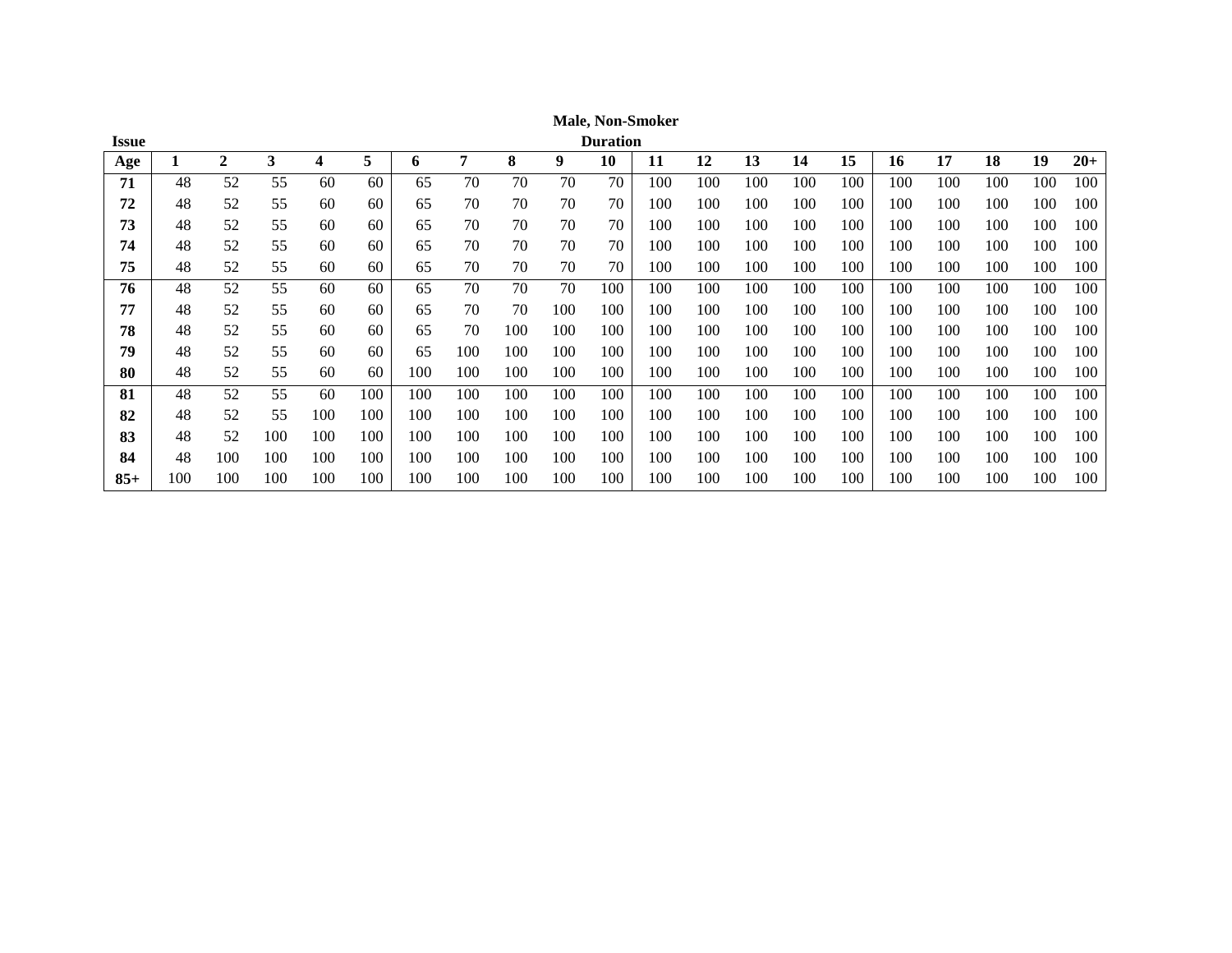| <b>Issue</b> |     |                |                         |                         |     |     |                |     |     | <b>Male, Smoker</b><br><b>Duration</b> |     |     |     |     |                 |     |     |     |     |       |
|--------------|-----|----------------|-------------------------|-------------------------|-----|-----|----------------|-----|-----|----------------------------------------|-----|-----|-----|-----|-----------------|-----|-----|-----|-----|-------|
| Age          | 1   | $\overline{2}$ | $\overline{\mathbf{3}}$ | $\overline{\mathbf{4}}$ | 5   | 6   | $\overline{7}$ | 8   | 9   | 10                                     | 11  | 12  | 13  | 14  | $\overline{15}$ | 16  | 17  | 18  | 19  | $20+$ |
| $0 - 15$     | 100 | 100            | 100                     | 100                     | 100 | 100 | 100            | 100 | 100 | 100                                    | 100 | 100 | 100 | 100 | 100             | 100 | 100 | 100 | 100 | 100   |
| 16           | 100 | 100            | 100                     | 100                     | 100 | 100 | 100            | 100 | 100 | 100                                    | 100 | 100 | 100 | 100 | 100             | 100 | 100 | 100 | 100 | 100   |
| 17           | 100 | 100            | 100                     | 100                     | 100 | 100 | 100            | 100 | 100 | 100                                    | 100 | 100 | 100 | 100 | 100             | 100 | 100 | 100 | 100 | 100   |
| 18           | 100 | 100            | 100                     | 100                     | 100 | 100 | 100            | 100 | 100 | 100                                    | 100 | 100 | 100 | 100 | 100             | 100 | 100 | 100 | 100 | 100   |
| 19           | 100 | 100            | 100                     | 100                     | 100 | 100 | 100            | 100 | 100 | 100                                    | 100 | 100 | 100 | 100 | 100             | 100 | 100 | 100 | 100 | 100   |
| 20           | 98  | 100            | 100                     | 100                     | 100 | 100 | 100            | 99  | 99  | 99                                     | 100 | 99  | 99  | 99  | 100             | 100 | 100 | 100 | 100 | 100   |
| 21           | 95  | 98             | 99                      | 100                     | 95  | 96  | 96             | 95  | 96  | 97                                     | 97  | 96  | 96  | 96  | 96              | 97  | 98  | 98  | 99  | 100   |
| 22           | 92  | 95             | 96                      | 90                      | 90  | 93  | 93             | 92  | 93  | 95                                     | 95  | 93  | 93  | 92  | 93              | 94  | 96  | 97  | 99  | 100   |
| 23           | 90  | 92             | 85                      | 88                      | 88  | 89  | 89             | 89  | 90  | 90                                     | 90  | 90  | 89  | 90  | 92              | 94  | 95  | 97  | 98  | 100   |
| 24           | 87  | 81             | 82                      | 85                      | 84  | 86  | 88             | 86  | 86  | 88                                     | 88  | 86  | 86  | 88  | 89              | 91  | 93  | 96  | 98  | 100   |
| 25           | 77  | 78             | 79                      | 82                      | 81  | 83  | 83             | 82  | 83  | 85                                     | 84  | 84  | 84  | 85  | 86              | 89  | 92  | 94  | 97  | 100   |
| 26           | 75  | 77             | 79                      | 82                      | 82  | 83  | 83             | 82  | 83  | 84                                     | 84  | 84  | 84  | 85  | 81              | 85  | 89  | 92  | 96  | 100   |
| 27           | 73  | 75             | 78                      | 82                      | 82  | 83  | 83             | 82  | 82  | 82                                     | 82  | 84  | 84  | 80  | 81              | 85  | 89  | 92  | 96  | 100   |
| 28           | 71  | 73             | 79                      | 82                      | 81  | 82  | 83             | 81  | 81  | 82                                     | 82  | 82  | 80  | 80  | 81              | 85  | 89  | 92  | 96  | 100   |
| 29           | 69  | 72             | 78                      | 81                      | 81  | 82  | 82             | 81  | 81  | 81                                     | 81  | 77  | 80  | 80  | 81              | 85  | 89  | 92  | 96  | 100   |
| 30           | 68  | 71             | 78                      | 81                      | 81  | 81  | 82             | 81  | 81  | 81                                     | 76  | 77  | 80  | 80  | 81              | 85  | 89  | 92  | 96  | 100   |
| 31           | 65  | 70             | 77                      | 81                      | 79  | 81  | 82             | 81  | 81  | 76                                     | 77  | 79  | 81  | 81  | 83              | 86  | 90  | 93  | 97  | 100   |
| 32           | 63  | 67             | 77                      | 78                      | 79  | 81  | 81             | 81  | 76  | 77                                     | 77  | 80  | 83  | 83  | 85              | 88  | 91  | 94  | 97  | 100   |
| 33           | 60  | 65             | 74                      | 78                      | 79  | 79  | 81             | 76  | 77  | 77                                     | 79  | 80  | 83  | 85  | 85              | 88  | 91  | 94  | 97  | 100   |
| 34           | 57  | 62             | 74                      | 77                      | 79  | 79  | 75             | 76  | 77  | 79                                     | 79  | 81  | 83  | 85  | 87              | 90  | 92  | 95  | 97  | 100   |
| 35           | 53  | 60             | 73                      | 77                      | 79  | 75  | 75             | 76  | 77  | 79                                     | 80  | 82  | 84  | 86  | 88              | 90  | 93  | 95  | 98  | 100   |
| 36           | 52  | 59             | 71                      | 75                      | 74  | 75  | 75             | 76  | 77  | 79                                     | 79  | 81  | 83  | 85  | 87              | 90  | 92  | 95  | 97  | 100   |
| 37           | 49  | 58             | 70                      | 71                      | 74  | 74  | 75             | 76  | 77  | 78                                     | 79  | 81  | 84  | 86  | 86              | 89  | 92  | 94  | 97  | 100   |
| 38           | 48  | 55             | 66                      | 70                      | 72  | 74  | 74             | 75  | 76  | 78                                     | 79  | 81  | 83  | 85  | 87              | 90  | 92  | 95  | 97  | 100   |
| 39           | 45  | 50             | 65                      | 70                      | 72  | 72  | 74             | 74  | 75  | 77                                     | 79  | 81  | 84  | 86  | 86              | 89  | 92  | 94  | 97  | 100   |
| 40           | 41  | 49             | 63                      | 68                      | 71  | 72  | 73             | 74  | 74  | 76                                     | 78  | 80  | 83  | 85  | 86              | 89  | 92  | 94  | 97  | 100   |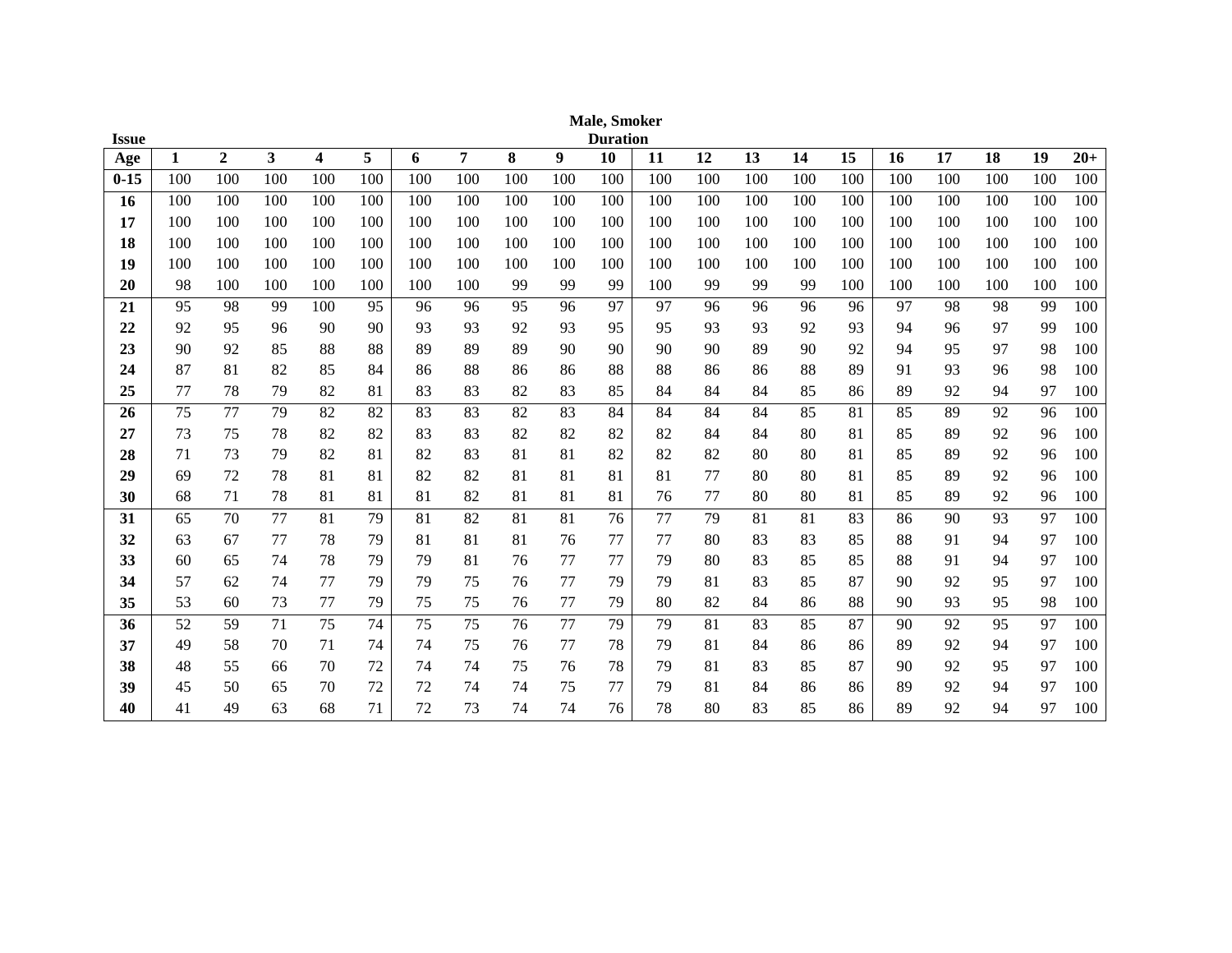|              |    |                |    |    |    |    |                |    |    | Male, Smoker    |     |     |     |     |     |     |     |     |     |       |
|--------------|----|----------------|----|----|----|----|----------------|----|----|-----------------|-----|-----|-----|-----|-----|-----|-----|-----|-----|-------|
| <b>Issue</b> |    |                |    |    |    |    |                |    |    | <b>Duration</b> |     |     |     |     |     |     |     |     |     |       |
| Age          | 1  | $\overline{2}$ | 3  | 4  | 5  | 6  | $\overline{7}$ | 8  | 9  | 10              | 11  | 12  | 13  | 14  | 15  | 16  | 17  | 18  | 19  | $20+$ |
| 41           | 40 | 49             | 63 | 68 | 71 | 72 | 72             | 72 | 73 | 75              | 76  | 78  | 81  | 84  | 85  | 88  | 91  | 94  | 97  | 100   |
| 42           | 40 | 49             | 62 | 68 | 70 | 71 | 71             | 71 | 71 | 73              | 75  | 76  | 81  | 83  | 85  | 88  | 91  | 94  | 97  | 100   |
| 43           | 39 | 50             | 62 | 67 | 69 | 69 | 70             | 70 | 70 | 71              | 73  | 76  | 79  | 83  | 85  | 88  | 91  | 94  | 97  | 100   |
| 44           | 39 | 50             | 60 | 66 | 68 | 69 | 68             | 69 | 69 | 69              | 71  | 74  | 79  | 81  | 85  | 88  | 91  | 94  | 97  | 100   |
| 45           | 37 | 50             | 60 | 66 | 68 | 68 | 68             | 67 | 67 | 67              | 69  | 73  | 78  | 81  | 85  | 88  | 91  | 94  | 97  | 100   |
| 46           | 37 | 48             | 58 | 63 | 65 | 67 | 66             | 66 | 66 | 67              | 71  | 74  | 78  | 81  | 84  | 87  | 90  | 94  | 97  | 100   |
| 47           | 36 | 47             | 55 | 61 | 63 | 64 | 64             | 64 | 65 | 67              | 71  | 75  | 79  | 81  | 84  | 87  | 90  | 94  | 97  | 100   |
| 48           | 35 | 46             | 53 | 58 | 60 | 62 | 63             | 63 | 65 | 67              | 72  | 75  | 79  | 81  | 83  | 86  | 90  | 93  | 97  | 100   |
| 49           | 34 | 45             | 51 | 56 | 58 | 59 | 61             | 62 | 63 | 67              | 72  | 77  | 80  | 81  | 83  | 86  | 90  | 93  | 97  | 100   |
| 50           | 34 | 43             | 49 | 53 | 55 | 57 | 60             | 61 | 63 | 67              | 73  | 78  | 80  | 81  | 81  | 85  | 89  | 92  | 96  | 100   |
| 51           | 32 | 42             | 47 | 52 | 55 | 57 | 60             | 61 | 63 | 67              | 73  | 78  | 80  | 83  | 84  | 87  | 90  | 94  | 97  | 100   |
| 52           | 32 | 40             | 46 | 50 | 54 | 56 | 60             | 61 | 63 | 67              | 73  | 78  | 81  | 84  | 85  | 88  | 91  | 94  | 100 | 100   |
| 53           | 30 | 37             | 44 | 49 | 54 | 56 | 59             | 61 | 65 | 67              | 74  | 79  | 83  | 85  | 87  | 90  | 92  | 100 | 100 | 100   |
| 54           | 30 | 36             | 43 | 48 | 53 | 55 | 59             | 61 | 65 | 67              | 74  | 80  | 84  | 85  | 89  | 91  | 100 | 100 | 100 | 100   |
| 55           | 29 | 35             | 42 | 47 | 53 | 55 | 59             | 61 | 65 | 67              | 75  | 80  | 84  | 86  | 90  | 100 | 100 | 100 | 100 | 100   |
| 56           | 28 | 35             | 42 | 47 | 53 | 55 | 57             | 60 | 63 | 68              | 74  | 79  | 83  | 85  | 100 | 100 | 100 | 100 | 100 | 100   |
| 57           | 28 | 35             | 42 | 47 | 53 | 54 | 57             | 60 | 64 | 67              | 74  | 78  | 81  | 100 | 100 | 100 | 100 | 100 | 100 | 100   |
| 58           | 26 | 33             | 43 | 48 | 54 | 54 | 56             | 59 | 63 | 67              | 73  | 78  | 100 | 100 | 100 | 100 | 100 | 100 | 100 | 100   |
| 59           | 26 | 33             | 43 | 48 | 54 | 53 | 57             | 59 | 63 | 66              | 73  | 100 | 100 | 100 | 100 | 100 | 100 | 100 | 100 | 100   |
| 60           | 25 | 33             | 43 | 48 | 54 | 53 | 56             | 58 | 62 | 66              | 100 | 100 | 100 | 100 | 100 | 100 | 100 | 100 | 100 | 100   |
| 61           | 25 | 33             | 43 | 49 | 55 | 55 | 57             | 59 | 63 | 75              | 100 | 100 | 100 | 100 | 100 | 100 | 100 | 100 | 100 | 100   |
| 62           | 25 | 33             | 43 | 50 | 56 | 56 | 58             | 61 | 75 | 75              | 100 | 100 | 100 | 100 | 100 | 100 | 100 | 100 | 100 | 100   |
| 63           | 24 | 33             | 45 | 51 | 56 | 56 | 59             | 75 | 75 | 75              | 100 | 100 | 100 | 100 | 100 | 100 | 100 | 100 | 100 | 100   |
| 64           | 24 | 34             | 45 | 51 | 57 | 57 | 75             | 75 | 75 | 75              | 100 | 100 | 100 | 100 | 100 | 100 | 100 | 100 | 100 | 100   |
| 65           | 24 | 34             | 45 | 52 | 57 | 65 | 70             | 70 | 70 | 70              | 100 | 100 | 100 | 100 | 100 | 100 | 100 | 100 | 100 | 100   |
| 66           | 24 | 35             | 45 | 53 | 60 | 65 | 70             | 70 | 70 | 70              | 100 | 100 | 100 | 100 | 100 | 100 | 100 | 100 | 100 | 100   |
| 67           | 25 | 35             | 45 | 60 | 60 | 65 | 70             | 70 | 70 | 70              | 100 | 100 | 100 | 100 | 100 | 100 | 100 | 100 | 100 | 100   |
| 68           | 25 | 36             | 55 | 60 | 60 | 65 | 70             | 70 | 70 | 70              | 100 | 100 | 100 | 100 | 100 | 100 | 100 | 100 | 100 | 100   |
| 69           | 27 | 52             | 55 | 60 | 60 | 65 | 70             | 70 | 70 | 70              | 100 | 100 | 100 | 100 | 100 | 100 | 100 | 100 | 100 | 100   |
| 70           | 48 | 52             | 55 | 60 | 60 | 65 | 70             | 70 | 70 | 70              | 100 | 100 | 100 | 100 | 100 | 100 | 100 | 100 | 100 | 100   |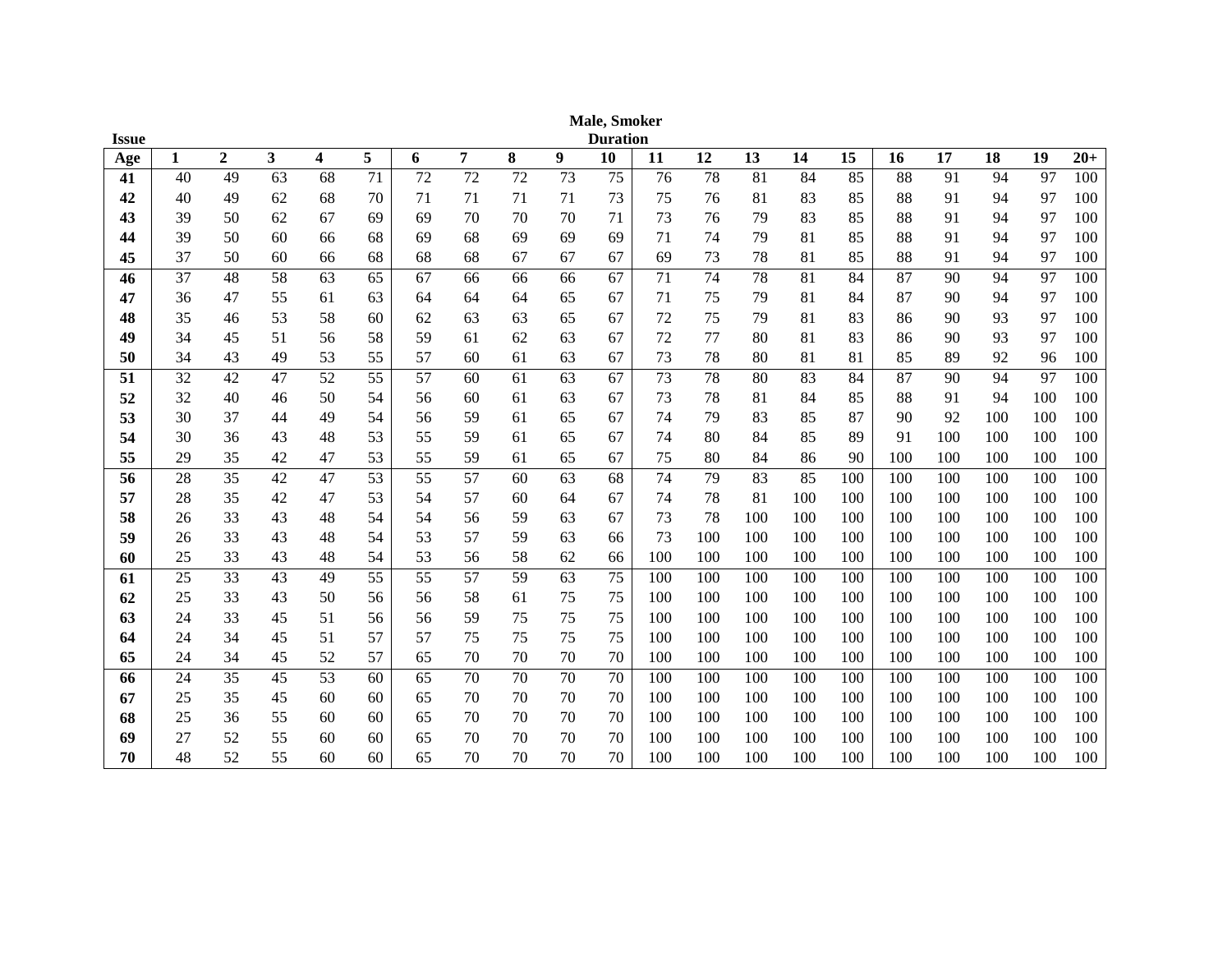|       |     |                  |     |     |     |     |     |     |     | <b>Male, Smoker</b> |     |     |     |     |     |     |     |     |     |       |
|-------|-----|------------------|-----|-----|-----|-----|-----|-----|-----|---------------------|-----|-----|-----|-----|-----|-----|-----|-----|-----|-------|
| Issue |     |                  |     |     |     |     |     |     |     | <b>Duration</b>     |     |     |     |     |     |     |     |     |     |       |
| Age   | T.  | $\boldsymbol{2}$ | 3   | 4   | 5   | 6   | 7   | 8   | 9   | 10                  | 11  | 12  | 13  | 14  | 15  | 16  | 17  | 18  | 19  | $20+$ |
| 71    | 48  | 52               | 55  | 60  | 60  | 65  | 70  | 70  | 70  | 70                  | 100 | 100 | 100 | 100 | 100 | 100 | 100 | 100 | 100 | 100   |
| 72    | 48  | 52               | 55  | 60  | 60  | 65  | 70  | 70  | 70  | 70                  | 100 | 100 | 100 | 100 | 100 | 100 | 100 | 100 | 100 | 100   |
| 73    | 48  | 52               | 55  | 60  | 60  | 65  | 70  | 70  | 70  | 70                  | 100 | 100 | 100 | 100 | 100 | 100 | 100 | 100 | 100 | 100   |
| 74    | 48  | 52               | 55  | 60  | 60  | 65  | 70  | 70  | 70  | 70                  | 100 | 100 | 100 | 100 | 100 | 100 | 100 | 100 | 100 | 100   |
| 75    | 48  | 52               | 55  | 60  | 60  | 65  | 70  | 70  | 70  | 70                  | 100 | 100 | 100 | 100 | 100 | 100 | 100 | 100 | 100 | 100   |
| 76    | 48  | 52               | 55  | 60  | 60  | 65  | 70  | 70  | 70  | 100                 | 100 | 100 | 100 | 100 | 100 | 100 | 100 | 100 | 100 | 100   |
| 77    | 48  | 52               | 55  | 60  | 60  | 65  | 70  | 70  | 100 | 100                 | 100 | 100 | 100 | 100 | 100 | 100 | 100 | 100 | 100 | 100   |
| 78    | 48  | 52               | 55  | 60  | 60  | 65  | 70  | 100 | 100 | 100                 | 100 | 100 | 100 | 100 | 100 | 100 | 100 | 100 | 100 | 100   |
| 79    | 48  | 52               | 55  | 60  | 60  | 65  | 100 | 100 | 100 | 100                 | 100 | 100 | 100 | 100 | 100 | 100 | 100 | 100 | 100 | 100   |
| 80    | 48  | 52               | 55  | 60  | 60  | 100 | 100 | 100 | 100 | 100                 | 100 | 100 | 100 | 100 | 100 | 100 | 100 | 100 | 100 | 100   |
| 81    | 48  | 52               | 55  | 60  | 100 | 100 | 100 | 100 | 100 | 100                 | 100 | 100 | 100 | 100 | 100 | 100 | 100 | 100 | 100 | 100   |
| 82    | 48  | 52               | 55  | 100 | 100 | 100 | 100 | 100 | 100 | 100                 | 100 | 100 | 100 | 100 | 100 | 100 | 100 | 100 | 100 | 100   |
| 83    | 48  | 52               | 100 | 100 | 100 | 100 | 100 | 100 | 100 | 100                 | 100 | 100 | 100 | 100 | 100 | 100 | 100 | 100 | 100 | 100   |
| 84    | 48  | 100              | 100 | 100 | 100 | 100 | 100 | 100 | 100 | 100                 | 100 | 100 | 100 | 100 | 100 | 100 | 100 | 100 | 100 | 100   |
| $85+$ | 100 | 100              | 100 | 100 | 100 | 100 | 100 | 100 | 100 | 100                 | 100 | 100 | 100 | 100 | 100 | 100 | 100 | 100 | 100 | 100   |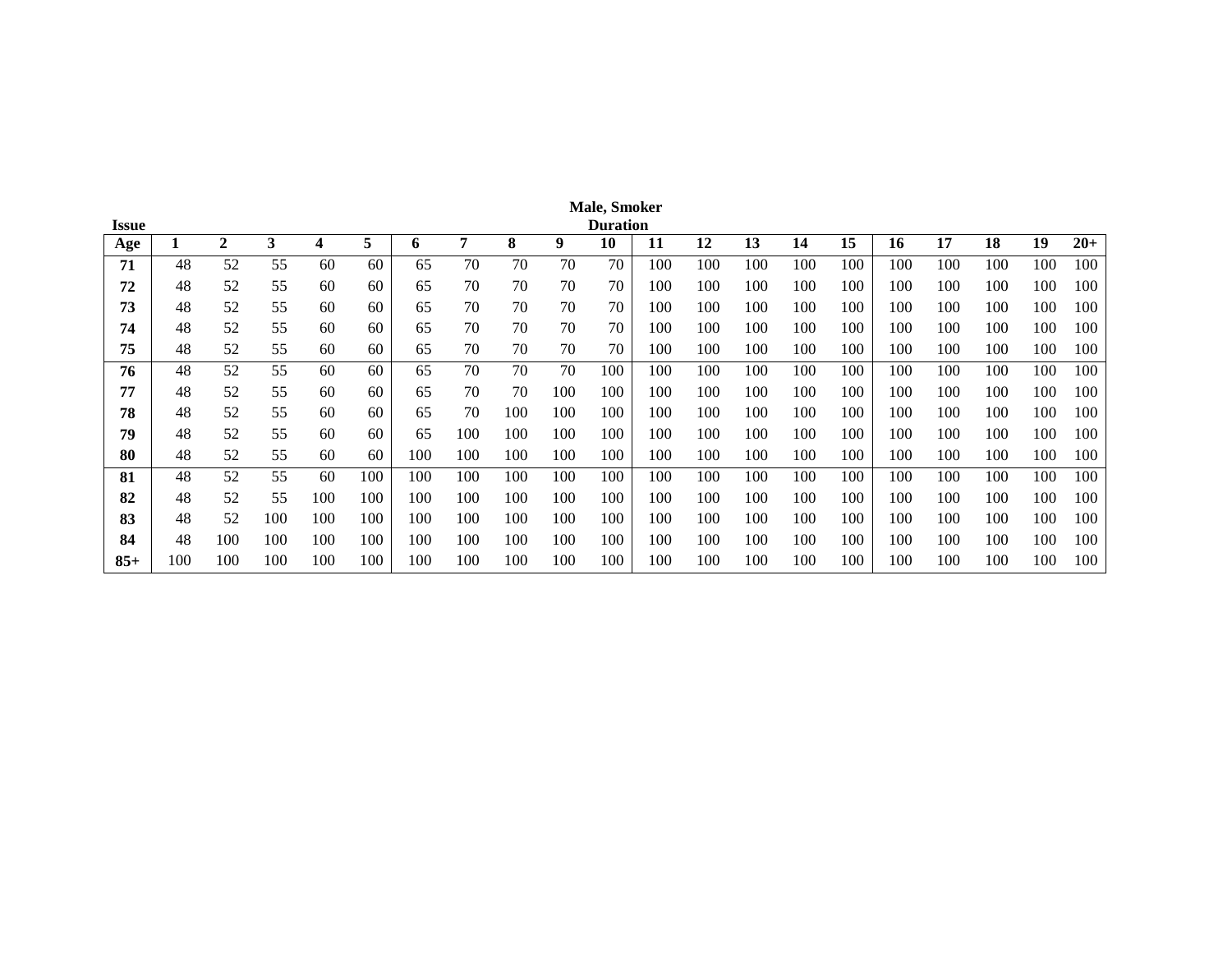|              |              |                |                         |     |     |     |                |     |     |                 | Female, Aggregate |     |     |     |                 |     |                 |     |     |       |
|--------------|--------------|----------------|-------------------------|-----|-----|-----|----------------|-----|-----|-----------------|-------------------|-----|-----|-----|-----------------|-----|-----------------|-----|-----|-------|
| <b>Issue</b> |              |                | $\overline{\mathbf{3}}$ |     | 5   |     | $\overline{7}$ |     |     | <b>Duration</b> |                   |     | 13  | 14  | $\overline{15}$ |     | $\overline{17}$ | 18  |     |       |
| Age          | $\mathbf{1}$ | $\overline{2}$ |                         | 4   |     | 6   |                | 8   | 9   | 10              | 11                | 12  |     |     |                 | 16  |                 |     | 19  | $20+$ |
| $0 - 15$     | 100          | 100            | 100                     | 100 | 100 | 100 | 100            | 100 | 100 | 100             | 100               | 100 | 100 | 100 | 100             | 100 | 100             | 100 | 100 | 100   |
| 16           | 100          | 100            | 100                     | 100 | 100 | 100 | 100            | 100 | 100 | 100             | 100               | 100 | 100 | 100 | 100             | 100 | 100             | 100 | 100 | 100   |
| 17           | 99           | 100            | 100                     | 100 | 100 | 100 | 100            | 100 | 93  | 95              | 96                | 97  | 97  | 100 | 100             | 100 | 100             | 100 | 100 | 100   |
| 18           | 83           | 83             | 84                      | 84  | 84  | 84  | 86             | 78  | 78  | 79              | 82                | 84  | 85  | 88  | 88              | 90  | 93              | 95  | 98  | 100   |
| 19           | 65           | 66             | 68                      | 68  | 68  | 68  | 63             | 63  | 64  | 66              | 69                | 71  | 72  | 74  | 75              | 80  | 85              | 90  | 95  | 100   |
| 20           | 48           | 50             | 51                      | 51  | 51  | 47  | 48             | 48  | 49  | 51              | 56                | 57  | 58  | 61  | 63              | 70  | 78              | 85  | 93  | 100   |
| 21           | 47           | 48             | 50                      | 51  | 47  | 47  | 48             | 49  | 51  | 53              | 57                | 60  | 61  | 64  | 64              | 71  | 78              | 86  | 93  | 100   |
| 22           | 44           | 47             | 48                      | 45  | 47  | 47  | 48             | 49  | 53  | 54              | 60                | 61  | 63  | 64  | 66              | 73  | 80              | 86  | 93  | 100   |
| 23           | 42           | 45             | 44                      | 45  | 47  | 47  | 49             | 51  | 53  | 54              | 61                | 64  | 64  | 67  | 69              | 75  | 81              | 88  | 94  | 100   |
| 24           | 39           | 40             | 42                      | 44  | 47  | 47  | 50             | 51  | 54  | 56              | 64                | 64  | 66  | 69  | 70              | 76  | 82              | 88  | 94  | 100   |
| 25           | 34           | 38             | 41                      | 44  | 47  | 47  | 50             | 53  | 56  | 57              | 64                | 67  | 69  | 71  | 73              | 78  | 84              | 89  | 95  | 100   |
| 26           | 34           | 38             | 41                      | 45  | 49  | 49  | 51             | 56  | 58  | 59              | 66                | 69  | 70  | 73  | 70              | 76  | 82              | 88  | 94  | 100   |
| 27           | 34           | 38             | 41                      | 47  | 50  | 51  | 54             | 57  | 59  | 60              | 69                | 70  | 73  | 70  | 71              | 77  | 83              | 88  | 94  | 100   |
| 28           | 34           | 37             | 43                      | 47  | 53  | 53  | 56             | 59  | 62  | 63              | 70                | 73  | 70  | 72  | 74              | 79  | 84              | 90  | 95  | 100   |
| 29           | 34           | 38             | 43                      | 49  | 54  | 56  | 58             | 60  | 63  | 64              | 73                | 70  | 72  | 74  | 75              | 80  | 85              | 90  | 95  | 100   |
| 30           | 35           | 38             | 43                      | 50  | 56  | 56  | 59             | 63  | 66  | 67              | 70                | 71  | 74  | 75  | 76              | 81  | 86              | 90  | 95  | 100   |
| 31           | 35           | 38             | 43                      | 51  | 56  | 58  | 60             | 64  | 67  | 65              | 71                | 72  | 74  | 75  | 76              | 81  | 86              | 90  | 95  | 100   |
| 32           | 35           | 39             | 45                      | 51  | 56  | 59  | 63             | 66  | 65  | 66              | 72                | 72  | 75  | 76  | 76              | 81  | 86              | 90  | 95  | 100   |
| 33           | 36           | 39             | 44                      | 52  | 58  | 62  | 64             | 65  | 66  | 67              | 72                | 74  | 75  | 76  | 76              | 81  | 86              | 90  | 95  | 100   |
| 34           | 36           | 40             | 45                      | 52  | 58  | 63  | 63             | 66  | 67  | 68              | 74                | 74  | 76  | 76  | 76              | 81  | 86              | 90  | 95  | 100   |
| 35           | 36           | 40             | 45                      | 53  | 59  | 61  | 65             | 67  | 68  | 70              | 75                | 74  | 75  | 76  | 75              | 80  | 85              | 90  | 95  | 100   |
| 36           | 36           | 40             | 45                      | 53  | 55  | 62  | 65             | 67  | 68  | 70              | 74                | 74  | 74  | 75  | 75              | 80  | 85              | 90  | 95  | 100   |
| 37           | 36           | 41             | 47                      | 52  | 57  | 62  | 65             | 67  | 68  | 69              | 72                | 72  | 73  | 75  | 74              | 79  | 84              | 90  | 95  | 100   |
| 38           | 34           | 41             | 44                      | 52  | 57  | 63  | 66             | 68  | 69  | 70              | 72                | 71  | 72  | 74  | 75              | 80  | 85              | 90  | 95  | 100   |
| 39           | 34           | 40             | 45                      | 53  | 58  | 63  | 66             | 68  | 69  | 69              | 70                | 70  | 70  | 73  | 74              | 79  | 84              | 90  | 95  | 100   |
| 40           | 32           | 40             | 45                      | 53  | 58  | 65  | 65             | 67  | 68  | 69              | 70                | 69  | 70  | 73  | 73              | 78  | 84              | 89  | 95  | 100   |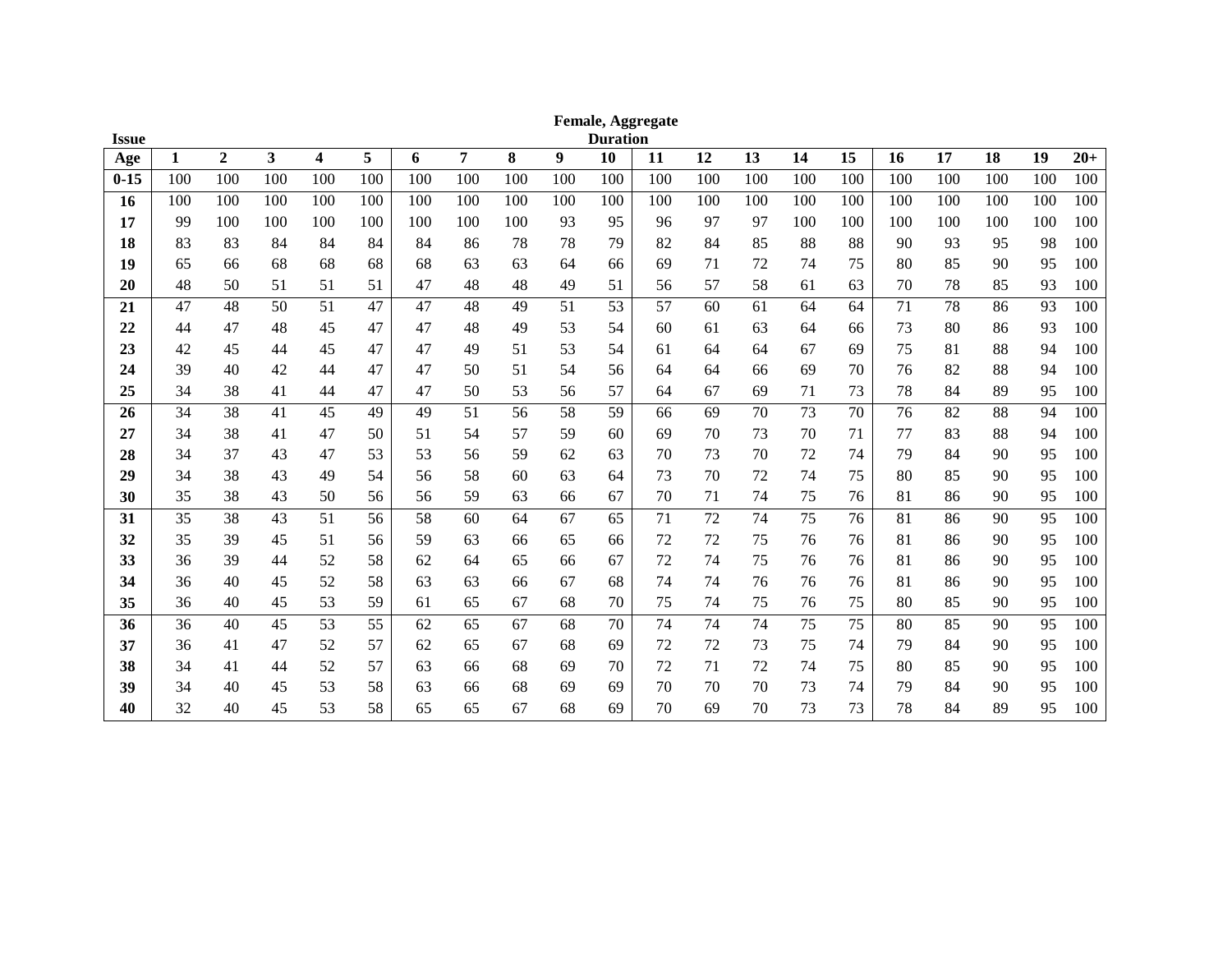|              |    |              |    |    |    |    |                |                 |    |                 | <b>Female, Aggregate</b> |     |     |     |     |     |     |     |     |       |
|--------------|----|--------------|----|----|----|----|----------------|-----------------|----|-----------------|--------------------------|-----|-----|-----|-----|-----|-----|-----|-----|-------|
| <b>Issue</b> |    |              |    |    |    |    |                |                 |    | <b>Duration</b> |                          |     |     |     |     |     |     |     |     |       |
| Age          | 1  | $\mathbf{2}$ | 3  | 4  | 5  | 6  | $\overline{7}$ | 8               | 9  | 10              | 11                       | 12  | 13  | 14  | 15  | 16  | 17  | 18  | 19  | $20+$ |
| 41           | 32 | 40           | 45 | 53 | 57 | 63 | 64             | 67              | 68 | 68              | 69                       | 69  | 69  | 73  | 74  | 79  | 84  | 90  | 95  | 100   |
| 42           | 32 | 40           | 45 | 52 | 56 | 61 | 63             | 65              | 66 | 68              | 69                       | 68  | 70  | 74  | 75  | 80  | 85  | 90  | 95  | 100   |
| 43           | 31 | 39           | 45 | 51 | 55 | 59 | 61             | 65              | 65 | 66              | 68                       | 69  | 69  | 74  | 77  | 82  | 86  | 91  | 95  | 100   |
| 44           | 31 | 39           | 45 | 50 | 54 | 58 | 61             | 63              | 64 | 66              | 67                       | 68  | 71  | 75  | 78  | 82  | 87  | 91  | 96  | 100   |
| 45           | 31 | 38           | 44 | 49 | 53 | 56 | 59             | 62              | 63 | 65              | 67                       | 68  | 71  | 77  | 79  | 83  | 87  | 92  | 96  | 100   |
| 46           | 29 | 37           | 43 | 48 | 51 | 54 | 59             | 62              | 63 | 65              | 67                       | 69  | 71  | 77  | 78  | 82  | 87  | 91  | 96  | 100   |
| 47           | 28 | 35           | 41 | 46 | 49 | 54 | 57             | 61              | 62 | 66              | 68                       | 69  | 71  | 77  | 77  | 82  | 86  | 91  | 95  | 100   |
| 48           | 28 | 35           | 41 | 44 | 49 | 52 | 57             | 61              | 63 | 66              | 68                       | 71  | 72  | 75  | 77  | 82  | 86  | 91  | 95  | 100   |
| 49           | 26 | 34           | 39 | 43 | 47 | 52 | 55             | 61              | 63 | 67              | 69                       | 71  | 72  | 75  | 75  | 80  | 85  | 90  | 95  | 100   |
| 50           | 25 | 32           | 38 | 41 | 46 | 50 | 55             | 61              | 63 | 67              | 69                       | 72  | 72  | 75  | 74  | 79  | 84  | 90  | 95  | 100   |
| 51           | 25 | 32           | 38 | 41 | 45 | 50 | 55             | 61              | 63 | 66              | 68                       | 69  | 71  | 74  | 74  | 79  | 84  | 90  | 95  | 100   |
| 52           | 23 | 30           | 36 | 41 | 45 | 51 | 56             | 61              | 62 | 65              | 66                       | 68  | 68  | 73  | 73  | 78  | 84  | 89  | 100 | 100   |
| 53           | 23 | 30           | 36 | 41 | 47 | 51 | 56             | 61              | 62 | 63              | 65                       | 66  | 68  | 72  | 72  | 78  | 83  | 100 | 100 | 100   |
| 54           | 22 | 29           | 35 | 41 | 47 | 53 | 57             | 61              | 61 | 62              | 62                       | 66  | 66  | 69  | 70  | 76  | 100 | 100 | 100 | 100   |
| 55           | 22 | 29           | 35 | 41 | 47 | 53 | 57             | 61              | 61 | 61              | 62                       | 63  | 64  | 68  | 69  | 100 | 100 | 100 | 100 | 100   |
| 56           | 22 | 29           | 35 | 41 | 45 | 51 | 56             | 59              | 60 | 61              | 62                       | 63  | 64  | 67  | 100 | 100 | 100 | 100 | 100 | 100   |
| 57           | 22 | 29           | 35 | 41 | 45 | 50 | 54             | 56              | 58 | 59              | 61                       | 62  | 63  | 100 | 100 | 100 | 100 | 100 | 100 | 100   |
| 58           | 22 | 30           | 36 | 41 | 44 | 49 | 53             | 56              | 57 | 57              | 61                       | 62  | 100 | 100 | 100 | 100 | 100 | 100 | 100 | 100   |
| 59           | 22 | 30           | 36 | 41 | 44 | 48 | 51             | 53              | 55 | 56              | 59                       | 100 | 100 | 100 | 100 | 100 | 100 | 100 | 100 | 100   |
| 60           | 22 | 30           | 36 | 41 | 43 | 47 | 50             | 51              | 53 | 55              | 100                      | 100 | 100 | 100 | 100 | 100 | 100 | 100 | 100 | 100   |
| 61           | 22 | 29           | 35 | 39 | 42 | 46 | 49             | 50              | 52 | 80              | 100                      | 100 | 100 | 100 | 100 | 100 | 100 | 100 | 100 | 100   |
| 62           | 20 | 28           | 33 | 39 | 41 | 45 | 47             | 49              | 80 | 80              | 100                      | 100 | 100 | 100 | 100 | 100 | 100 | 100 | 100 | 100   |
| 63           | 20 | 28           | 33 | 38 | 41 | 44 | 46             | 80              | 80 | 80              | 100                      | 100 | 100 | 100 | 100 | 100 | 100 | 100 | 100 | 100   |
| 64           | 19 | 27           | 32 | 36 | 40 | 42 | 80             | 80              | 80 | 80              | 100                      | 100 | 100 | 100 | 100 | 100 | 100 | 100 | 100 | 100   |
| 65           | 19 | 25           | 30 | 35 | 39 | 72 | 75             | 75              | 80 | 80              | 100                      | 100 | 100 | 100 | 100 | 100 | 100 | 100 | 100 | 100   |
| 66           | 19 | 25           | 30 | 35 | 72 | 72 | 75             | $\overline{75}$ | 80 | 80              | 100                      | 100 | 100 | 100 | 100 | 100 | 100 | 100 | 100 | 100   |
| 67           | 19 | 25           | 30 | 72 | 72 | 72 | 75             | 75              | 80 | 80              | 100                      | 100 | 100 | 100 | 100 | 100 | 100 | 100 | 100 | 100   |
| 68           | 19 | 25           | 68 | 72 | 72 | 72 | 75             | 75              | 80 | 80              | 100                      | 100 | 100 | 100 | 100 | 100 | 100 | 100 | 100 | 100   |
| 69           | 19 | 64           | 68 | 72 | 72 | 72 | 75             | 75              | 80 | 80              | 100                      | 100 | 100 | 100 | 100 | 100 | 100 | 100 | 100 | 100   |
| 70           | 60 | 60           | 64 | 68 | 68 | 72 | 75             | 75              | 80 | 80              | 100                      | 100 | 100 | 100 | 100 | 100 | 100 | 100 | 100 | 100   |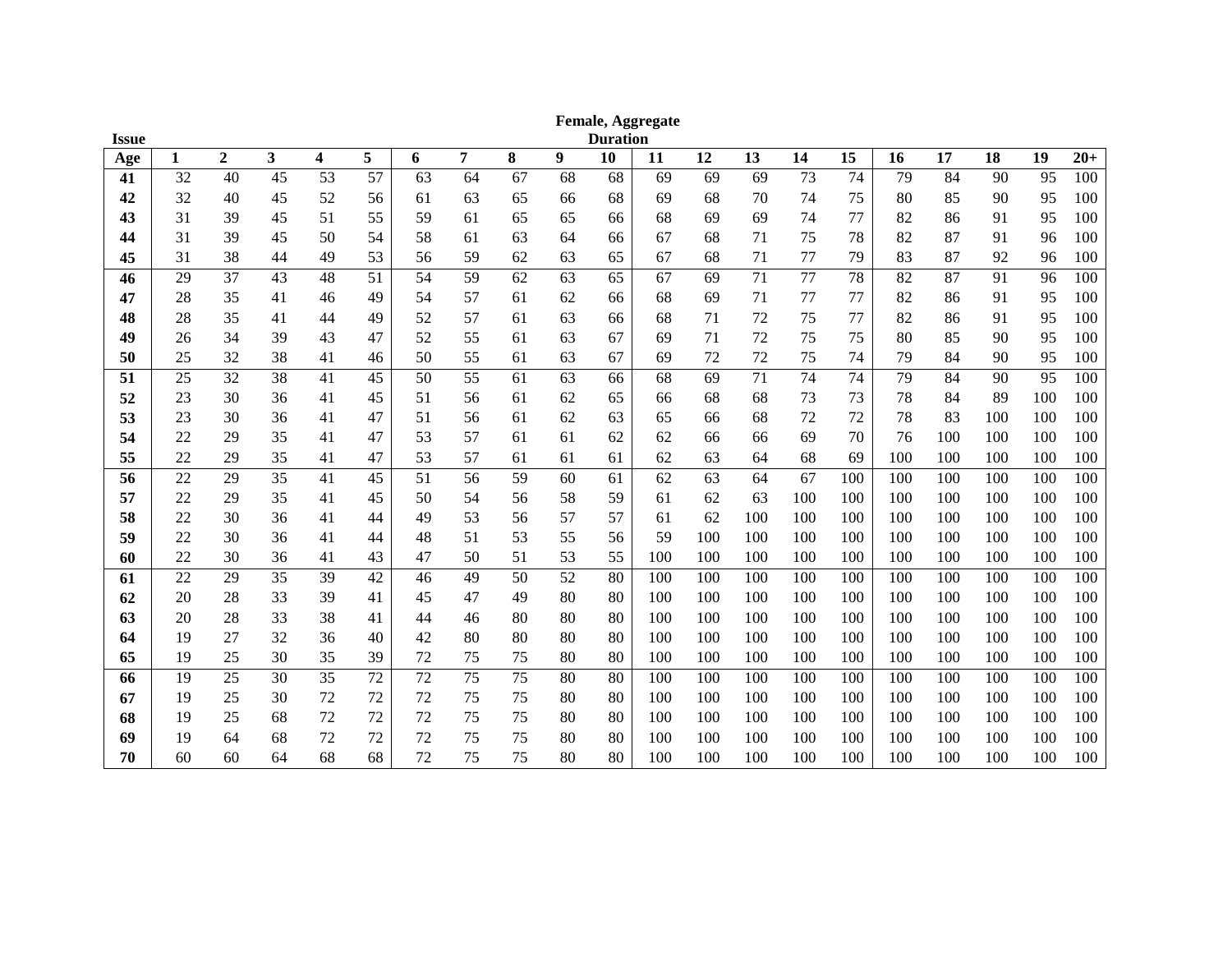| <b>Issue</b> |     |              |     |     |     |     |     |     |     | <b>Duration</b> | <b>Female, Aggregate</b> |     |     |     |     |     |     |     |     |       |
|--------------|-----|--------------|-----|-----|-----|-----|-----|-----|-----|-----------------|--------------------------|-----|-----|-----|-----|-----|-----|-----|-----|-------|
| Age          |     | $\mathbf{2}$ | 3   | 4   | 5   | o   | 7   | 8   | 9   | 10              | 11                       | 12  | 13  | 14  | 15  | 16  | 17  | 18  | 19  | $20+$ |
| 71           | 60  | 60           | 64  | 68  | 68  | 72  | 75  | 75  | 80  | 80              | 100                      | 100 | 100 | 100 | 100 | 100 | 100 | 100 | 100 | 100   |
| 72           | 60  | 60           | 64  | 68  | 68  | 72  | 75  | 75  | 80  | 80              | 100                      | 100 | 100 | 100 | 100 | 100 | 100 | 100 | 100 | 100   |
| 73           | 60  | 60           | 64  | 68  | 68  | 72  | 75  | 75  | 80  | 80              | 100                      | 100 | 100 | 100 | 100 | 100 | 100 | 100 | 100 | 100   |
| 74           | 60  | 60           | 64  | 68  | 68  | 72  | 75  | 75  | 80  | 80              | 100                      | 100 | 100 | 100 | 100 | 100 | 100 | 100 | 100 | 100   |
| 75           | 60  | 60           | 64  | 68  | 68  | 72  | 75  | 75  | 80  | 80              | 100                      | 100 | 100 | 100 | 100 | 100 | 100 | 100 | 100 | 100   |
| 76           | 60  | 60           | 64  | 68  | 68  | 72  | 75  | 75  | 80  | 100             | 100                      | 100 | 100 | 100 | 100 | 100 | 100 | 100 | 100 | 100   |
| 77           | 60  | 60           | 64  | 68  | 68  | 72  | 75  | 75  | 100 | 100             | 100                      | 100 | 100 | 100 | 100 | 100 | 100 | 100 | 100 | 100   |
| 78           | 60  | 60           | 64  | 68  | 68  | 72  | 75  | 100 | 100 | 100             | 100                      | 100 | 100 | 100 | 100 | 100 | 100 | 100 | 100 | 100   |
| 79           | 60  | 60           | 64  | 68  | 68  | 72  | 100 | 100 | 100 | 100             | 100                      | 100 | 100 | 100 | 100 | 100 | 100 | 100 | 100 | 100   |
| 80           | 60  | 60           | 64  | 68  | 68  | 100 | 100 | 100 | 100 | 100             | 100                      | 100 | 100 | 100 | 100 | 100 | 100 | 100 | 100 | 100   |
| 81           | 60  | 60           | 64  | 68  | 100 | 100 | 100 | 100 | 100 | 100             | 100                      | 100 | 100 | 100 | 100 | 100 | 100 | 100 | 100 | 100   |
| 82           | 60  | 60           | 64  | 100 | 100 | 100 | 100 | 100 | 100 | 100             | 100                      | 100 | 100 | 100 | 100 | 100 | 100 | 100 | 100 | 100   |
| 83           | 60  | 60           | 100 | 100 | 100 | 100 | 100 | 100 | 100 | 100             | 100                      | 100 | 100 | 100 | 100 | 100 | 100 | 100 | 100 | 100   |
| 84           | 60  | 100          | 100 | 100 | 100 | 100 | 100 | 100 | 100 | 100             | 100                      | 100 | 100 | 100 | 100 | 100 | 100 | 100 | 100 | 100   |
| $85+$        | 100 | 100          | 100 | 100 | 100 | 100 | 100 | 100 | 100 | 100             | 100                      | 100 | 100 | 100 | 100 | 100 | 100 | 100 | 100 | 100   |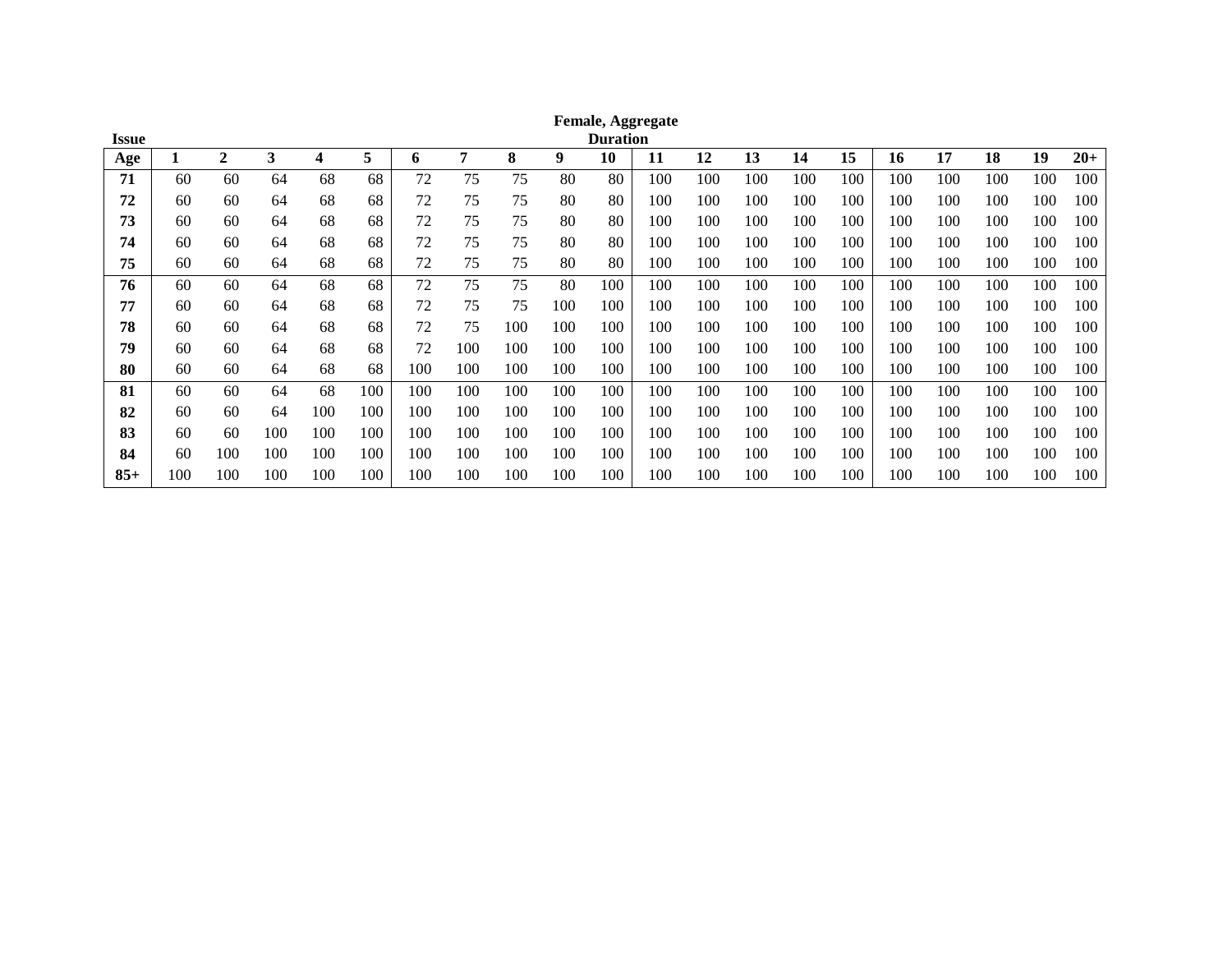| <b>Issue</b> |     |                |     |     |     |     |     |     |     | <b>Duration</b> |     |     |     |     |     |     |     |     |     |       |
|--------------|-----|----------------|-----|-----|-----|-----|-----|-----|-----|-----------------|-----|-----|-----|-----|-----|-----|-----|-----|-----|-------|
| Age          | 1   | $\overline{2}$ | 3   | 4   | 5   | 6   | 7   | 8   | 9   | 10              | 11  | 12  | 13  | 14  | 15  | 16  | 17  | 18  | 19  | $20+$ |
| $0 - 15$     | 100 | 100            | 100 | 100 | 100 | 100 | 100 | 100 | 100 | 100             | 100 | 100 | 100 | 100 | 100 | 100 | 100 | 100 | 100 | 100   |
| <b>16</b>    | 100 | 100            | 100 | 100 | 100 | 100 | 100 | 100 | 100 | 100             | 100 | 100 | 100 | 100 | 100 | 100 | 100 | 100 | 100 | 100   |
| 17           | 96  | 98             | 98  | 98  | 98  | 99  | 99  | 99  | 92  | 92              | 93  | 95  | 95  | 97  | 99  | 99  | 99  | 100 | 100 | 100   |
| 18           | 78  | 80             | 80  | 80  | 80  | 81  | 81  | 74  | 75  | 75              | 78  | 79  | 82  | 83  | 85  | 88  | 91  | 94  | 97  | 100   |
| 19           | 60  | 62             | 63  | 63  | 63  | 65  | 59  | 59  | 60  | 60              | 64  | 67  | 67  | 70  | 72  | 78  | 83  | 89  | 94  | 100   |
| 20           | 42  | 44             | 45  | 45  | 45  | 42  | 42  | 42  | 45  | 45              | 50  | 51  | 53  | 56  | 58  | 66  | 75  | 83  | 92  | 100   |
| 21           | 41  | 42             | 44  | 45  | 41  | 42  | 42  | 44  | 47  | 47              | 51  | 53  | 54  | 57  | 59  | 67  | 75  | 84  | 92  | 100   |
| 22           | 39  | 41             | 44  | 41  | 41  | 42  | 44  | 45  | 49  | 49              | 54  | 56  | 57  | 58  | 60  | 68  | 76  | 84  | 92  | 100   |
| 23           | 38  | 41             | 38  | 40  | 41  | 42  | 44  | 46  | 49  | 50              | 56  | 57  | 58  | 60  | 62  | 70  | 77  | 85  | 92  | 100   |
| 24           | 36  | 36             | 38  | 40  | 41  | 42  | 46  | 47  | 50  | 51              | 58  | 59  | 60  | 62  | 63  | 70  | 78  | 85  | 93  | 100   |
| 25           | 32  | 34             | 37  | 40  | 41  | 43  | 46  | 49  | 51  | 53              | 59  | 60  | 62  | 63  | 64  | 71  | 78  | 86  | 93  | 100   |
| 26           | 32  | 34             | 37  | 41  | 43  | 45  | 47  | 50  | 53  | 53              | 60  | 62  | 63  | 64  | 62  | 70  | 77  | 85  | 92  | 100   |
| 27           | 32  | 34             | 38  | 43  | 46  | 47  | 49  | 51  | 53  | 55              | 62  | 63  | 64  | 62  | 62  | 70  | 77  | 85  | 92  | 100   |
| 28           | 30  | 34             | 39  | 43  | 47  | 49  | 51  | 53  | 56  | 58              | 63  | 63  | 61  | 62  | 63  | 70  | 78  | 85  | 93  | 100   |
| 29           | 30  | 35             | 40  | 45  | 50  | 51  | 52  | 55  | 58  | 59              | 64  | 61  | 62  | 63  | 63  | 70  | 78  | 85  | 93  | 100   |
| 30           | 31  | 35             | 40  | 46  | 51  | 52  | 53  | 56  | 59  | 60              | 62  | 62  | 63  | 65  | 65  | 72  | 79  | 86  | 93  | 100   |
| 31           | 31  | 35             | 40  | 46  | 51  | 53  | 55  | 58  | 60  | 58              | 62  | 62  | 63  | 65  | 65  | 72  | 79  | 86  | 93  | 100   |
| 32           | 32  | 35             | 40  | 45  | 51  | 53  | 56  | 59  | 57  | 58              | 62  | 63  | 63  | 65  | 64  | 71  | 78  | 86  | 93  | 100   |
| 33           | 32  | 36             | 41  | 47  | 52  | 55  | 58  | 55  | 58  | 59              | 63  | 63  | 65  | 65  | 65  | 72  | 79  | 86  | 93  | 100   |
| 34           | 33  | 36             | 41  | 47  | 52  | 55  | 55  | 57  | 58  | 59              | 63  | 65  | 64  | 65  | 64  | 71  | 78  | 86  | 93  | 100   |
| 35           | 33  | 36             | 41  | 47  | 52  | 53  | 57  | 58  | 59  | 61              | 63  | 64  | 64  | 64  | 64  | 71  | 78  | 86  | 93  | 100   |
| 36           | 33  | 36             | 41  | 47  | 49  | 53  | 57  | 58  | 59  | 61              | 63  | 64  | 63  | 64  | 63  | 70  | 78  | 85  | 93  | 100   |
| 37           | 32  | 36             | 41  | 44  | 49  | 53  | 57  | 58  | 59  | 60              | 62  | 62  | 61  | 62  | 63  | 70  | 78  | 85  | 93  | 100   |
| 38           | 32  | 37             | 39  | 45  | 50  | 54  | 57  | 58  | 60  | 60              | 61  | 61  | 61  | 62  | 61  | 69  | 77  | 84  | 92  | 100   |
| 39           | 30  | 35             | 39  | 45  | 50  | 54  | 57  | 58  | 60  | 59              | 60  | 60  | 59  | 60  | 61  | 69  | 77  | 84  | 92  | 100   |
| 40           | 28  | 35             | 39  | 45  | 50  | 54  | 56  | 57  | 59  | 59              | 60  | 59  | 59  | 59  | 60  | 68  | 76  | 84  | 92  | 100   |

**Female, Non -Smoker**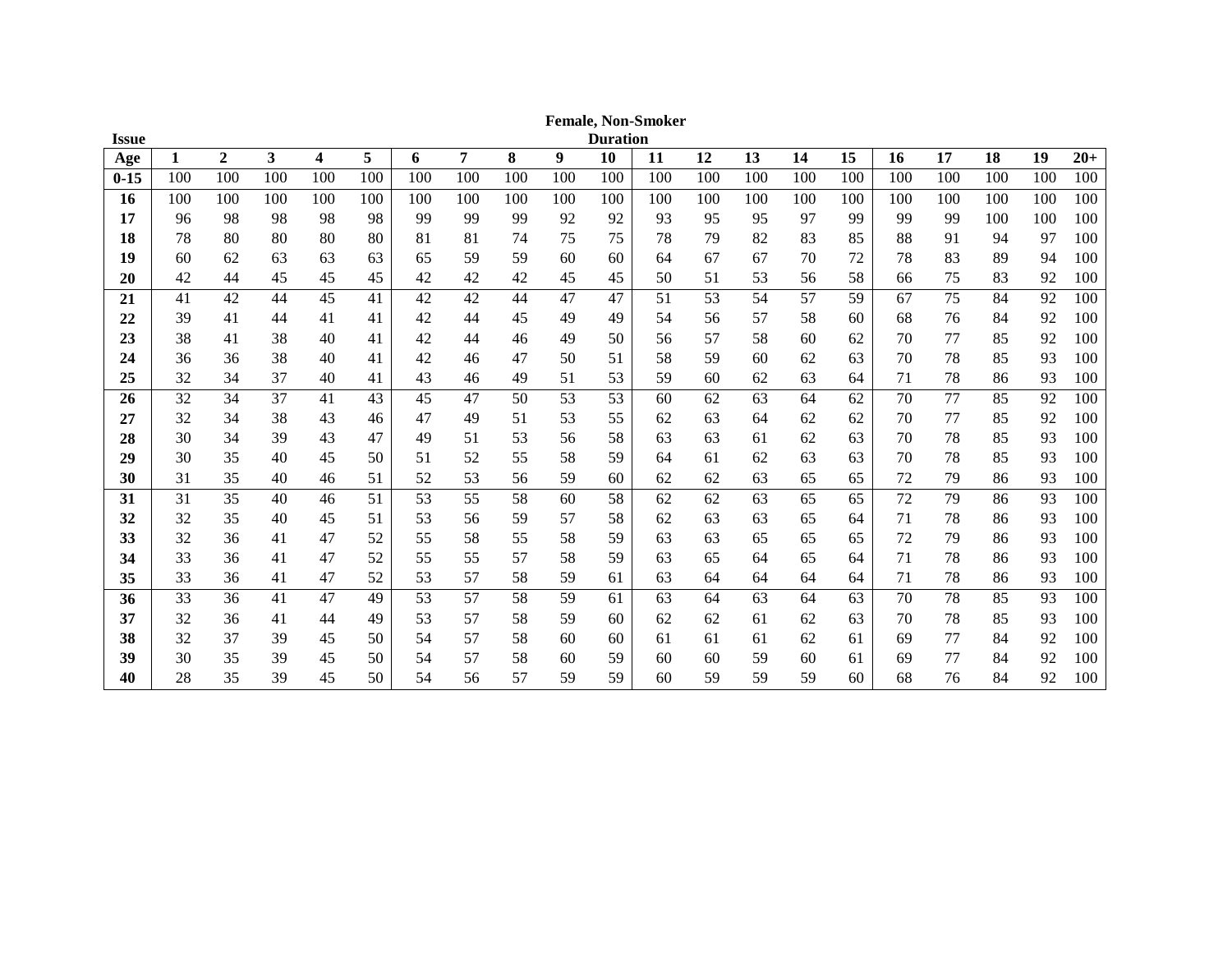| <b>Issue</b> |              |                |                         |    |        |    |                |    |    | <b>Duration</b> |     |     |     |     |     |     |     |     |     |       |
|--------------|--------------|----------------|-------------------------|----|--------|----|----------------|----|----|-----------------|-----|-----|-----|-----|-----|-----|-----|-----|-----|-------|
| Age          | $\mathbf{1}$ | $\overline{2}$ | $\overline{\mathbf{3}}$ | 4  | 5      | 6  | $\overline{7}$ | 8  | 9  | 10              | 11  | 12  | 13  | 14  | 15  | 16  | 17  | 18  | 19  | $20+$ |
| 41           | 28           | 35             | 39                      | 45 | 49     | 52 | 55             | 55 | 58 | 57              | 58  | 59  | 58  | 59  | 60  | 68  | 76  | 84  | 92  | 100   |
| 42           | 27           | 35             | 39                      | 44 | 49     | 52 | 54             | 55 | 56 | 57              | 57  | 57  | 58  | 60  | 61  | 69  | 77  | 84  | 92  | 100   |
| 43           | 27           | 34             | 39                      | 44 | 47     | 50 | 53             | 53 | 55 | 55              | 56  | 57  | 56  | 60  | 61  | 69  | 77  | 84  | 92  | 100   |
| 44           | 26           | 34             | 38                      | 42 | 47     | 50 | 52             | 53 | 54 | 55              | 55  | 55  | 56  | 61  | 62  | 70  | 77  | 85  | 92  | 100   |
| 45           | 26           | 33             | 38                      | 42 | 45     | 48 | 51             | 51 | 52 | 53              | 54  | 55  | 56  | 61  | 62  | 70  | 77  | 85  | 92  | 100   |
| 46           | 24           | 32             | 37                      | 40 | 43     | 47 | 49             | 51 | 52 | 53              | 54  | 55  | 56  | 60  | 61  | 69  | 77  | 84  | 92  | 100   |
| 47           | 24           | 30             | 35                      | 39 | 42     | 45 | 47             | 49 | 51 | 53              | 54  | 55  | 56  | 59  | 60  | 68  | 76  | 84  | 92  | 100   |
| 48           | 23           | 30             | 35                      | 37 | 40     | 44 | 47             | 49 | 50 | 53              | 54  | 55  | 55  | 59  | 57  | 66  | 74  | 83  | 91  | 100   |
| 49           | 23           | 29             | 33                      | 35 | 39     | 42 | 45             | 48 | 50 | 53              | 54  | 55  | 55  | 57  | 56  | 65  | 74  | 82  | 91  | 100   |
| 50           | 21           | 27             | 32                      | 34 | 37     | 41 | 44             | 48 | 50 | 53              | 54  | 55  | 55  | 56  | 55  | 64  | 73  | 82  | 91  | 100   |
| 51           | 21           | 26             | 30                      | 34 | 37     | 41 | 44             | 48 | 49 | 51              | 53  | 53  | 54  | 55  | 55  | 64  | 73  | 82  | 91  | 100   |
| 52           | 20           | 25             | 30                      | 33 | 37     | 41 | 44             | 47 | 48 | 50              | 50  | 51  | 51  | 55  | 53  | 62  | 72  | 81  | 100 | 100   |
| 53           | 19           | 24             | 29                      | 32 | 37     | 41 | 43             | 47 | 48 | 48              | 49  | 49  | 51  | 52  | 52  | 62  | 71  | 100 | 100 | 100   |
| 54           | 18           | 24             | 29                      | 32 | 37     | 41 | 43             | 45 | 47 | 47              | 47  | 49  | 49  | 51  | 51  | 61  | 100 | 100 | 100 | 100   |
| 55           | 18           | 23             | 28                      | 32 | 37     | 41 | 43             | 45 | 45 | 45              | 46  | 46  | 47  | 50  | 50  | 100 | 100 | 100 | 100 | 100   |
| 56           | 18           | 23             | 28                      | 32 | 36     | 39 | 42             | 44 | 44 | 45              | 46  | 46  | 46  | 49  | 100 | 100 | 100 | 100 | 100 | 100   |
| 57           | 18           | 23             | 28                      | 31 | 35     | 38 | 41             | 42 | 44 | 44              | 45  | 45  | 46  | 100 | 100 | 100 | 100 | 100 | 100 | 100   |
| 58           | 17           | 23             | 26                      | 31 | 35     | 36 | 38             | 41 | 41 | 42              | 45  | 45  | 100 | 100 | 100 | 100 | 100 | 100 | 100 | 100   |
| 59           | 17           | 23             | 26                      | 30 | 33     | 35 | 38             | 39 | 40 | 41              | 44  | 100 | 100 | 100 | 100 | 100 | 100 | 100 | 100 | 100   |
| 60           | 17           | 23             | 26                      | 30 | 32     | 34 | 36             | 38 | 39 | 40              | 100 | 100 | 100 | 100 | 100 | 100 | 100 | 100 | 100 | 100   |
| 61           | 17           | 22             | 25                      | 29 | 32     | 33 | 35             | 36 | 38 | 80              | 100 | 100 | 100 | 100 | 100 | 100 | 100 | 100 | 100 | 100   |
| 62           | 16           | 22             | 25                      | 28 | 30     | 32 | 34             | 35 | 80 | 80              | 100 | 100 | 100 | 100 | 100 | 100 | 100 | 100 | 100 | 100   |
| 63           | 16           | 20             | 24                      | 28 | 30     | 32 | 34             | 80 | 80 | 80              | 100 | 100 | 100 | 100 | 100 | 100 | 100 | 100 | 100 | 100   |
| 64           | 14           | 21             | 24                      | 27 | 29     | 30 | 80             | 80 | 80 | 80              | 100 | 100 | 100 | 100 | 100 | 100 | 100 | 100 | 100 | 100   |
| 65           | 15           | 19             | 23                      | 25 | 28     | 72 | 75             | 75 | 80 | 80              | 100 | 100 | 100 | 100 | 100 | 100 | 100 | 100 | 100 | 100   |
| 66           | 15           | 19             | 23                      | 25 | 72     | 72 | 75             | 75 | 80 | 80              | 100 | 100 | 100 | 100 | 100 | 100 | 100 | 100 | 100 | 100   |
| 67           | 15           | 19             | 22                      | 72 | 72     | 72 | 75             | 75 | 80 | 80              | 100 | 100 | 100 | 100 | 100 | 100 | 100 | 100 | 100 | 100   |
| 68           | 13           | 18             | 68                      | 72 | 72     | 72 | 75             | 75 | 80 | 80              | 100 | 100 | 100 | 100 | 100 | 100 | 100 | 100 | 100 | 100   |
| 69           | 13           | 64             | 68                      | 72 | $72\,$ | 72 | 75             | 75 | 80 | 80              | 100 | 100 | 100 | 100 | 100 | 100 | 100 | 100 | 100 | 100   |
| 70           | 60           | 60             | 64                      | 68 | 68     | 72 | 75             | 75 | 80 | 80              | 100 | 100 | 100 | 100 | 100 | 100 | 100 | 100 | 100 | 100   |

**Female, Non -Smoker**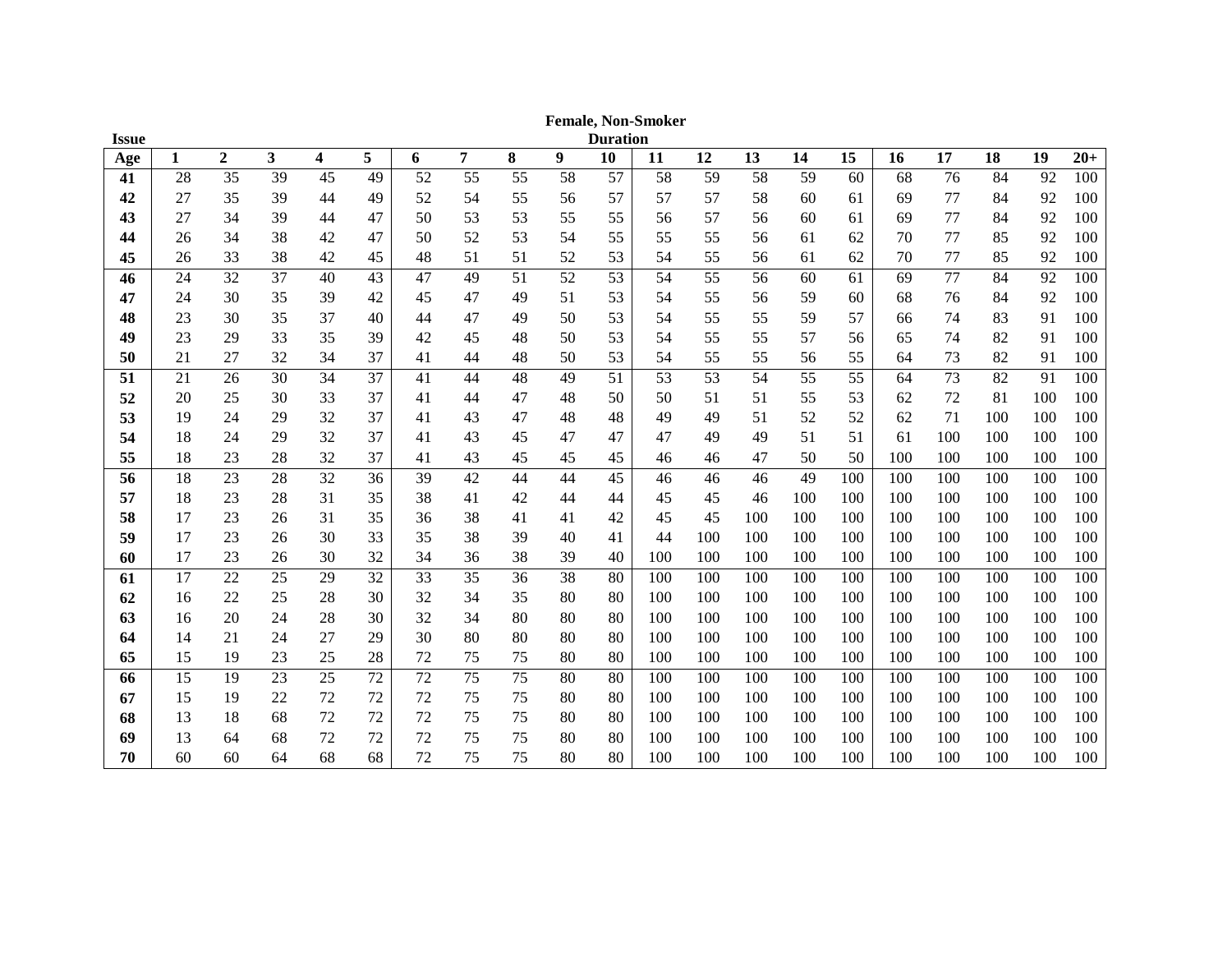| Issue |     |     |     |     |     |     |     |     |     | <b>Duration</b> |     |     |     |     |     |     |     |     |     |       |
|-------|-----|-----|-----|-----|-----|-----|-----|-----|-----|-----------------|-----|-----|-----|-----|-----|-----|-----|-----|-----|-------|
| Age   |     | 2   | 3   | 4   | 5   | 6   | 7   | 8   | 9   | 10              | 11  | 12  | 13  | 14  | 15  | 16  | 17  | 18  | 19  | $20+$ |
| 71    | 60  | 60  | 64  | 68  | 68  | 72  | 75  | 75  | 80  | 80              | 100 | 100 | 100 | 100 | 100 | 100 | 100 | 100 | 100 | 100   |
| 72    | 60  | 60  | 64  | 68  | 68  | 72  | 75  | 75  | 80  | 80              | 100 | 100 | 100 | 100 | 100 | 100 | 100 | 100 | 100 | 100   |
| 73    | 60  | 60  | 64  | 68  | 68  | 72  | 75  | 75  | 80  | 80              | 100 | 100 | 100 | 100 | 100 | 100 | 100 | 100 | 100 | 100   |
| 74    | 60  | 60  | 64  | 68  | 68  | 72  | 75  | 75  | 80  | 80              | 100 | 100 | 100 | 100 | 100 | 100 | 100 | 100 | 100 | 100   |
| 75    | 60  | 60  | 64  | 68  | 68  | 72  | 75  | 75  | 80  | 80              | 100 | 100 | 100 | 100 | 100 | 100 | 100 | 100 | 100 | 100   |
| 76    | 60  | 60  | 64  | 68  | 68  | 72  | 75  | 75  | 80  | 100             | 100 | 100 | 100 | 100 | 100 | 100 | 100 | 100 | 100 | 100   |
| 77    | 60  | 60  | 64  | 68  | 68  | 72  | 75  | 75  | 100 | 100             | 100 | 100 | 100 | 100 | 100 | 100 | 100 | 100 | 100 | 100   |
| 78    | 60  | 60  | 64  | 68  | 68  | 72  | 75  | 100 | 100 | 100             | 100 | 100 | 100 | 100 | 100 | 100 | 100 | 100 | 100 | 100   |
| 79    | 60  | 60  | 64  | 68  | 68  | 72  | 100 | 100 | 100 | 100             | 100 | 100 | 100 | 100 | 100 | 100 | 100 | 100 | 100 | 100   |
| 80    | 60  | 60  | 64  | 68  | 68  | 100 | 100 | 100 | 100 | 100             | 100 | 100 | 100 | 100 | 100 | 100 | 100 | 100 | 100 | 100   |
| 81    | 60  | 60  | 64  | 68  | 100 | 100 | 100 | 100 | 100 | 100             | 100 | 100 | 100 | 100 | 100 | 100 | 100 | 100 | 100 | 100   |
| 82    | 60  | 60  | 64  | 100 | 100 | 100 | 100 | 100 | 100 | 100             | 100 | 100 | 100 | 100 | 100 | 100 | 100 | 100 | 100 | 100   |
| 83    | 60  | 60  | 100 | 100 | 100 | 100 | 100 | 100 | 100 | 100             | 100 | 100 | 100 | 100 | 100 | 100 | 100 | 100 | 100 | 100   |
| 84    | 60  | 100 | 100 | 100 | 100 | 100 | 100 | 100 | 100 | 100             | 100 | 100 | 100 | 100 | 100 | 100 | 100 | 100 | 100 | 100   |
| $85+$ | 100 | 100 | 100 | 100 | 100 | 100 | 100 | 100 | 100 | 100             | 100 | 100 | 100 | 100 | 100 | 100 | 100 | 100 | 100 | 100   |

**Female, Non-Smoker**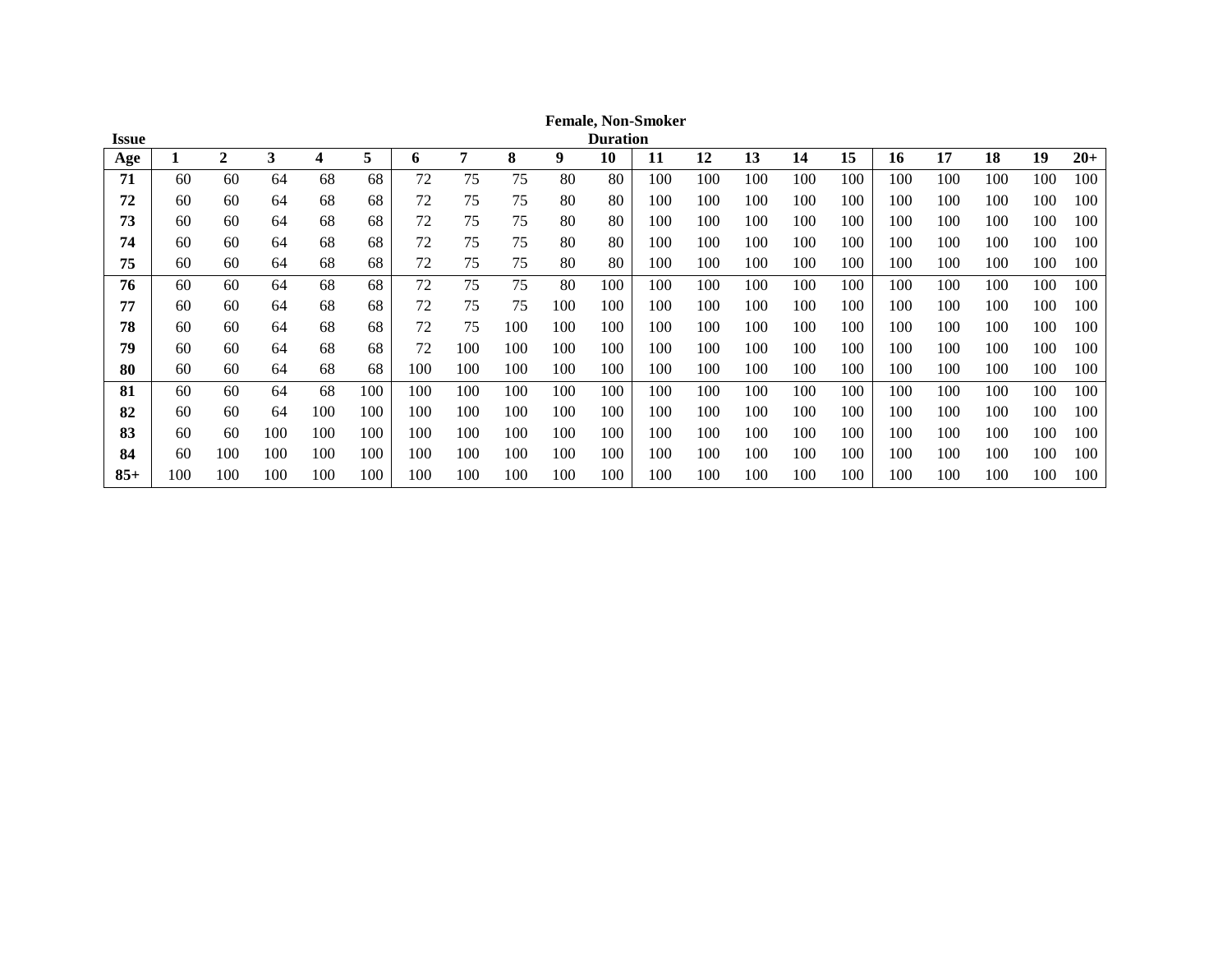| <b>Issue</b> |     |                |                         |                         |     |     |                |     |     | <b>Duration</b> |     |     |     |     |     |     |     |     |     |       |
|--------------|-----|----------------|-------------------------|-------------------------|-----|-----|----------------|-----|-----|-----------------|-----|-----|-----|-----|-----|-----|-----|-----|-----|-------|
| Age          | 1   | $\overline{2}$ | $\overline{\mathbf{3}}$ | $\overline{\mathbf{4}}$ | 5   | 6   | $\overline{7}$ | 8   | 9   | 10              | 11  | 12  | 13  | 14  | 15  | 16  | 17  | 18  | 19  | $20+$ |
| $0 - 15$     | 100 | 100            | 100                     | 100                     | 100 | 100 | 100            | 100 | 100 | 100             | 100 | 100 | 100 | 100 | 100 | 100 | 100 | 100 | 100 | 100   |
| 16           | 100 | 100            | 100                     | 100                     | 100 | 100 | 100            | 100 | 100 | 100             | 100 | 100 | 100 | 100 | 100 | 100 | 100 | 100 | 100 | 100   |
| 17           | 100 | 100            | 100                     | 100                     | 100 | 100 | 100            | 100 | 100 | 100             | 100 | 100 | 100 | 100 | 100 | 100 | 100 | 100 | 100 | 100   |
| 18           | -99 | 100            | 100                     | 100                     | 100 | 100 | 100            | 95  | 96  | 97              | 100 | 100 | 100 | 100 | 100 | 100 | 100 | 100 | 100 | 100   |
| 19           | 87  | 89             | 92                      | 92                      | 92  | 92  | 84             | 84  | 86  | 86              | 92  | 93  | 95  | 96  | 99  | 99  | 99  | 100 | 100 | 100   |
| 20           | 74  | 77             | 80                      | 80                      | 80  | 73  | 73             | 73  | 75  | 77              | 83  | 83  | 86  | 88  | 90  | 92  | 94  | 96  | 98  | 100   |
| 21           | 71  | 74             | 78                      | 78                      | 71  | 71  | 73             | 74  | 77  | 79              | 85  | 86  | 88  | 89  | 90  | 92  | 94  | 96  | 98  | 100   |
| 22           | 68  | 71             | 75                      | 70                      | 71  | 71  | 73             | 74  | 78  | 79              | 88  | 90  | 89  | 89  | 92  | 94  | 95  | 97  | 98  | 100   |
| 23           | 65  | 69             | 67                      | 70                      | 70  | 70  | 73             | 77  | 79  | 81              | 89  | 90  | 90  | 92  | 92  | 94  | 95  | 97  | 98  | 100   |
| 24           | 62  | 60             | 64                      | 69                      | 70  | 70  | 74             | 77  | 79  | 81              | 92  | 90  | 92  | 93  | 93  | 94  | 96  | 97  | 99  | 100   |
| 25           | 53  | 58             | 63                      | 67                      | 69  | 70  | 74             | 78  | 81  | 82              | 92  | 93  | 93  | 95  | 95  | 96  | 97  | 98  | 99  | 100   |
| 26           | 53  | 58             | 63                      | 69                      | 71  | 72  | 75             | 79  | 82  | 82              | 93  | 93  | 95  | 96  | 90  | 92  | 94  | 96  | 98  | 100   |
| 27           | 52  | 56             | 63                      | 70                      | 74  | 74  | 78             | 81  | 82  | 84              | 93  | 95  | 95  | 90  | 90  | 92  | 94  | 96  | 98  | 100   |
| 28           | 52  | 56             | 64                      | 71                      | 75  | 77  | 79             | 82  | 85  | 86              | 95  | 95  | 90  | 92  | 92  | 94  | 95  | 97  | 98  | 100   |
| 29           | 51  | 56             | 64                      | 71                      | 78  | 78  | 81             | 84  | 86  | 88              | 95  | 90  | 90  | 92  | 92  | 94  | 95  | 97  | 98  | 100   |
| 30           | 51  | 56             | 64                      | 72                      | 79  | 79  | 82             | 85  | 88  | 89              | 90  | 90  | 92  | 93  | 93  | 94  | 96  | 97  | 99  | 100   |
| 31           | 51  | 56             | 64                      | 72                      | 78  | 81  | 84             | 84  | 88  | 84              | 90  | 90  | 92  | 93  | 93  | 94  | 96  | 97  | 99  | 100   |
| 32           | 51  | 56             | 64                      | 71                      | 78  | 81  | 85             | 86  | 84  | 85              | 90  | 90  | 92  | 94  | 93  | 94  | 96  | 97  | 99  | 100   |
| 33           | 51  | 57             | 62                      | 71                      | 78  | 82  | 85             | 83  | 84  | 85              | 90  | 92  | 93  | 93  | 93  | 94  | 96  | 97  | 99  | 100   |
| 34           | 51  | 56             | 62                      | 71                      | 78  | 82  | 81             | 83  | 85  | 86              | 90  | 92  | 92  | 94  | 93  | 94  | 96  | 97  | 99  | 100   |
| 35           | 51  | 56             | 62                      | 71                      | 78  | 79  | 83             | 84  | 85  | 86              | 90  | 91  | 91  | 93  | 93  | 94  | 96  | 97  | 99  | 100   |
| 36           | 49  | 56             | 62                      | 71                      | 74  | 79  | 83             | 84  | 85  | 86              | 90  | 90  | 91  | 93  | 92  | 94  | 95  | 97  | 98  | 100   |
| 37           | 48  | 55             | 62                      | 67                      | 74  | 79  | 83             | 84  | 85  | 86              | 89  | 90  | 89  | 92  | 91  | 93  | 95  | 96  | 98  | 100   |
| 38           | 47  | 55             | 57                      | 66                      | 72  | 77  | 81             | 84  | 86  | 86              | 87  | 88  | 88  | 90  | 91  | 93  | 95  | 96  | 98  | 100   |
| 39           | 45  | 50             | 57                      | 66                      | 72  | 77  | 81             | 83  | 85  | 86              | 86  | 87  | 86  | 89  | 90  | 92  | 94  | 96  | 98  | 100   |
| 40           | 41  | 50             | 57                      | 66                      | 72  | 77  | 81             | 83  | 84  | 85              | 86  | 86  | 86  | 89  | 89  | 91  | 93  | 96  | 98  | 100   |

**Female, Smoker**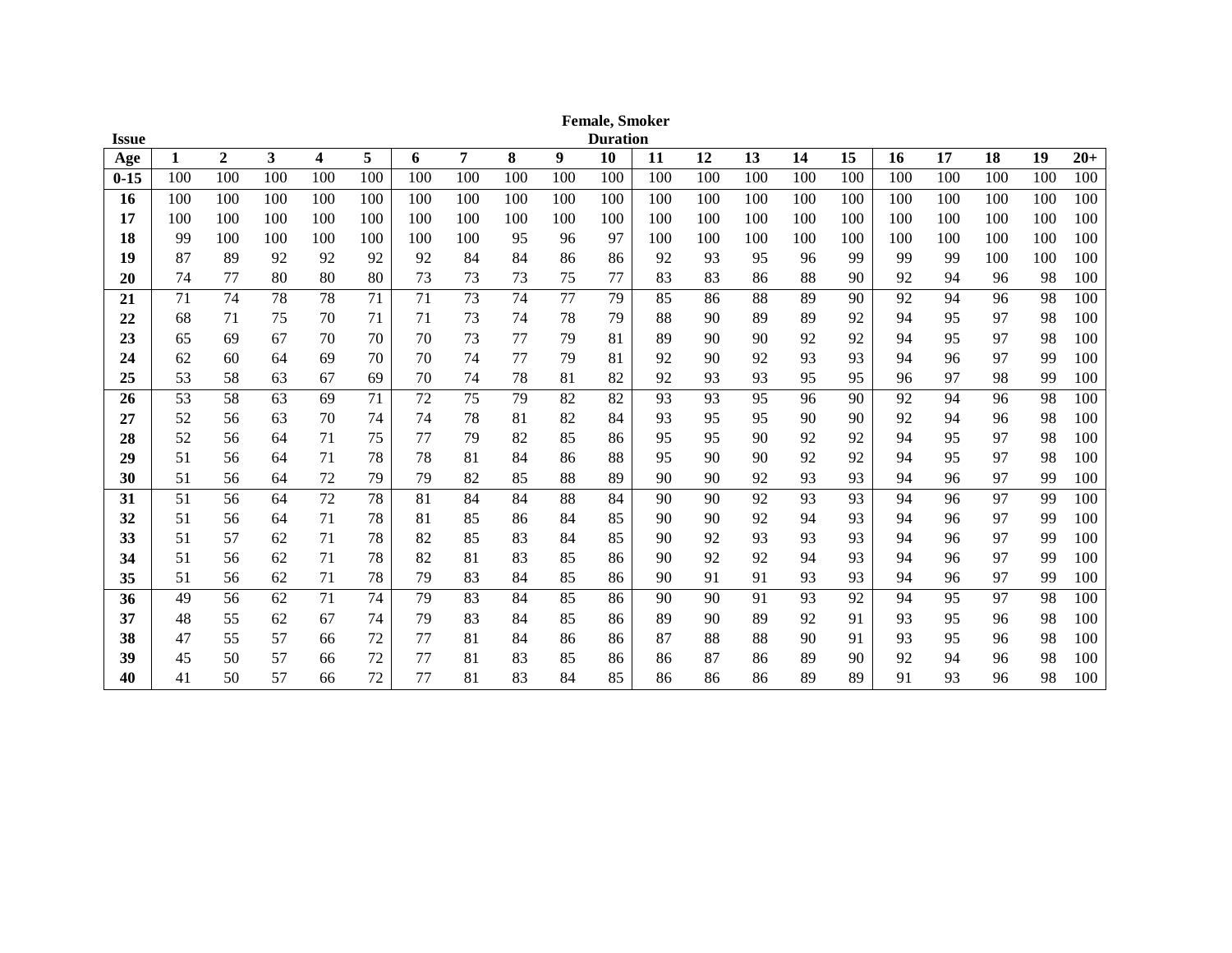|              |    |                |    |    |    |    |                |    |    | <b>Female, Smoker</b> |     |     |     |     |     |     |     |     |     |       |
|--------------|----|----------------|----|----|----|----|----------------|----|----|-----------------------|-----|-----|-----|-----|-----|-----|-----|-----|-----|-------|
| <b>Issue</b> |    |                |    |    |    |    |                |    |    | <b>Duration</b>       |     |     |     |     |     |     |     |     |     |       |
| Age          | 1  | $\overline{c}$ | 3  | 4  | 5  | 6  | $\overline{7}$ | 8  | 9  | 10                    | 11  | 12  | 13  | 14  | 15  | 16  | 17  | 18  | 19  | $20+$ |
| 41           | 40 | 50             | 57 | 65 | 71 | 76 | 79             | 81 | 83 | 84                    | 85  | 86  | 85  | 89  | 90  | 92  | 94  | 96  | 98  | 100   |
| 42           | 40 | 49             | 57 | 65 | 69 | 74 | 77             | 80 | 82 | 83                    | 84  | 85  | 86  | 90  | 92  | 94  | 95  | 97  | 98  | 100   |
| 43           | 39 | 49             | 55 | 63 | 69 | 73 | 76             | 78 | 80 | 82                    | 83  | 84  | 85  | 92  | 93  | 94  | 96  | 97  | 99  | 100   |
| 44           | 39 | 48             | 55 | 62 | 67 | 71 | 75             | 78 | 80 | 80                    | 82  | 84  | 86  | 93  | 96  | 97  | 98  | 98  | 99  | 100   |
| 45           | 37 | 47             | 55 | 61 | 65 | 70 | 73             | 76 | 78 | 80                    | 81  | 84  | 86  | 94  | 97  | 98  | 98  | 99  | 99  | 100   |
| 46           | 36 | 46             | 53 | 59 | 63 | 68 | 71             | 75 | 77 | 79                    | 83  | 85  | 86  | 93  | 96  | 97  | 98  | 98  | 99  | 100   |
| 47           | 34 | 44             | 51 | 57 | 62 | 66 | 70             | 75 | 77 | 80                    | 83  | 85  | 86  | 93  | 94  | 95  | 96  | 98  | 99  | 100   |
| 48           | 34 | 44             | 50 | 54 | 60 | 64 | 69             | 74 | 77 | 80                    | 84  | 86  | 87  | 92  | 92  | 94  | 95  | 97  | 98  | 100   |
| 49           | 33 | 42             | 48 | 53 | 58 | 63 | 68             | 74 | 77 | 81                    | 84  | 86  | 87  | 92  | 91  | 93  | 95  | 96  | 98  | 100   |
| 50           | 31 | 41             | 46 | 51 | 57 | 61 | 67             | 74 | 77 | 81                    | 85  | 87  | 87  | 91  | 90  | 92  | 94  | 96  | 98  | 100   |
| 51           | 30 | 39             | 45 | 51 | 56 | 61 | 67             | 74 | 75 | 80                    | 83  | 85  | 85  | 90  | 90  | 92  | 94  | 96  | 98  | 100   |
| 52           | 29 | 38             | 45 | 50 | 56 | 62 | 68             | 74 | 75 | 79                    | 81  | 83  | 84  | 90  | 90  | 92  | 94  | 96  | 100 | 100   |
| 53           | 28 | 37             | 43 | 49 | 57 | 62 | 68             | 73 | 74 | 77                    | 79  | 81  | 83  | 89  | 89  | 91  | 93  | 100 | 100 | 100   |
| 54           | 28 | 36             | 43 | 49 | 57 | 63 | 69             | 73 | 74 | 75                    | 78  | 80  | 81  | 87  | 89  | 91  | 100 | 100 | 100 | 100   |
| 55           | 26 | 35             | 42 | 49 | 57 | 63 | 69             | 73 | 73 | 74                    | 76  | 78  | 79  | 86  | 87  | 100 | 100 | 100 | 100 | 100   |
| 56           | 26 | 35             | 42 | 49 | 56 | 62 | 67             | 71 | 72 | 74                    | 76  | 78  | 79  | 85  | 100 | 100 | 100 | 100 | 100 | 100   |
| 57           | 26 | 35             | 42 | 49 | 55 | 61 | 66             | 69 | 72 | 73                    | 76  | 78  | 79  | 100 | 100 | 100 | 100 | 100 | 100 | 100   |
| 58           | 28 | 36             | 43 | 49 | 55 | 59 | 63             | 68 | 69 | 72                    | 76  | 78  | 100 | 100 | 100 | 100 | 100 | 100 | 100 | 100   |
| 59           | 28 | 36             | 43 | 49 | 54 | 57 | 63             | 67 | 68 | 70                    | 76  | 100 | 100 | 100 | 100 | 100 | 100 | 100 | 100 | 100   |
| 60           | 28 | 36             | 43 | 49 | 53 | 57 | 61             | 64 | 67 | 69                    | 100 | 100 | 100 | 100 | 100 | 100 | 100 | 100 | 100 | 100   |
| 61           | 26 | 35             | 42 | 48 | 52 | 56 | 59             | 63 | 66 | 80                    | 100 | 100 | 100 | 100 | 100 | 100 | 100 | 100 | 100 | 100   |
| 62           | 26 | 33             | 41 | 47 | 51 | 55 | 58             | 62 | 80 | 80                    | 100 | 100 | 100 | 100 | 100 | 100 | 100 | 100 | 100 | 100   |
| 63           | 25 | 33             | 41 | 46 | 51 | 55 | 57             | 80 | 80 | 80                    | 100 | 100 | 100 | 100 | 100 | 100 | 100 | 100 | 100 | 100   |
| 64           | 25 | 33             | 40 | 45 | 50 | 53 | 80             | 80 | 80 | 80                    | 100 | 100 | 100 | 100 | 100 | 100 | 100 | 100 | 100 | 100   |
| 65           | 24 | 32             | 39 | 44 | 49 | 72 | 75             | 75 | 80 | 80                    | 100 | 100 | 100 | 100 | 100 | 100 | 100 | 100 | 100 | 100   |
| 66           | 24 | 32             | 39 | 44 | 72 | 72 | 75             | 75 | 80 | 80                    | 100 | 100 | 100 | 100 | 100 | 100 | 100 | 100 | 100 | 100   |
| 67           | 24 | 32             | 39 | 72 | 72 | 72 | 75             | 75 | 80 | 80                    | 100 | 100 | 100 | 100 | 100 | 100 | 100 | 100 | 100 | 100   |
| 68           | 24 | 32             | 68 | 72 | 72 | 72 | 75             | 75 | 80 | 80                    | 100 | 100 | 100 | 100 | 100 | 100 | 100 | 100 | 100 | 100   |
| 69           | 24 | 64             | 68 | 72 | 72 | 72 | 75             | 75 | 80 | 80                    | 100 | 100 | 100 | 100 | 100 | 100 | 100 | 100 | 100 | 100   |
| 70           | 60 | 60             | 64 | 68 | 68 | 72 | 75             | 75 | 80 | 80                    | 100 | 100 | 100 | 100 | 100 | 100 | 100 | 100 | 100 | 100   |